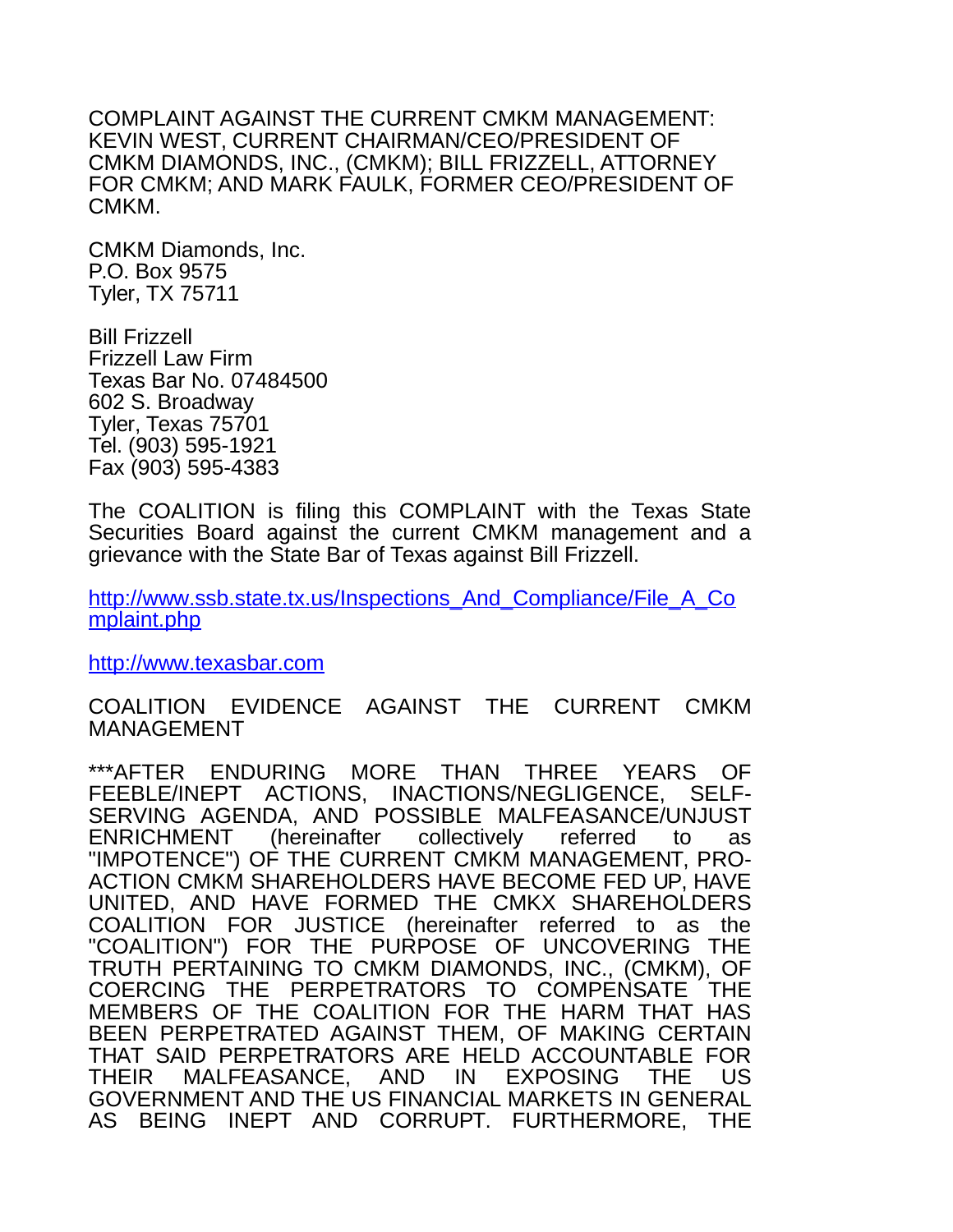COALITION INTENDS TO FILE LAWSUITS, COMPLAINTS, GRIEVANCES, AND LEGAL NOTICES AGAINST ANY AND ALL PERPETRATORS, WHICH INCLUDES, BUT IS NOT LIMITED TO, THE SECURITIES AND EXCHANGE COMMISSION, THE DEPOSITORY TRUST AND CLEARING CORPORATION, HEDGE FUNDS, BROKERAGE FIRMS, MARKET MAKERS, BANKS, THE PREVIOUS CMKM MANAGEMENT, AND THE CURRENT CMKM MANAGEMENT.

CASE IN POINT #1

FACTS

The COALITION files on November 6th, 2009 a WRIT OF SUMMONS and STATEMENT OF CLAIM in the SUPREME COURT OF BRITISH COLUMBIA against the US SECURITIES AND EXCHANGE COMMISSION (SEC) for the purpose of exposing the SEC for being inept in its handling of the previous CMKM management's pump and dump scam (scam) and for being corrupt in its handling of the illegal naked short selling (NSS) of CMKM's stock, which caused innocent CMKM SHAREHOLDERS to lose hundreds of millions of dollars in the scam, an indeterminable amount of money in the NSS, and possibly their valuable mining claims in both the scam and the NSS.

CASE IN POINT #2

FACTS

The COALITION files on November 10th, 2009 on the 1 MILLION MILLIONAIRES BOARD A LEGAL NOTICE to SHAREHOLDERS that the COALITION gives SHAREHOLDERS two choices for the purpose of separating SHAREHOLDERS who agree with said ACTION of the COALITION from SHAREHOLDERS who disagree with said ACTION of the COALITION:

CHOICE #1

SHAREHOLDERS who disagree with said ACTION of the COALITION will either email or snail-mail to the COALITION within 30 days of the posting of this LEGAL NOTICE that they decline inclusion in the COALITION;

[cmkxshareholderscoalition@hotmail.com](mailto:cmkxshareholderscoalition@hotmail.com)

CMKX Shareholders Coalition for Justice 101-1865 Dilworth Drive Suite 169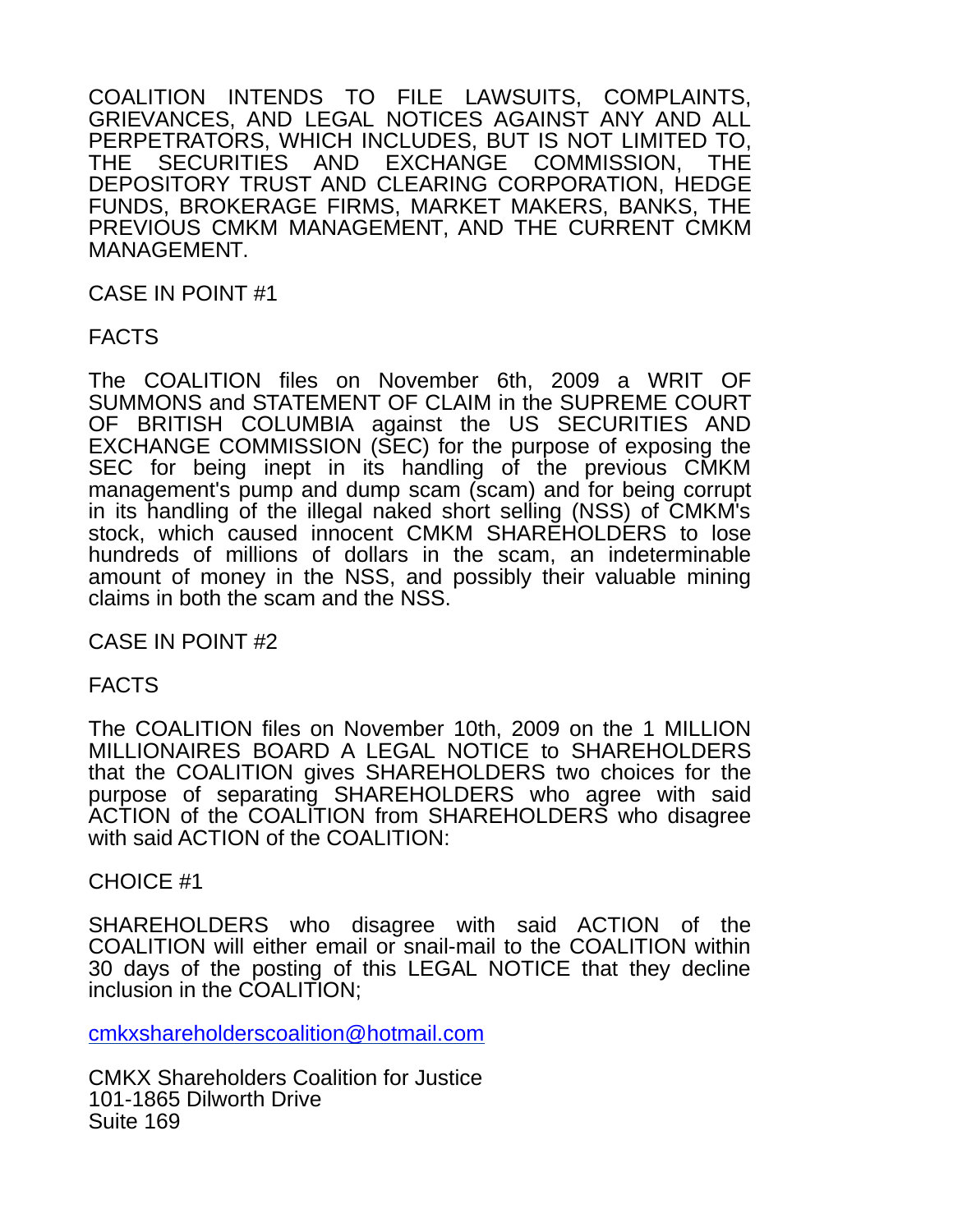#### Kelowna, British Columbia, Canada V1Y 9T1

CHOICE #2

SHAREHOLDERS who agree with said ACTION of the COALITION will neither email nor snail-mail the COALITION within 30 days of the posting of this LEGAL NOTICE and therefore will automatically be included in the COALITION on the 31st day after the posting of this LEGAL NOTICE.

Furthermore, the COALITION plans on running the LEGAL NOTICE in a US newspaper and in a Canadian newspaper, and on possibly recording the LEGAL NOTICE in a county recorder's office to satisfy any LEGAL REQUIREMENTS.

CASE IN POINT #3

FACTS

On April 23rd, 2010, the COALITION sends a REQUIREMENT LETTER, certified mail, to the current CMKM management REQUIRING that the current CMKM management sends in a PACKET, certified mail, to the COALITION, within 30 days of receipt of said certified letter, ALL of its responses to the REQIREMENTS listed in said letter.

[http://www.cmkx.info](http://cmkx.info/)

The COALITION fails to receive any response from the current CMKM management within the REQUIRED 30 days and therefore feels that points to the following obvious explanations:

1. The current CMKM management is uninterested in assisting the COALITION in exposing and taking ACTION against the perpetrators who/that were involved in the NSS of CMKM's stock;

2. The current CMKM management is uninterested in assisting the COALITION in making certain that said perpetrators are held accountable for their malfeasance;

3. The current CMKM management is uninterested in assisting the Coalition in coercing the perpetrators to compensate the members of the COALITION for the harm that has been perpetrated against them;

4. The current CMKM management has no plausible explanations for its IMPOTENCE and breaches of its fiduciary duties (hereinafter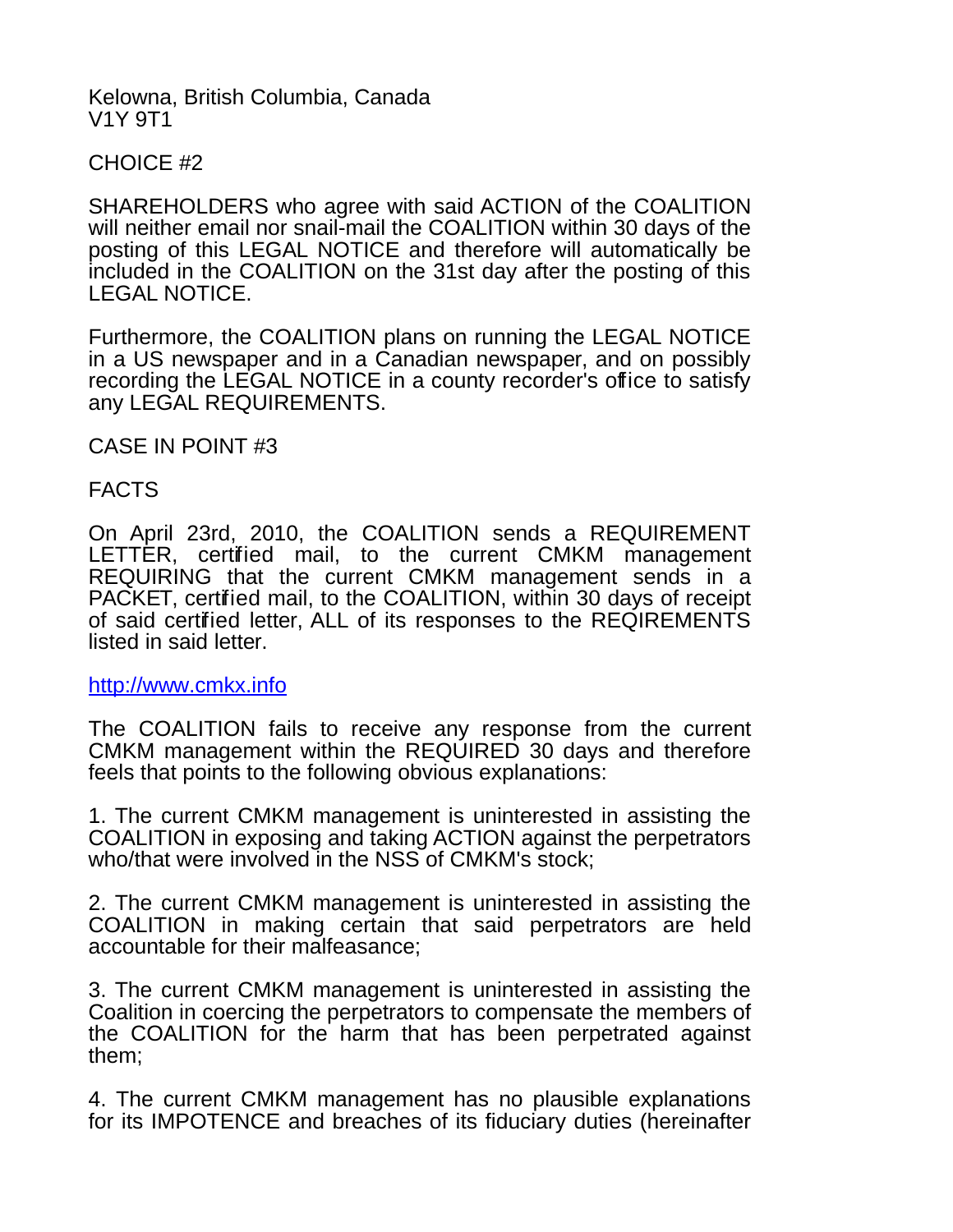referred to as "BREACHES") which has led to a deluge of contradictions, inconsistencies, and discrepancies in its PRs, CEO Updates, and FAQs;

5. The current CMKM management might in fact be aiding and abetting and protecting the very perpetrators who/that were involved in the NSS of CMKM's stock;

6. The current CMKM management is uninterested in assisting the COALITION in exposing the US government and the US financial markets in general as being inept and corrupt.

\*\*\*BOTH THE PREVIOUS CMKM MANAGEMENT AND THE CURRENT CMKM MANAGEMENT HAVE APPARENTLY FAILED TO CALL AN ANNUAL SHAREHOLDER MEETING THEREBY BREACHING CMKM'S BYLAWS, VIOLATING NRS 78.310-78.330, AND MAKING THEM GUILTY OF MISMANAGEMENT.

CASE IN POINT

FACTS

According to the Ninth Cause of Action in Civil Action No. 2:07-cv-00215-RCJ-LRL, Hurd vs. CMKM Diamonds, Inc., February 19th, 2007,, United States District Court, District of Nevada, the previous CMKM management failed to call an annual shareholder meeting thereby breaching CMKM's bylaws, violating NRS 78.310-78.330, and making it guilty of mismanagement.

The current CMKM management has also apparently failed to call an annual shareholder meeting since its inception on March 30th, 2007, thereby also breaching CMKM's bylaws, violating NRS 78.310- 78.330, and making it guilty of mismanagement.

According to the bylaws of CMKM:

1. Article I specifies that a shareholder meeting must take place annually;

2. Article II specifies that the term of each director shall expire on the day of the succeeding annual shareholder meeting.

In a March 30th, 2007 PR, Urban Casavant announces that he steps down as "Chairman of the Board, sole Director, President, Secretary and Treasurer of CMKM Diamonds, Inc." due to "health issues" and appoints Kevin West, current interim CEO and a person with neither apparent business nor mining background "to take over at the helm."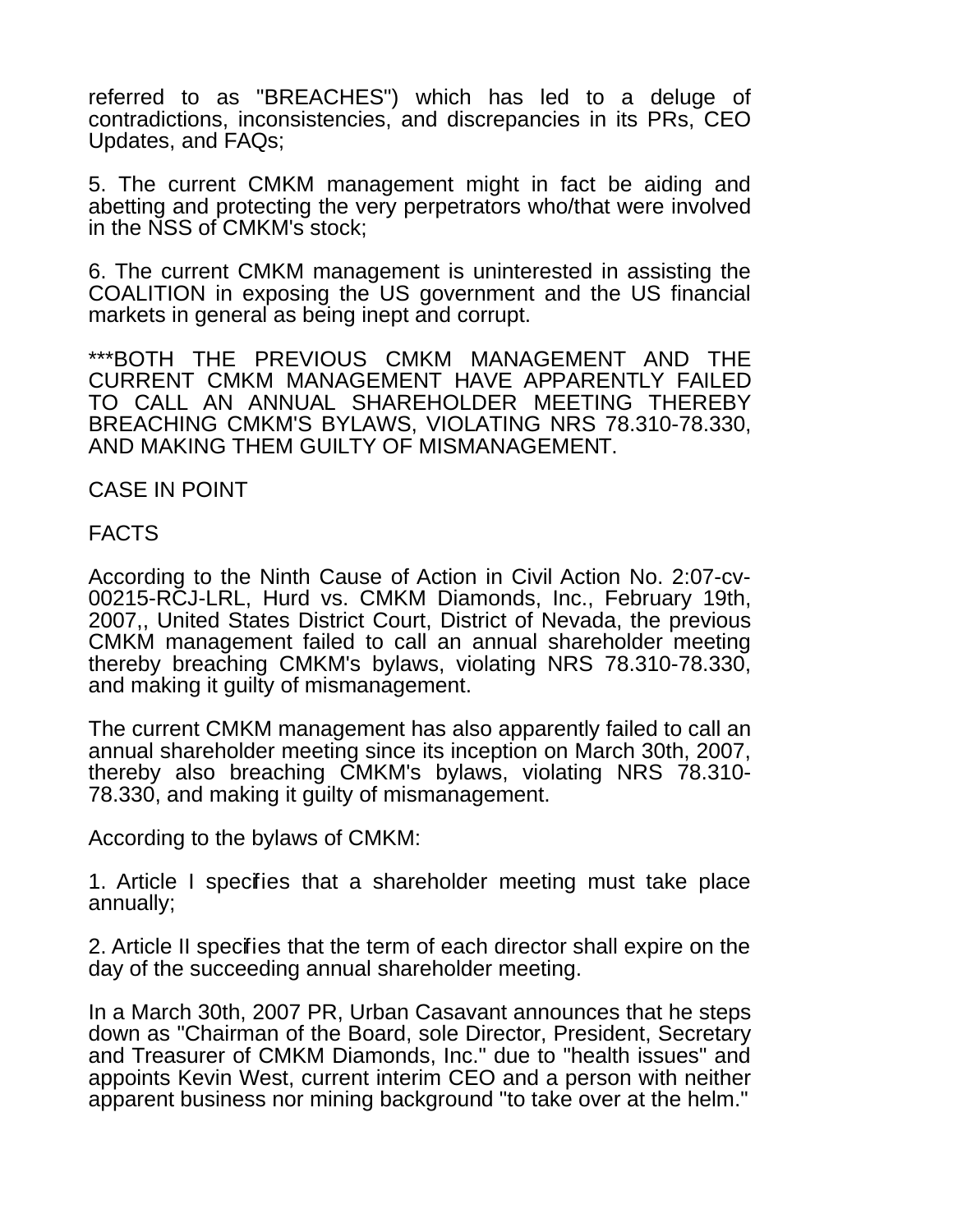[http://www.cmkmdiamondsinc.com/news\\_index.html](http://www.cmkmdiamondsinc.com/news_index.html)

In a March 30th, 2007 PR, Kevin West, CMKM Chairman of the Board, announces that "the first order of new business was to hire the Frizzell Law Firm...in a quest to recover monies and assets that belong to the shareholders of this Company."

[http://www.cmkmdiamondsinc.com/news\\_index.html](http://www.cmkmdiamondsinc.com/news_index.html)

Because Urban Casavant apparently breaches CMKM's bylaws, his appointment of Kevin West "to take over at the helm" is NULL AND VOID; and Kevin West's subsequent hiring of Bill Frizzell is NULL AND VOID; and because the current CMKM management has failed to call an annual shareholder meeting since its inception on March 30th, 2007, every decision it has made since then is NULL AND VOID.

# QUESTIONS

Does the current CMKM management know the dates of the annual shareholder meetings of the previous CMKM management?

Is the current CMKM management aware that if the previous CMKM management had failed to call an annual shareholder meeting, Urban Casavant's appointment of Kevin West "to take over at the helm" and Kevin West's subsequent hiring of Bill Frizzell are both NULL AND VOID?

Has the the current CMKM management called an annual shareholder meeting since its inception on March 30th, 2007?

Is the current CMKM management aware that if it has failed to call an annual shareholder meeting since its inception, every decision it has made since then is NULL AND VOID?

Could the current CMKM management be guilty of IMPOTENCE and BREACHES for failing to notify CMKM shareholders that the previous CMKM management had failed to call an annual shareholder meeting?

Could the current CMKM management be guilty of IMPOTENCE and BREACHES for failing to call an annual shareholder meeting since its inception on March 30th, 2007?

Could the current CMKM management be attempting to cover up its IMPOTENCE and BREACHES by failing to respond to the COALITION's REQUIREMENT LETTER?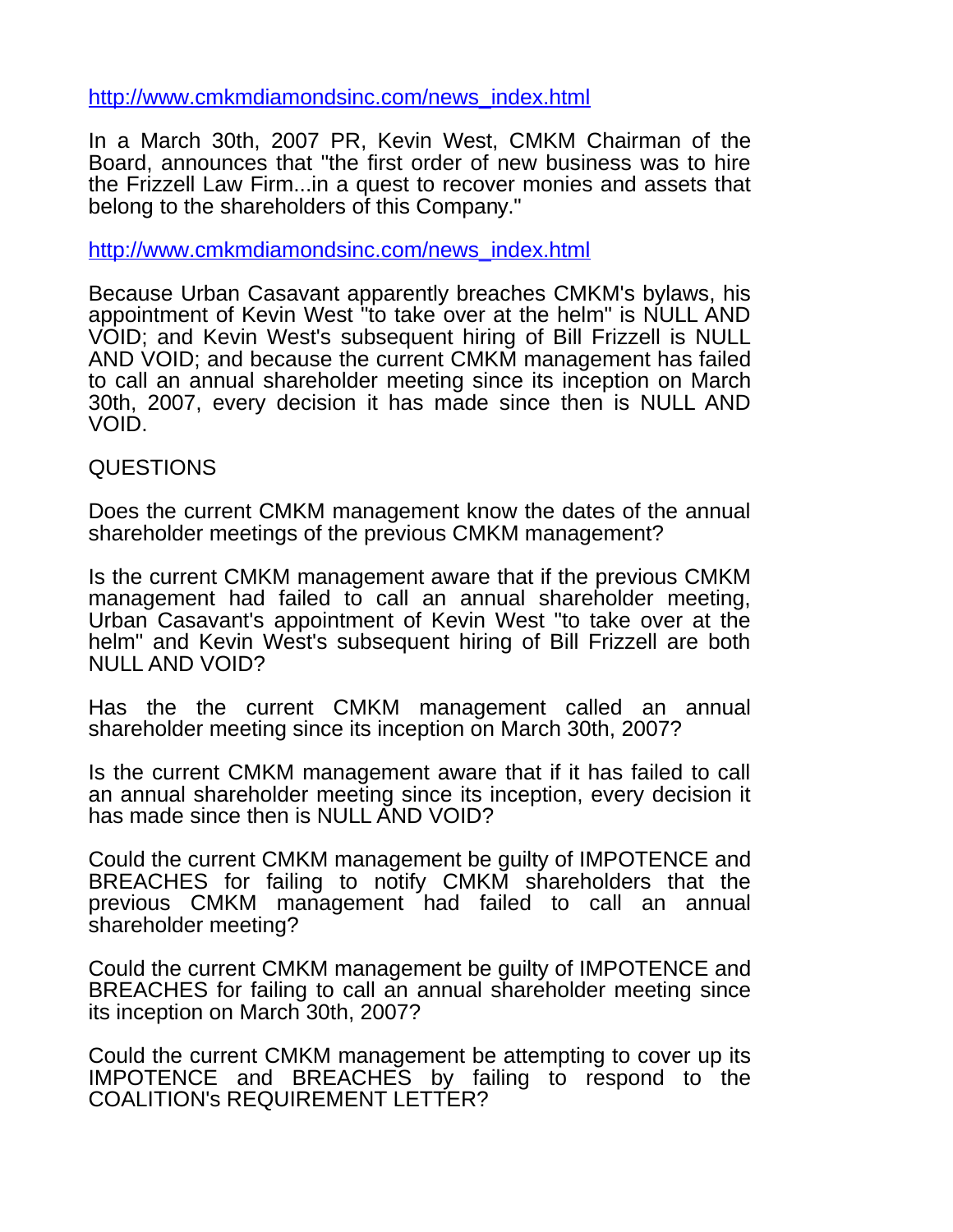Could the current CMKM management be civilly liable for its IMPOTENCE and BREACHES?

Could the current CMKM management be criminally liable for its IMPOTENCE and BREACHES?

# END OF QUESTIONS

\*\*\*THE MEMBERS OF THE CURRENT CMKM MANAGEMENT ATTEMPT TO COVER UP THEIR IMPOTENCE AND BREACHES BY POSTING UNPROFESSIONAL CEO UPDATES AND FAQS ON THEIR WEBSITE THAT ARE RIFE WITH CONTRADICTIONS, INCONSISTENCIES, AND DISCREPANCIES.

#### CASE IN POINT #1

# FACTS

The members of the current CMKM management were advocates for stock market reform in general and champions for CMKM shareholder rights in particular before their stunning about-faces.

### 2005

The attitude of Bill Frizzell BEFORE he represents CMKM shareholders at the SEC Administrative Hearing (Hearing) and BEFORE he becomes a member of the CMKM Task Force (TF):

Predicated upon the pending Hearing, attorney/CMKM shareholder Bill Frizzell forms the Owners Group (OG) and offers to represent CMKM shareholders at the Hearing for \$50 per shareholder.

From that initial solicitation, approximately 5,000 CMKM shareholders send Bill Frizzell their \$50.

Bill Frizzell eventually solicits an additional \$25 from each shareholder.

From that second solicitation, approximately 2,500 CMKM shareholders send Bill Frizzell their \$25.

CMKM shareholders send Bill Frizzell a total of approximately \$312,500.

2006

MIDDLE OF YEAR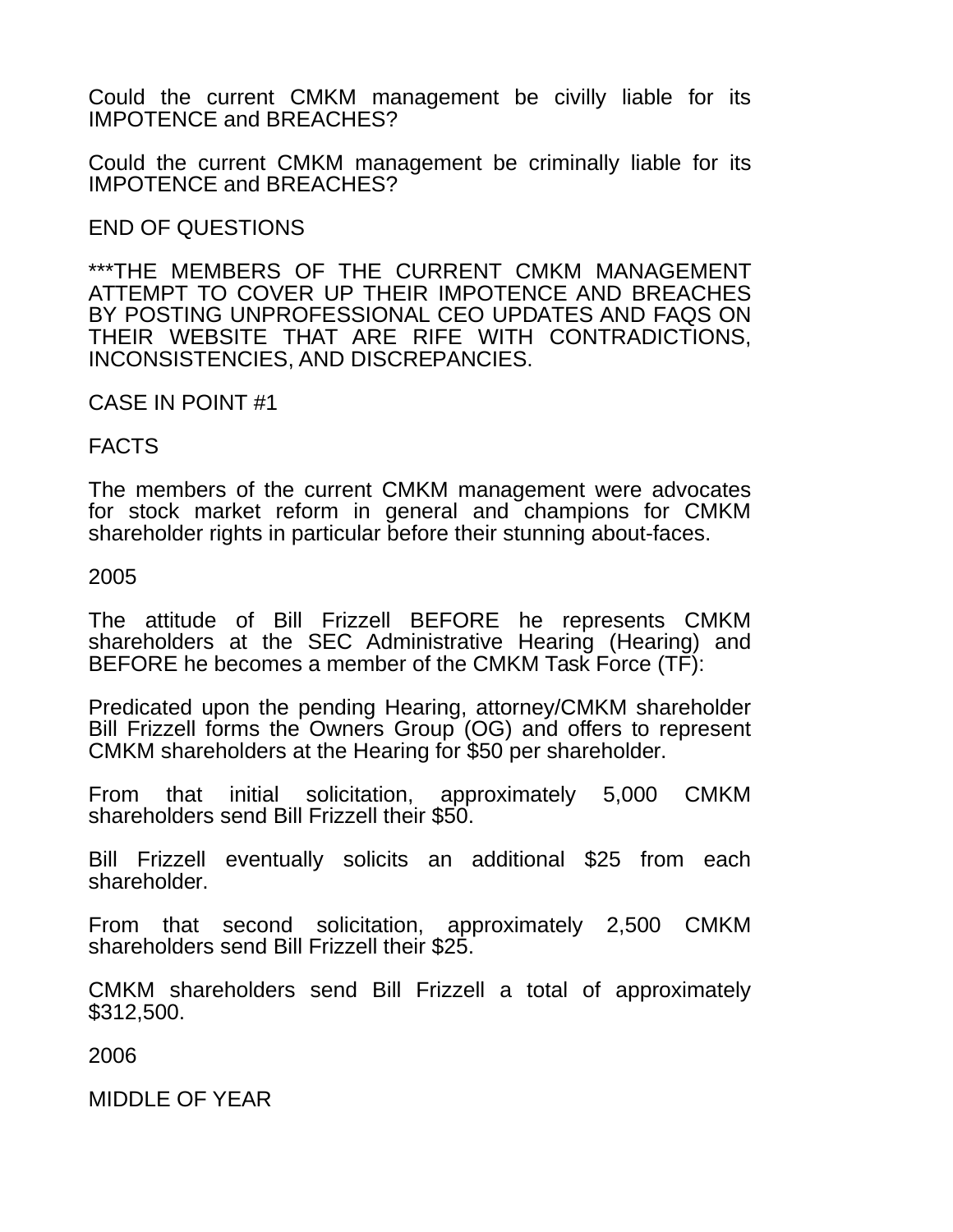The attitude of Bill Frizzell AFTER the Hearing and AFTER the CMKM TF disbands:

A shareholder/OG member requests an update from Bill Frizzell.

According to Bill Frizzell's curt reply:

1. "CMKM shareholders paid for the work "John Martin hired" him "to do."

2. "His work was completed per the agreement (Phase I and Phase II) when the company withdrew its appeal and the ruling of Judge Murray became final."

3. "The contributions --\$312,500 total-- did not cover" his "out of pocket costs..."

Bill Frizzell neither gives the OG members an accounting of the \$312,500 that he allegedly spends nor a final report of his findings.

For all intents and purposes, Bill Frizzell spends an hour at the meeting prior to the Securities and Exchange Commission Administrative Hearing of May 10th, 2005 and spends another hour at said Hearing -- a total of two hours -- but "The contributions -- \$312,500 total-- did not cover" his "out of pocket costs..."

The position of Bill Frizzell BEFORE he becomes CMKM attorney:

Excerpt from Bill Frizzell's April 25th, 2005 email to OG members:

"The company is (and has been) concerned about possible naked shorting of company stock. A plan for assessing the naked shorting position has been discussed. I cannot go into detail about the plan at this point. I can confirm that actions are contemplated which will identify the naked short position which may exist..."

Excerpt from Bill Frizzell's September 30th, 2005 email to OG members:

"...We proved a huge naked short position in this company a long time ago...By my estimates there are at least a trillion and a half shares that have been sold in CMKX stock. When all shares (including foreign and obo accounts) are added to the mix, the total could exceed two trillion shares."

Excerpt from Bill Frizzell's May 31th, 2006 letter to NASD:

"The Task Force has now received certs in the name of certain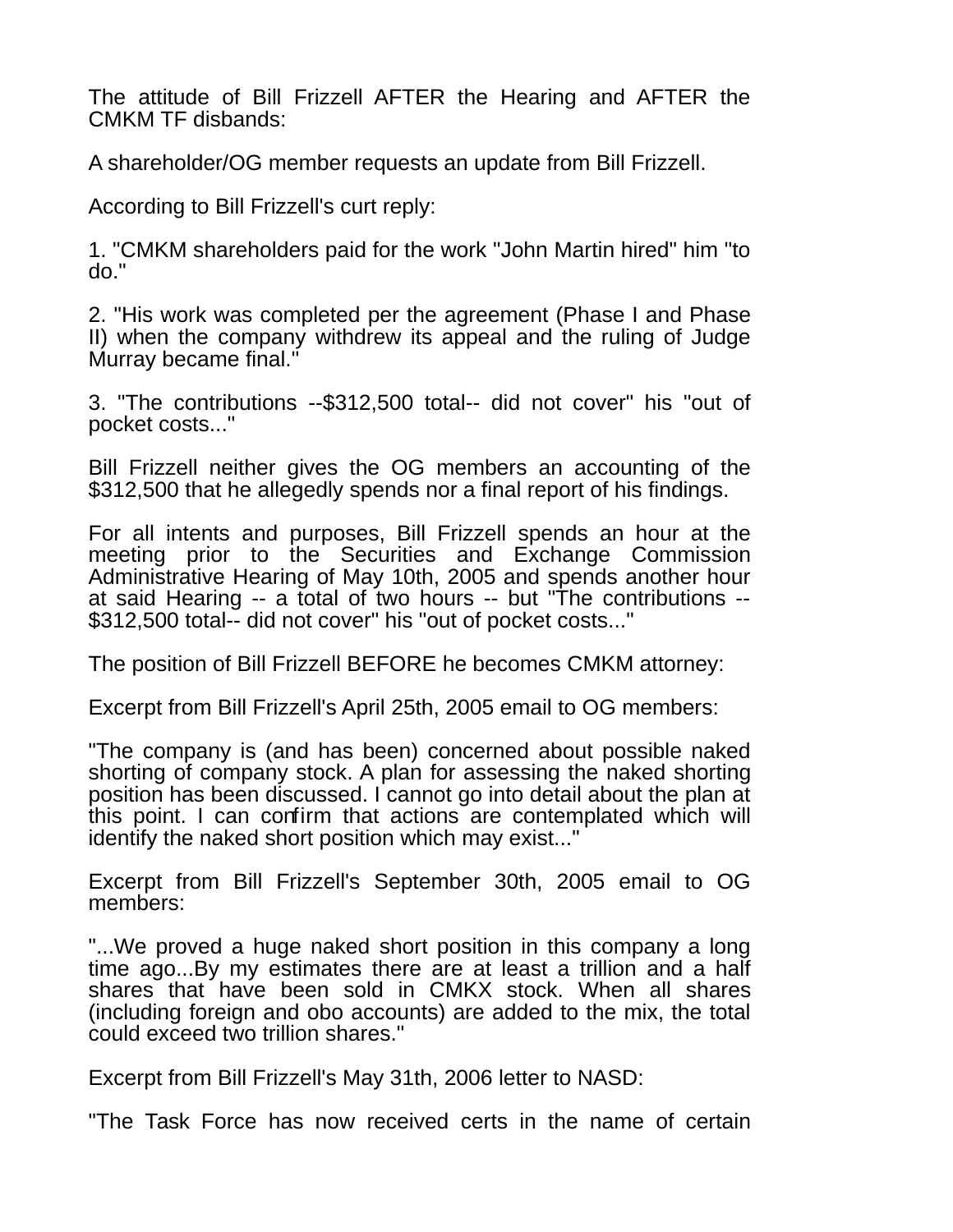brokerage companies. Our investigation reveals a potentially huge naked short position in at least two of the very companies that have sent us certs.

The position of Bill Frizzell AFTER he becomes CMKM attorney and the position of Kevin West AFTER he was appointed Chairman of the Board of CMKM:

FAQ #2 August 23rd, 2007

Q) What is the status of Susanne Trimbath's evaluation of the Naked Short Position of the Company thus far?

A) Susanne Trimbath continues her work on our shareholder audit. The naked short situation and the delivery failures are not a primary concern of management at this time.

[http://www.cmkmdiamondsinc.com/faq\\_index.html](http://www.cmkmdiamondsinc.com/faq_index.html)

Mark Faulk's position BEFORE the inception of the current CMKM management:

Excerpt from Mark Faulk's June 1st, 2006 article, "The CMKX Story: When Too Much Isn't Enough."

"In all reality, the brokers should have delivered the CMKX stock within three days after they made the sale, as required by law. Instead, the stock hasn't even traded for the past seven months, and many of them still can't deliver.

Even though there were a total of 703 billion shares of CMKX, and even though the stock hasn't traded for almost seven months, brokers still haven't been able to deliver stock to all of the shareholders who have requested it, pointing to a potential short that could total in the billions of shares.

"Considering the fact that the DTCC has claimed that the amount of failed deliveries has never exceeded 500 million shares for the entire market, it's quite likely that the failed deliveries in this one little company....that no longer even trades....could surpass the entire number of fails claimed by the DTCC for the entire stock market."

<http://www.faulkingtruth.com/Articles/Investing101/1058.html>

Mark Faulk's position AFTER the inception of the current CMKM management:

Mark Faulk constantly disrespects and belittles CMKM shareholders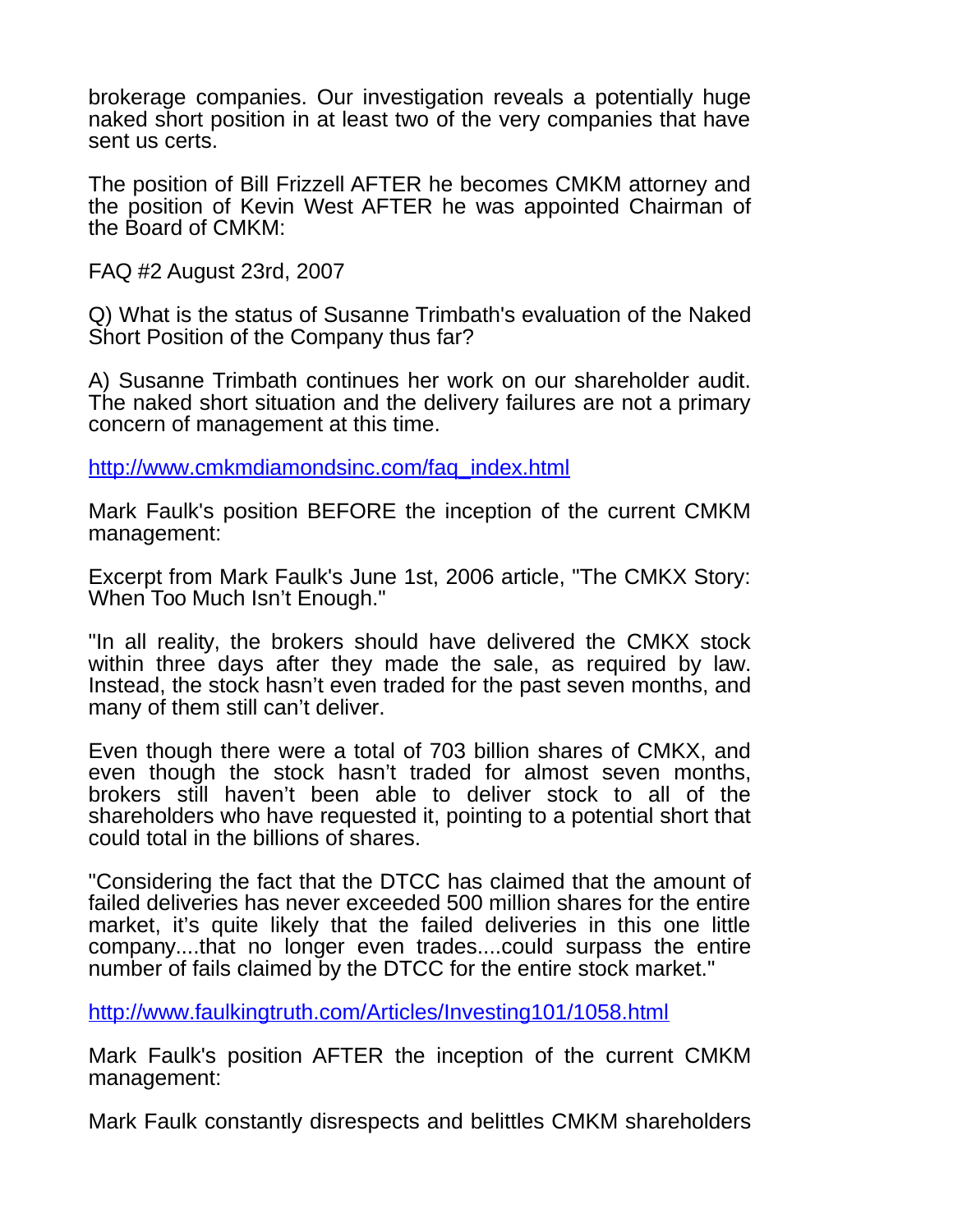on his show, "The Faulking Truth Show," on [Toginet.com](http://Toginet.com/) when they broach the subject of their being victimized by the illegal naked short selling of CMKM stock.

### QUESTIONS

What is the approximate date that Kevin West became aware that the stock of CMKM was being illegally naked shorted?

What caused Kevin West to become aware that the stock of CMKM was being illegally naked shorted?

What is the approximate date that Kevin West had an about-face pertaining to the stock of CMKM being illegally naked shorted?

What caused Kevin West to have an about-face pertaining to the stock of CMKM being illegally naked shorted?

Could the appointment of Kevin West as Chairman/CEO/President of CMKM have somehow caused him to have an about-face pertaining to the stock of CMKM being illegally naked shorted?

What is the approximate date that Bill Frizzell became aware that the stock of CMKM was being illegally naked shorted?

What caused Bill Frizzell to become aware that the stock of CMKM was being illegally naked shorted?

What is the approximate date that Bill Frizzell had an about-face pertaining to the stock of CMKM being illegally naked shorted?

What caused Bill Frizzell to have an about-face pertaining to the stock of CMKM being illegally naked shorted?

Could the appointment of Bill Frizzell as attorney for CMKM have somehow caused him to have an about-face pertaining to the stock of CMKM being illegally naked shorted?

What is the approximate date that Mark Faulk became aware that the stock of CMKM was being illegally naked shorted?

What caused Mark Faulk to become aware that the stock of CMKM was being illegally naked shorted?

What is the approximate date that Mark Faulk had an about-face pertaining to the stock of CMKM being illegally naked shorted?

What caused Faulk to have an about-face pertaining to the stock of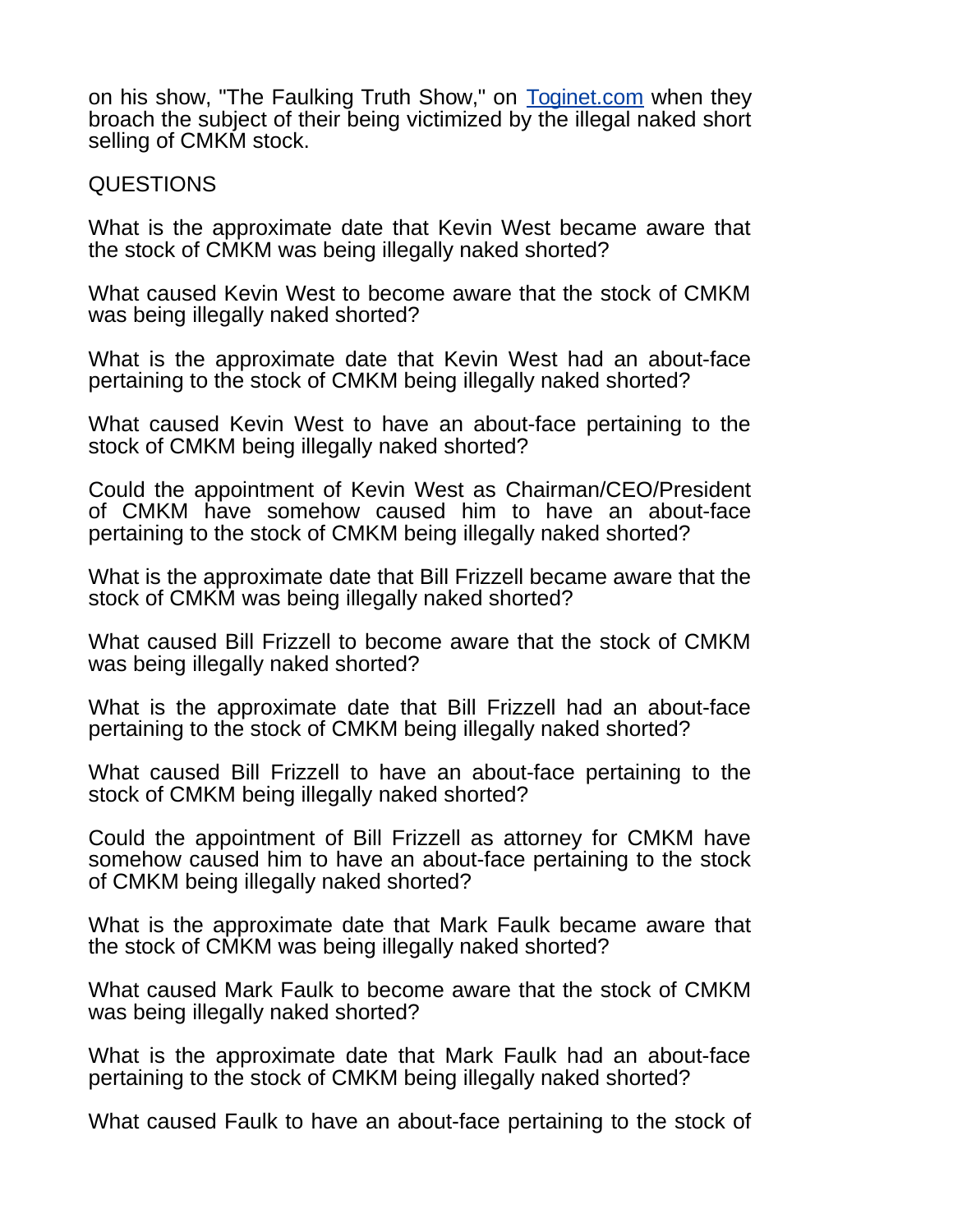CMKM being illegally naked shorted?

Could the appointment of Mark Faulk as CEO/President for CMKM somehow caused him to have an about-face pertaining to the stock of CMKM being illegally naked shorted?

Could the current CMKM management be guilty of IMPOTENCE and BREACHES for failing to investigate the illegal NSS of CMKM's stock?

Could the current CMKM management be attempting to cover up its IMPOTENCE and BREACHES by failing to respond to the COALITION's REQUIREMENT LETTER?

Could the current CMKM management be civilly liable for its IMPOTENCE and BREACHES?

Could the current CMKM management be criminally liable for its IMPOTENCE and BREACHES?

END OF QUESTIONS

CASE IN POINT #2

FACTS

Instead of putting out professional press releases, the current CMKM management posts unprofessional CEO Updates and FAQS on its website.

FAQ #2 August 23rd, 2007

Q) Obviously, CMKM Diamonds Inc. is not financing all this legal activity from "just" the \$500+ dollars in the company's checking account. Please answer in detail: Where is the money from that is financing all salaries, rents, leases, lawyer fees, court costs and any other cost CMKM has had to pay at this time?

A) All litigation costs and expenses are being handled by Bill Frizzell with an agreement that all costs and expenses will be repaid by the Company when the Company is able to do so. Kevin West is being paid by CMKM a minimal salary from funds being loaned to the Company from various sources. All office administrative costs are being paid from these same funds.

The Company will not disclose its specific fee arrangements with the attorneys it has hired. Such information is highly confidential and could be used in many ways to harm the legal efforts of the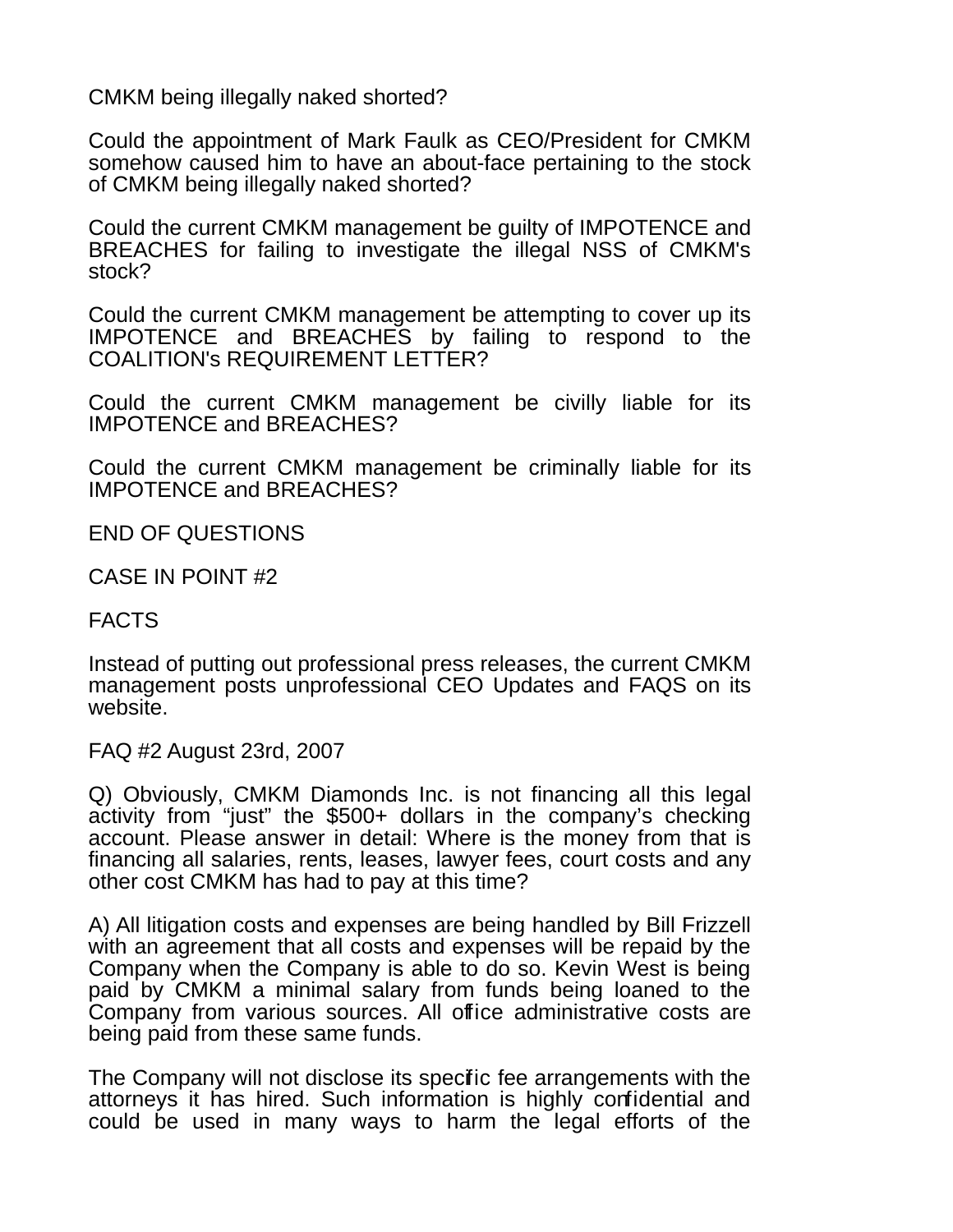Company. Contractual arrangements between corporations and their attorneys are not proper matters for general public knowledge. It is fair to say that some attorneys are working on an hourly basis, some are working on a contingency basis and some are working on a combination of hourly fees and some contingent fees.

This company has received substantial contributions from shareholders since the financial plight of the Company and Mr. West has been made public. There are shareholders who have substantial investments in CMKM. Several of these shareholders have agreed to fund any and all legal efforts if needed.

[http://www.cmkmdiamondsinc.com/faq\\_index.html](http://www.cmkmdiamondsinc.com/faq_index.html)

QUESTIONS

Does BIll Frizzell possess the authority to enter, without prior shareholder approval, "an agreement that all costs and expenses will be repaid by the Company when the Company is able to do so?"

If so, what/who granted BIll Frizzell that authority?

Who/what are those "various sources?"

Are those "various sources" privy to information that SHOULD BE MADE AVAILABLE TO ALL OF THE CMKM SHAREHOLDERS?

How EXACTLY would the Company's disclosure of "its specific fee arrangements with the attorneys it has hired" "harm the legal efforts of the Company?"

Is BIll Frizzell referring to CMKM shareholders as the "general public?"

If not, why are CMKM shareholders not being told about those "contractual arrangements?"

Does BIll Frizzell possess the authority to receive, without prior shareholder approval, "substantial contributions from shareholders" "who have substantial investments in CMKM?"

If so, what/who granted BIll Frizzell that authority?

What are the names of these "shareholders who have substantial investments in CMKM?"

Are those "shareholders who have substantial investments in CMKM" privileged to information that SHOULD BE MADE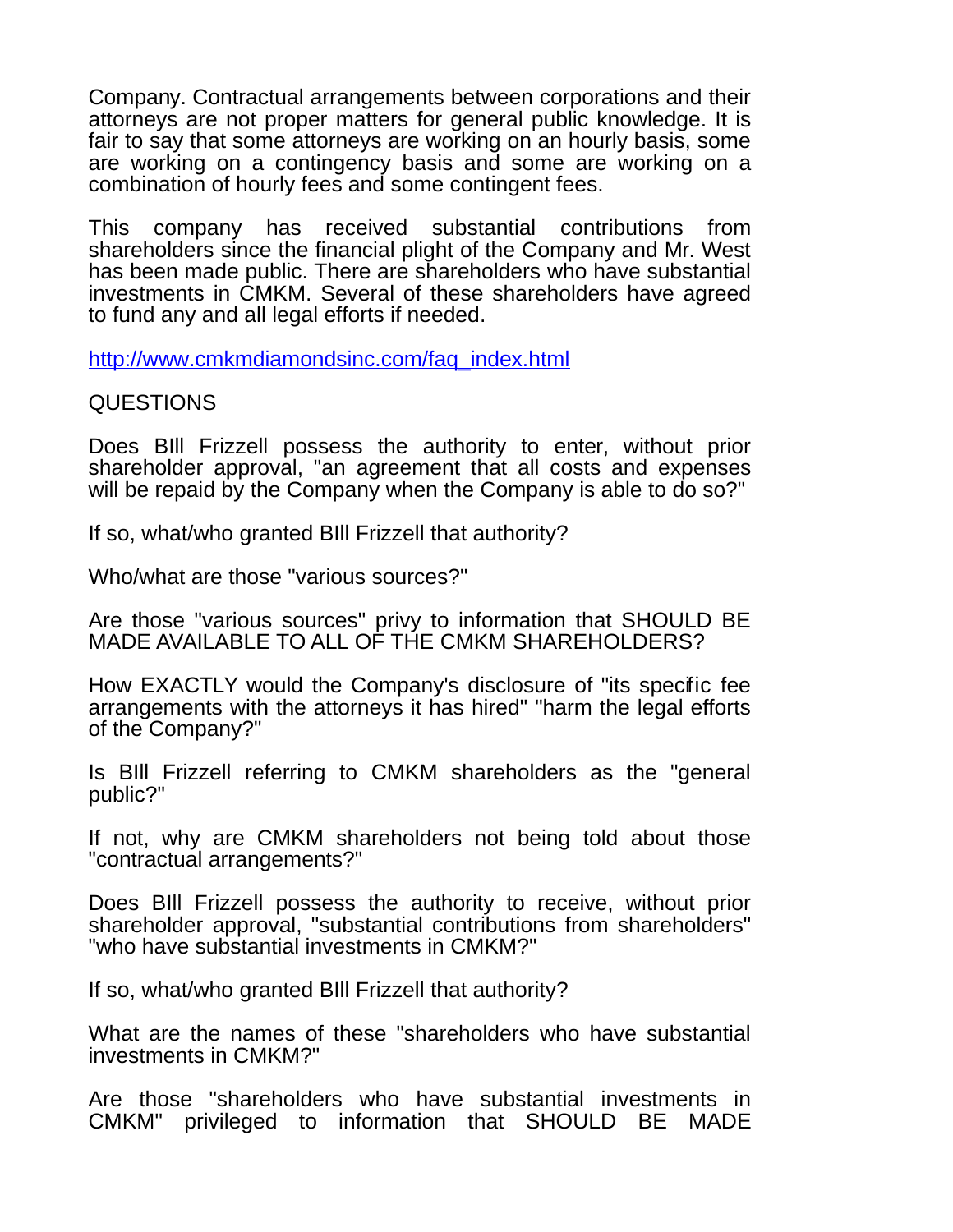AVAILABLE TO ALL OF THE CMKM SHAREHOLDERS?

What other benefits are these "shareholders who have substantial investments in CMKM" enjoying?

Could the current CMKM management be guilty of IMPOTENCE and BREACHES for failing to make information available to all of the CMKM shareholders?

Could the current CMKM management be attempting to cover up its IMPOTENCE and BREACHES by failing to respond to the COALITION's REQUIREMENT LETTER?

Could the current CMKM management be civilly liable for its IMPOTENCE and BREACHES?

Could the current CMKM management be criminally liable for its IMPOTENCE and BREACHES?

END OF QUESTIONS

CASE IN POINT #3

FACTS

After failing to take any appropriate ACTION since its inception on March 30th, 2007, the current CMKM management takes feeble action on the very same day a CMKM shareholder posts in the 1 MILLION MILLIONAIRES Forum, "Shareholders are united in Truth."

From September 12th, 2008 to July 2nd, 2009, the current CMKM management fails to put out a Press Release (PR).

[http://www.cmkmdiamondsinc.com/news\\_index.html](http://www.cmkmdiamondsinc.com/news_index.html)

On February 4th, 2009, a CMKM shareholder posts in the 1 MILLION MILLIONAIRES Forum, "Shareholders are united in Truth."

The following is part of said post:

"ACTIONS THE CURRENT CMKM MANAGEMENT SHOULD HAVE BEEN/SHOULD BE TAKING:

"1. Filing Complaints against the malfeasant trust funds that have illegally counterfeited CMKM shares with their massive Naked Short Selling (NSS);

"2. Filing Complaints against the malfeasant brokerage firms, market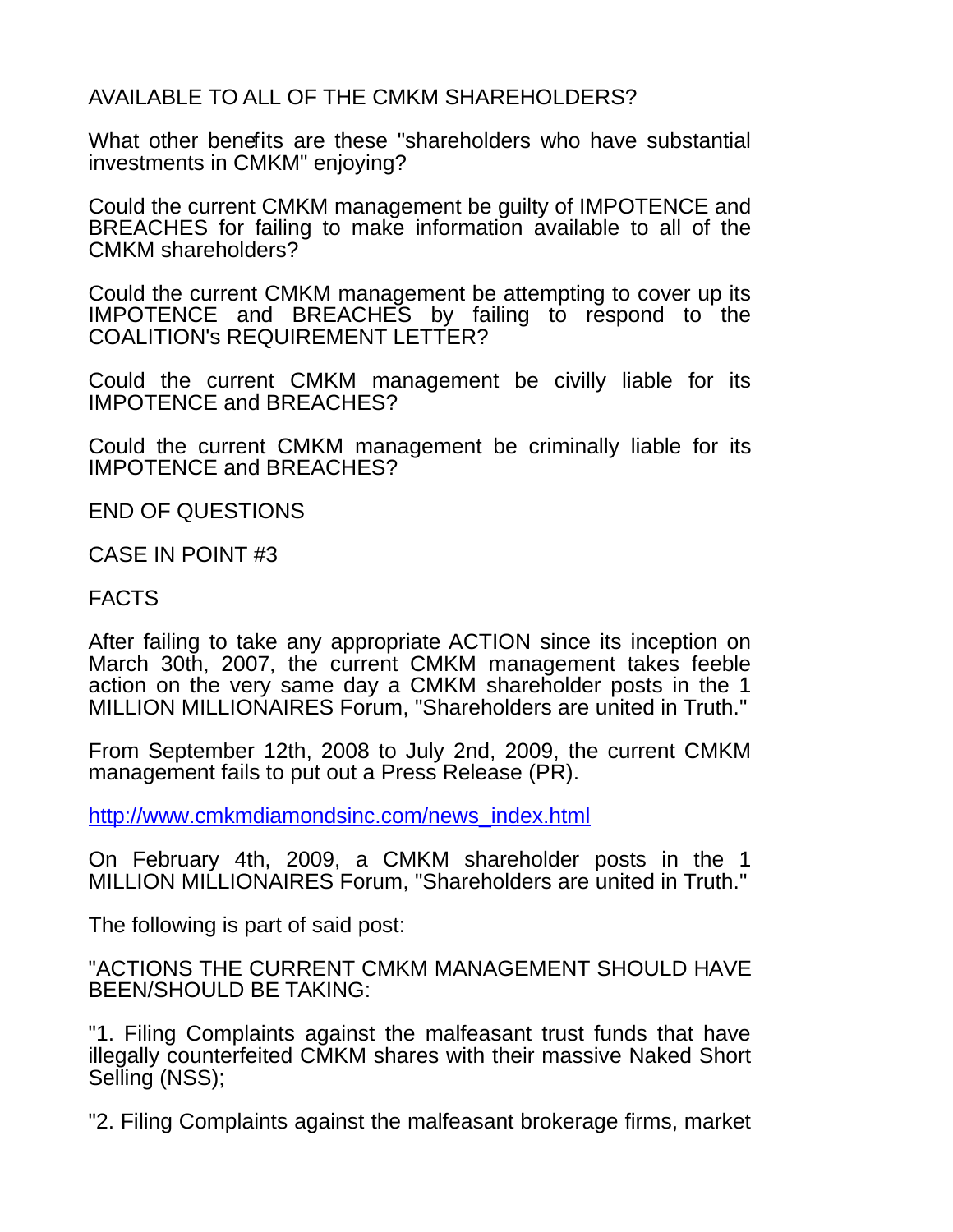makers and banks that are guilty of complicity in the massive NSS of CMKM shares;

"3. Pressuring the various governmental and enforcement agencies to perform their prescribed functions;

"4. Filing Complaints against governmental and enforcement workers who fail to perform their prescribed functions;

"5. Placing display ads in the newspapers and uploading YouTube videos both of which will expose the corruption in government in general and our CMKM plight in particular;

"6. Attempting to obtain official confirmation on the compensation for the Shareholders;

"7. Working to get CMKM shareholders included in Barack Obama's 800 billion stimulus package;

"8. Working in collaboration with the Deep Capture Campaign and Patrick Byrne."

On February 4th, 2009, the very same day of said post, the current CMKM management takes the following feeble actions:

"CORPORATE UPDATES ON FEBRUARY 4TH, 2009 CMKM PETITIONS CRIMINAL AGENCIES TO FILE CHARGES IN MAJOR STOCK MARKET SCANDAL AND TO: DOJ, FBI, AND IRS TASK FORCE INVESTIGATING CMKM DIAMONDS, INC. (CMKX): PETITION AND ITS CEO SHAREHOLDERS' CORNER UPDATE ON 2-8-09."

[http://www.cmkmdiamondsinc.com/corp\\_index.html](http://www.cmkmdiamondsinc.com/corp_index.html)

Most CMKM shareholders refuse to sign said petition and disregard the current CMKM management's sudden flurry of feeble actions because:

1. After 2 years of failing to take the appropriate ACTIONS, the current CMKM management posts its said petition on the exact same day that a CMKM shareholder posts, "Shareholders united in Truth," which clearly indicates that it is only attempting to cover up its nefarious agenda and fiduciary breaches of the previous 2 years and therefore is NOT really sincere in fighting for CMKM shareholders;

2. The current CMKM management is flagrantly negligent for failing to mention in said petition the MAIN perpetrators that have victimized CMKM shareholders: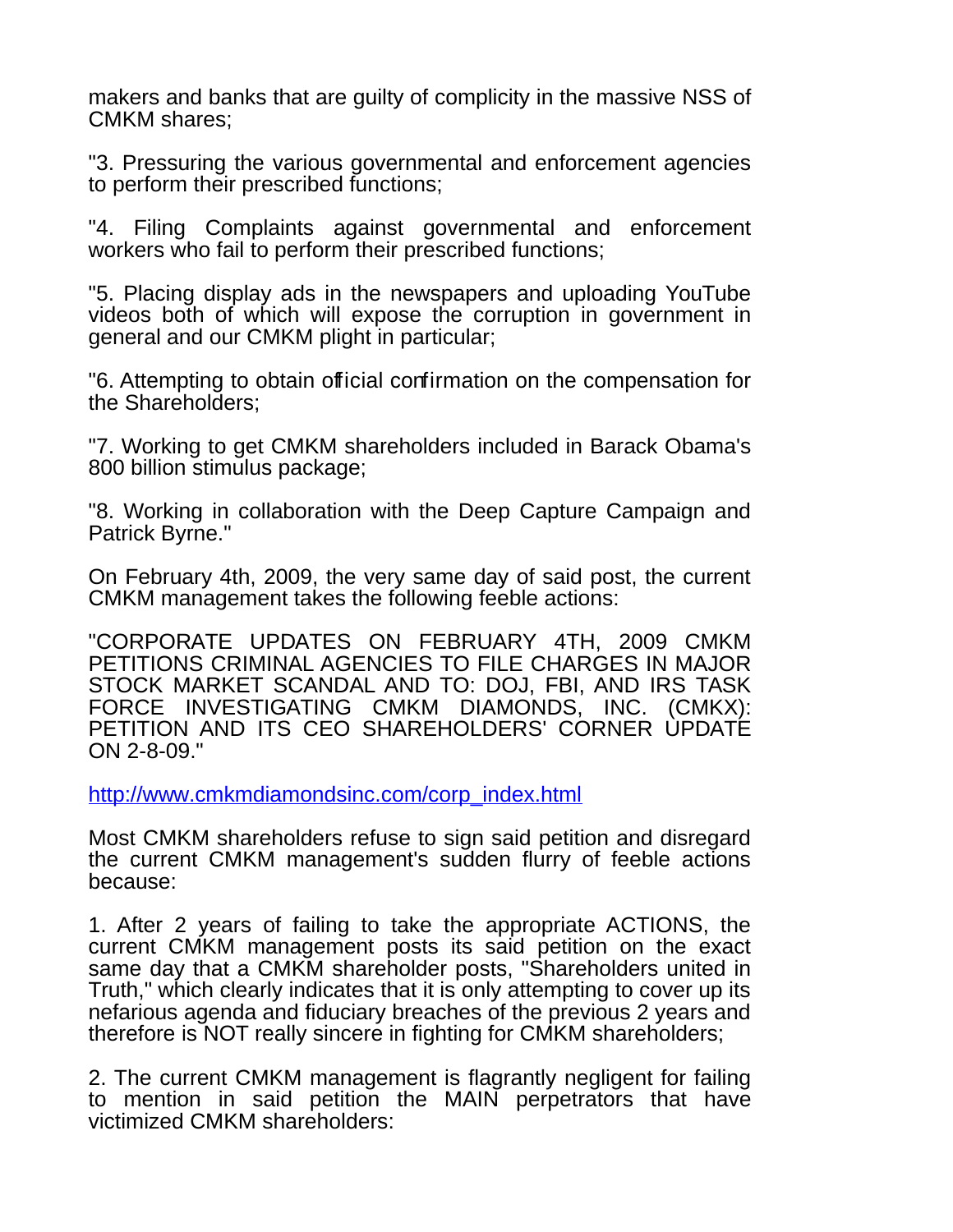A. Hedge funds that have illegally counterfeited CMKM shares with their massive naked short sales (NSS);

B. Brokerage firms, market makers and banks that are guilty of complicity in the massive NSS of CMKM shares;

C. The fractional U.S. Stock Clearing and Settlement System that allows naked short selling and the corrupt and inept Securities and Exchange Commission that fails to perform its sworn/fiduciary duties which are to oversee the securities markets, to enforce the federal securities laws, and to protect investors;

3. The current CMKM management is flagrantly negligent in declaring in said petition that CMKM shareholders were defrauded out of "over \$250 million" because that amount fails to take into consideration CMKM's illegal NSS status that denotes compensatory, punitive, and RICO damages;

4. A petition is in and of itself a feeble vehicle for fighting for CMKM shareholders;

5. The current CMKM management is flagrantly negligent for posting said petition on its website, instead of utilizing the standard legal procedures of mailing the petitions to ALL CMKM shareholders or of announcing said petition in an official PR.

6. The current CMKM management is flagrantly negligent for posting on its official CMKM website the names, cities, and states of the CMKM shareholders who have signed said petition thereby placing said CMKM shareholders at risk by giving a target list to the perpetrators when CMKM shareholders receive their fair and just compensation;

7. The current CMKM management is merely attempting to fix its irreparable relationships with CMKM shareholders;

8. The current CMKM management is merely attempting to align itself with and take credit for the ACTIONS taken by dynamic CMKM shareholders.

9. Most CMKM shareholders view the members of the current CMKM management as bozos and therefore have NO faith in anything that they propose.

CASE IN POINT #4

FACTS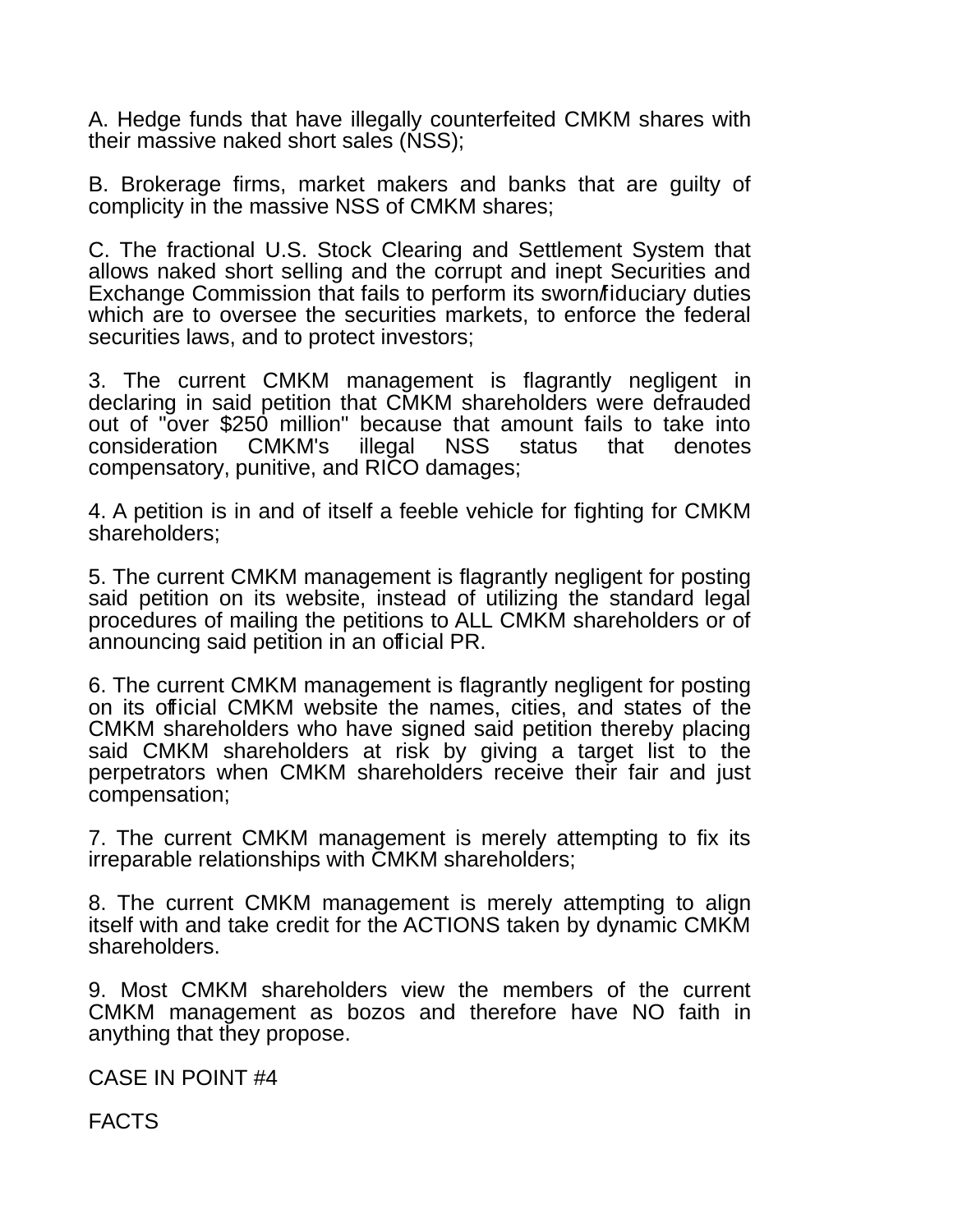The current CMKM management continues its feeble actions.

On February 2nd, 2009, the shareholder who posted "Shareholders are united in Truth," posts "Addendum to "Shareholders united in Truth.""

Excerpts from said post:

"THE APPARENT REASON THE CMKM MANAGEMENT HAS FAILED TO TAKE ANY APPROPRIATE ACTIONS SINCE ITS INCEPTION

"The Current CMKM management has apparently entered into an illegal contract with at least one the following perpetrators: the hedge funds, the DTCC, the SEC, the brokers, the bankers, and the market makers.

"Pursuant to said illegal contract, the current CMKM management promises to remain silent and to cover up CMKM's illegal naked short status that denotes fraud, RICO, and punitive damages as it pertains to CMKM stock and CMKM shareholders and to replace it with the legal status of failures to deliver which merely denotes bookkeeping errors.

"In return, current CMKM's management is allowed to reap the following immediate benefits: win a default judgment against former CMKM management and insiders and collect a 40% contingency fee; enjoy a \$15,000 monthly salary for doing nothing; select their cronies for the BOD and CEO; and any and all other benefits unknown at this time."

AFTER 2 YEARS OF FAILING TO TAKE THE APPROPRIATE ACTION, THE CURRENT CMKM MANAGEMENT TAKES THE FOLLOWING FEEBLE ACTIONS:

CORPORATE UPDATES ON FEBRUARY 4TH, 2009 CMKM PETITIONS CRIMINAL AGENCIES TO FILE CHARGES IN MAJOR STOCK MARKET SCANDAL AND TO: DOJ, FBI, AND IRS TASK FORCE INVESTIGATING CMKM DIAMONDS, INC. (CMKX): PETITION AND ITS CEO SHAREHOLDERS' CORNER UPDATE ON 2-8-09

FOR THE FOLLOWING REASONS:

1. The current CMKM management apparently feels the post, "Shareholders are united in Truth" exposes its nefarious agenda and fiduciary breaches of the previous 2 years and captures the feelings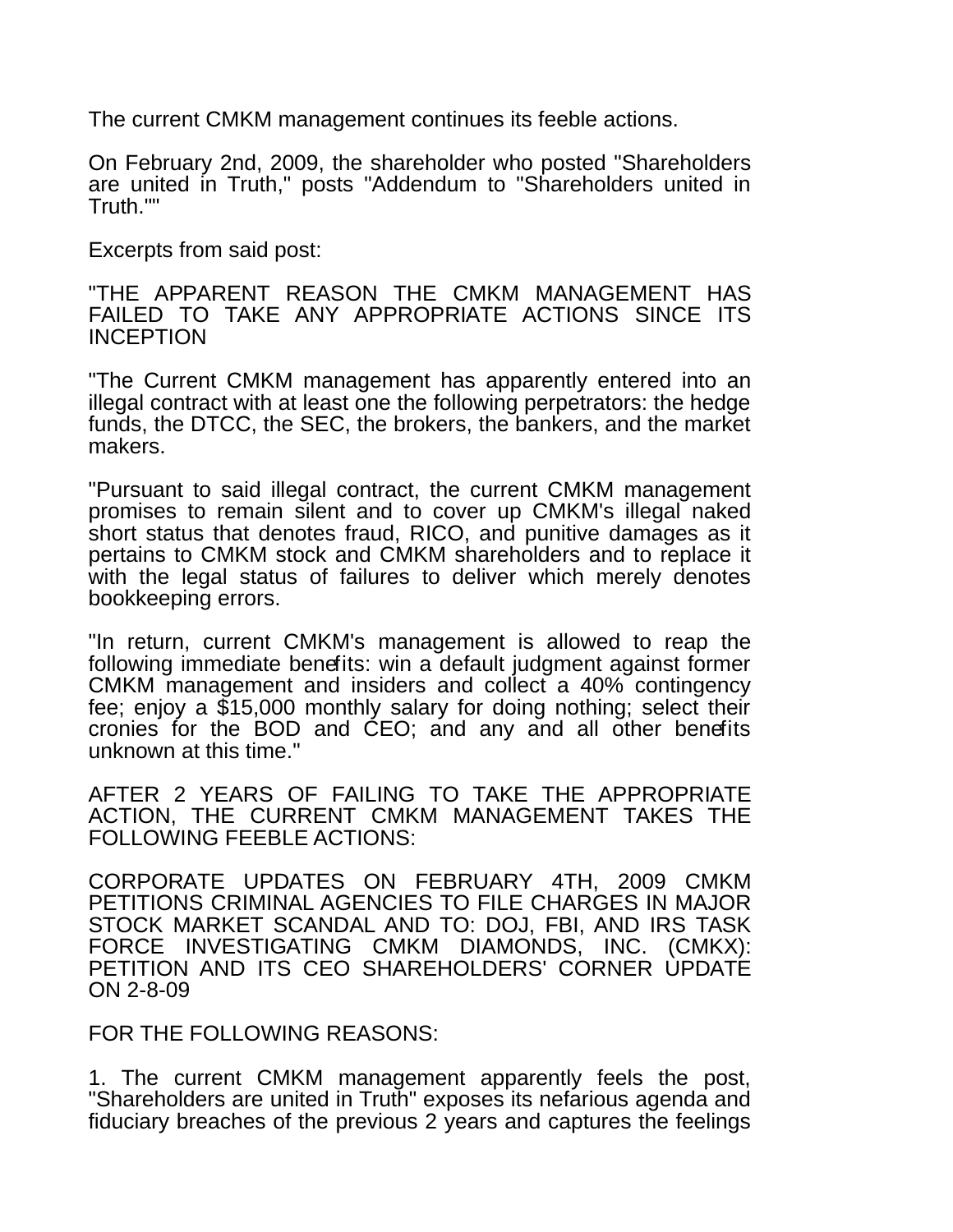of the CMKM shareholders and therefore attempts to quell the storm;

2. The current CMKM management futilely attempts in 5 days to cover up its nefarious agenda and fiduciary breaches of the previous 2 years;

4. The current CMKM management futilely attempts in 5 days to compensate for its 2 years of failing to take the appropriate ACTIONS;

5. The current CMKM management futilely attempts in 5 days of feeble ACTION to fix its irreparable relationships with us CMKM shareholders;

6. The current CMKM management futilely attempts to align itself with the ACTIONS taken by dynamic CMKM shareholders and actually attempts to take credit for said ACTIONS.

REASONS MANY CMKM SHAREHOLDERS REFUSE TO SIGN THE CURRENT CMKM MANAGEMENT'S PETITION: "FEBRUARY 4th, 2009 CMKM PETITIONS CRIMINAL AGENCIES TO FILE CHARGES IN MAJOR STOCK MARKET SCANDAL:

1. After 2 years of failing to take the appropriate ACTIONS, the current CMKM Management's posting its said Petition on the exact same day that a shareholder posts, "Shareholders united in Truth," indicates that it is only attempting to cover up its nefarious agenda and fiduciary breaches of the previous 2 years and therefore is NOT really sincere in fighting for the harmed CMKM shareholders;

2. A Petition is in and of itself a feeble vehicle for fighting for the harmed CMKM shareholders;

3. The current CMKM management's posting said Petition on its website, instead of utilizing the standard legal procedures of mailing the petitions to ALL CMKM shareholders or of announcing said Petition in an official Press Release is flagrantly negligent;

4. The current CMKM management is flagrantly negligent for posting on its official CMKM website the names, cities, and states of the CMKM shareholders who have signed said Petition thereby placing said CMKM shareholders at risk by giving a target list to the perps when we CMKM shareholders receive our fair and just compensation;

5 The current CMKM management is flagrantly negligent for conveniently failing to mention in said Petition the MAIN perps that have victimized CMKM shareholders: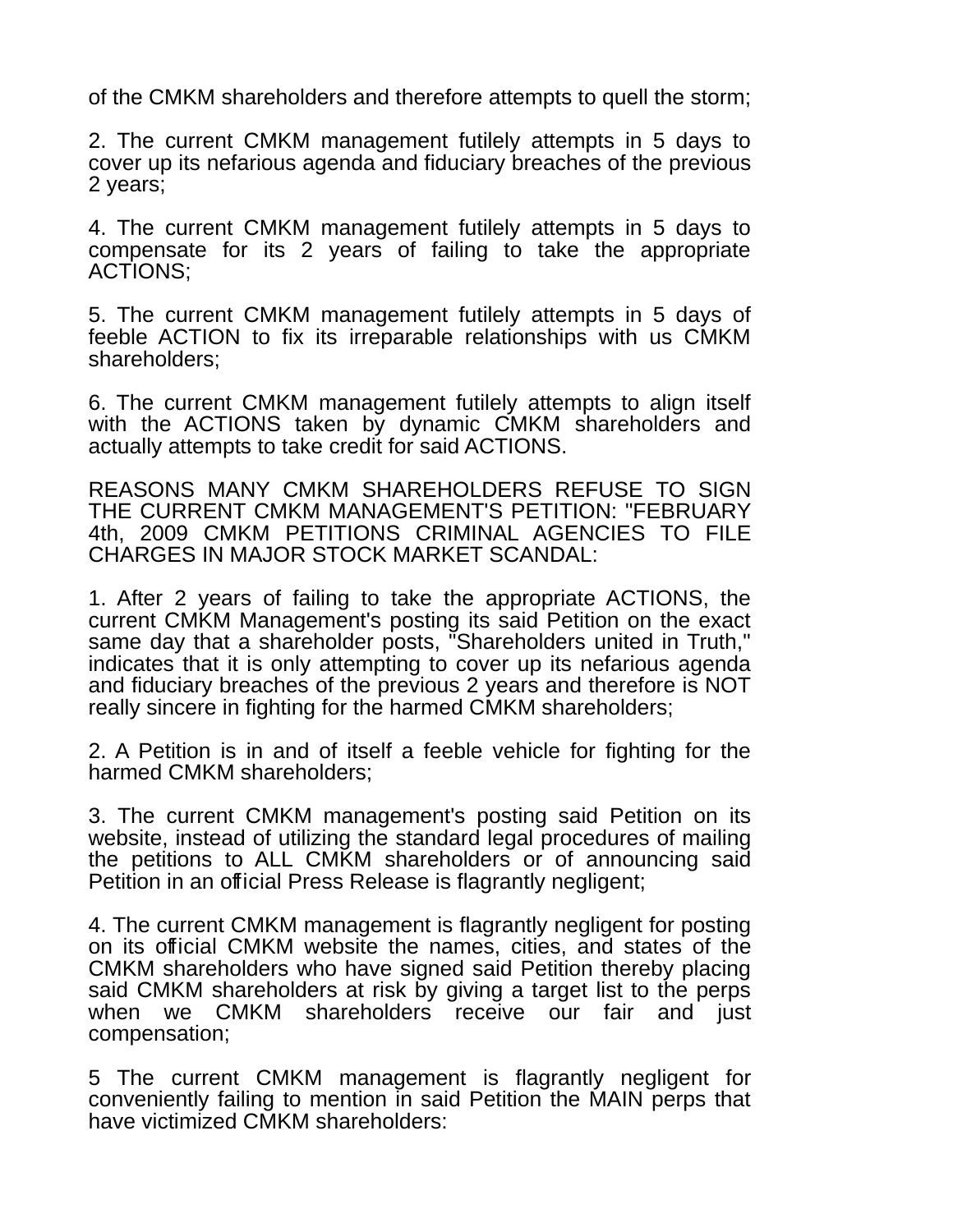A. Hedge funds that have illegally counterfeited CMKM shares with their massive naked short selling (NSS);

B. Brokerage firms, market makers and banks that are guilty of complicity in the massive NSS of CMKM shares;

C. The fractional U.S. Stock Clearing and Settlement System that allows naked short selling;

D. The corrupt and inept Securities and Exchange Commission that fails to perform its sworn *f*iduciary duties which are to oversee the securities markets, to enforce the federal securities laws, and to protect investors.

6. The current CMKM management's declaration in said Petition that CMKM shareholders were defrauded out of an "estimated \$250 million", "over \$250 million" conveniently fails to take into consideration CMKM's illegal NSS status that denotes fraud, RICO, and punitive damages, and therefore current CMKM management is flagrantly negligent in declaring said amount.

7. Most CMKM shareholders view the current CMKM management as bozos and therefore have NO faith in anything that they propose.

#### CMKM SHAREHOLDERS' DECLARATION

1. We CMKM shareholders DECLARE, and this DECLARATION equally protects those CMKM shareholders who have signed said Petition, those CMKM shareholders who have refused to sign said Petition, and those CMKM shareholders who are unaware of said Petition, that the fair and just compensation that is due us CMKM shareholders is NOT limited to the "\$250 million dollars" that the current CMKM management mentions in said Petition because that amount conveniently fails to take into consideration CMKM's illegal NSS status that denotes fraud, RICO, and punitive damages, and therefore current CMKM management is flagrantly negligent in limiting the fair and just compensation that is due us CMKM shareholders to said amount.

2. We CMKM shareholders DECLARE, and this DECLARATION equally protects those CMKM shareholders who have signed said Petition, those CMKM shareholders who have refused to sign said Petition, and those CMKM shareholders who are unaware of said Petition, that the perps who egregiously harmed us CMKM shareholders are NOT limited to "Mastermind John Edwards and CEO Urban Casavant" and the "high-powered attorneys, accountants, transfer agents, major banking institutions, brokerage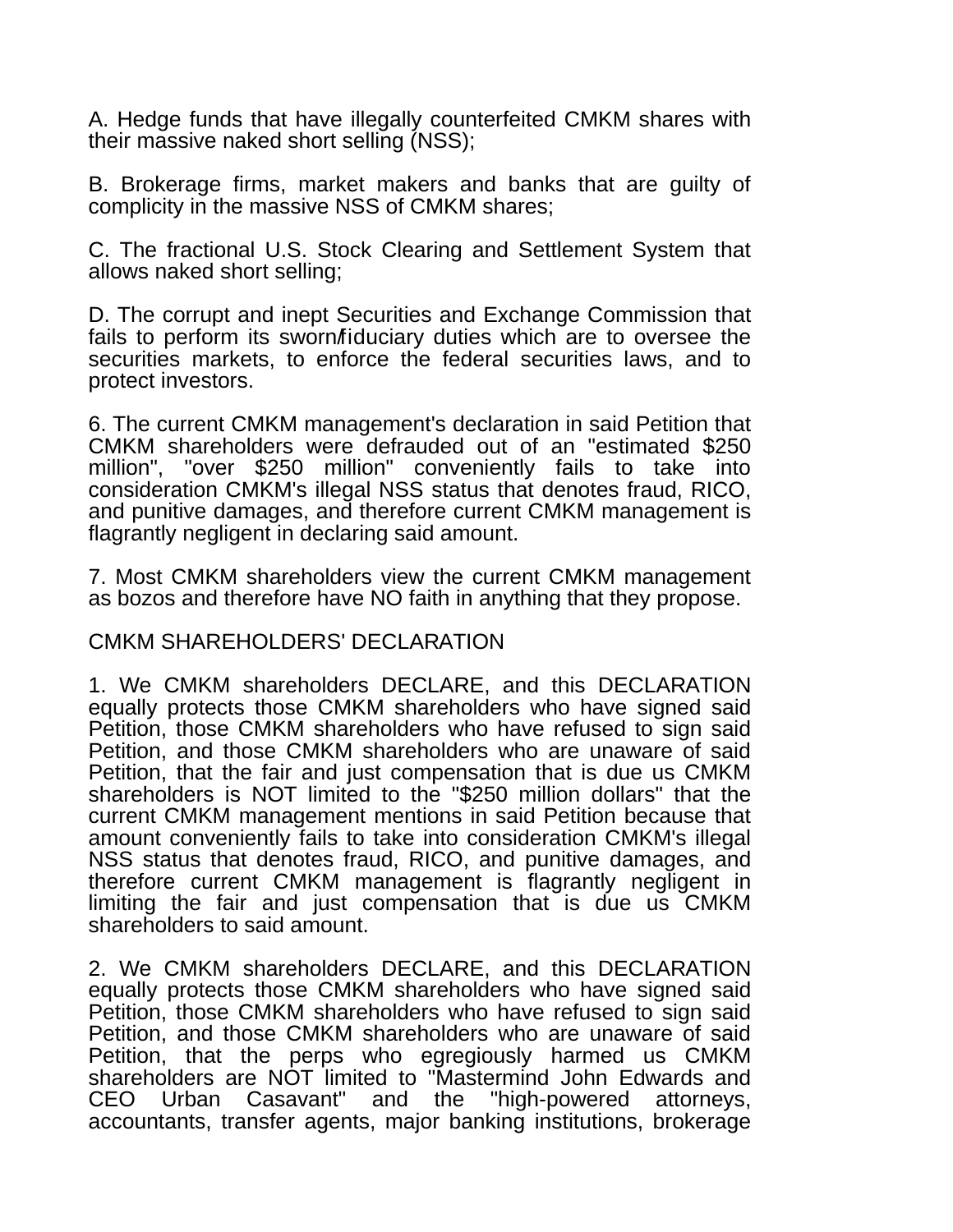houses, and clearing firms" that "aided and abetted" "Mastermind John Edwards and CEO Urban Casavant" "in their crimes" and therefore current CMKM management is flagrantly negligent in failing to mention the trust funds that have illegally counterfeited CMKM shares with their massive naked short selling (NSS), the brokerage firms, market makers and banks that are guilty of complicity in the massive NSS of CMKM shares, and the fractional U.S. Stock Clearing and Settlement System (System) that allows naked short selling (NSS).

3. We CMKM shareholders DECLARE, and this DECLARATION equally applies to those CMKM shareholders who have signed said Petition, to those CMKM shareholders who have refused to sign said Petition, and to those CMKM shareholders who are unaware of said Petition, that we CMKM shareholders will hold the current CMKM management fully responsible and liable for any harm that might be suffered to any CMKM shareholder as a consequence of the current CMKM management's irresponsible posting CMKM shareholders' names, cities, and states on its official CMKM website.

CASE IN POINT #5

FACTS

On September 18th, 2009, Kevin West, current Chairman/CEO/President of CMKM, posts a letter on the CMKM website addressed to CMKM shareholders in which he announces the resignation of Mark Faulk as CMKM CEO and further announces: "CMKM would like to give special thanks to Mark Faulk for helping to promote a nationwide level of awareness spotlighting the shareholders plight over the last several years."

Mark Faulk's comments: "My primary goals with CMKM were to ensure that criminal charges were filed against those who wronged the company and its shareholders, and to assist Kevin West and Bill Frizzell in their legal efforts. These indictments bring those goals to fruition."

<http://www.cmkmdiamondsinc.com/index.html>

On September 11th, 2008, Kevin West announces in a PR that he has appointed Mark Faulk, a person with no mining background, as the new CEO and President of CMKM, a mining exploration company.

[http://www.cmkmdiamondsinc.com/news\\_index.html](http://www.cmkmdiamondsinc.com/news_index.html)

From September 11th, 2008 to February 4th, 2009, the current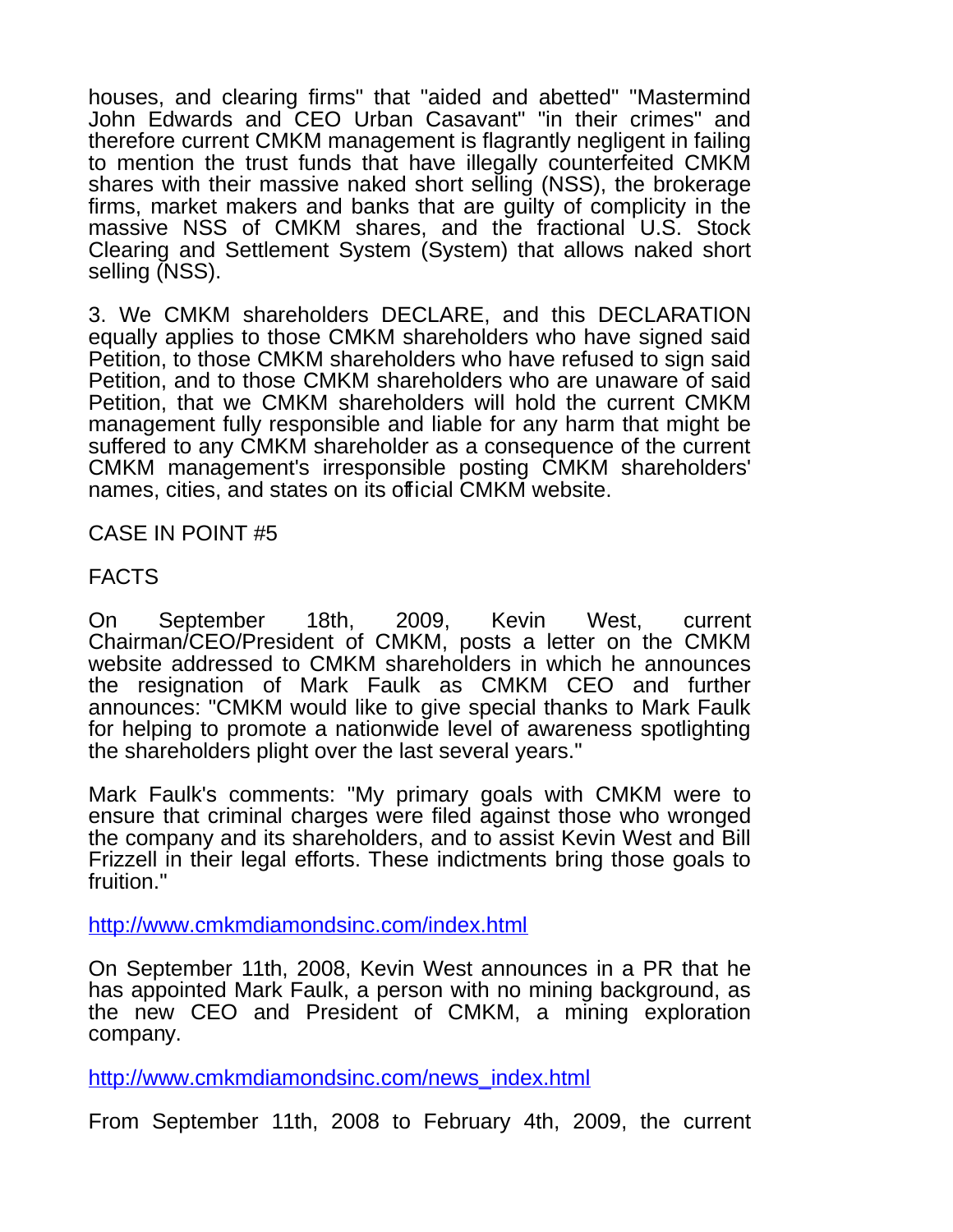CMKM management, which of course includes Mark Faulk, fails to put out a Press Release or any other significant news ensuring "that criminal charges were filed against those who wronged the company and its shareholders, and to assist Kevin West and Bill Frizzell in their legal efforts."

[http://www.cmkmdiamondsinc.com/news\\_index.html](http://www.cmkmdiamondsinc.com/news_index.html)

The total extent of Mark Faulk's "...helping to promote a nationwide level of awareness spotlighting the shareholders plight over the last several years..." and ensuring "...that criminal charges were filed against those who wronged the company and its shareholders..." was Mark Faulk's letter "To President Barack Obama January 20, 2009," which is in and of itself a feeble vehicle for promoting "a nationwide level of awareness spotlighting the shareholders plight over the last several years..."

[http://www.cmkmdiamondsinc.com/letter-m\\_index.html](http://www.cmkmdiamondsinc.com/letter-m_index.html)

Mark Faulk's letter was most likely read by low-level representatives of the recipients and then quickly discarded into a junk heap never to be seen or heard from again.

On February 4th, 2009, a CMKM shareholder posts in the 1 MILLION MILLIONAIRES Forum, "Shareholders are united in Truth."

Excerpt from said post:

ACTIONS THE CURRENT CMKM MANAGEMENT, WHICH OF<br>COURSE INCLUDES MARK FAULK. SHOULD HAVE COURSE INCLUDES MARK FAULK, SHOULD HAVE BEEN/SHOULD BE TAKING:

"1. Filing Complaints against the malfeasant trust funds that have illegally counterfeited CMKM shares with their massive Naked Short Selling (NSS);

"2. Filing Complaints against the malfeasant brokerage firms, market makers and banks that are guilty of complicity in the massive NSS of CMKM shares;

"3. Pressuring the various governmental and enforcement agencies to perform their prescribed functions;

"4. Filing Complaints against governmental and enforcement workers who fail to perform their prescribed functions;

"5. Placing display ads in the newspapers and uploading YouTube videos both of which will expose the corruption in government in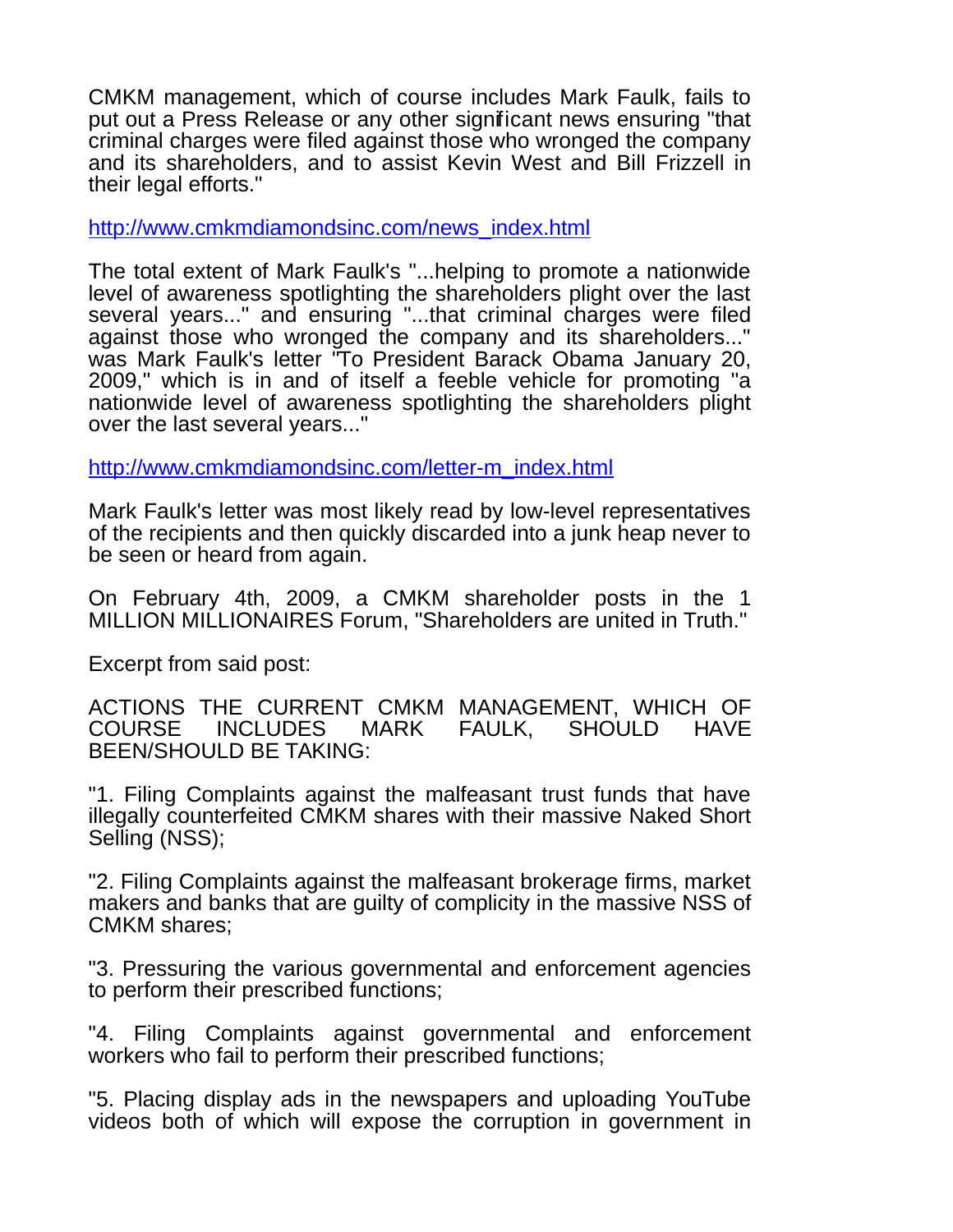general and our CMKM plight in particular;

"6. Attempting to obtain official confirmation on the compensation for the Shareholders;

"7. Working to get CMKM shareholders included in Barack Obama's 800 billion stimulus package;

"8. Working in collaboration with the Deep Capture Campaign and Patrick Byrne."

On February 4th, 2009, the very same day of said post, the current CMKM management attempts to cover up its nefarious agenda and fiduciary breaches of the previous 2 years by taking the following feeble actions:

"CORPORATE UPDATES ON FEBRUARY 4TH, 2009 CMKM PETITIONS CRIMINAL AGENCIES TO FILE CHARGES IN MAJOR STOCK MARKET SCANDAL AND TO: DOJ, FBI, AND IRS TASK FORCE INVESTIGATING CMKM DIAMONDS, INC. (CMKX): PETITION AND ITS CEO SHAREHOLDERS' CORNER UPDATE ON 2-8-09."

[http://www.cmkmdiamondsinc.com/corp\\_index.html](http://www.cmkmdiamondsinc.com/corp_index.html)

<http://www.cmkmdiamondsinc.com/index.html>

In essence, Mark Faulk attempts to undeservedly take credit for the Grand Jury Superseding Indictment 2-09-CR-00132-RLH-RJJ, May 27th, 2009, United States District Court, District of Nevada, (hereinafter referred to as "SUPERSEDING INDICTMENT")when in reality the current CMKM management, which of course includes Mark Faulk, only initiated its feeble actions as a direct reaction to the supra CMKM shareholder's post.

In other words, if the feeble actions of the current CMKM management, which of course includes Mark Faulk, were actually in part a catalyst for the SUPERSEDING INDICTMENT, the current CMKM management, which of course includes Mark Faulk, deserves no credit because, in taking said feeble actions, it was only attempting to cover up its nefarious agenda and fiduciary breaches of the previous 2 years .

In reality, all of the credit for the SUPERSEDING INDICTMENT goes to the pro-ACTION CMKM shareholders. They were/are the catalyst for the long-awaited criminal charges being filed against the previous CMKM management.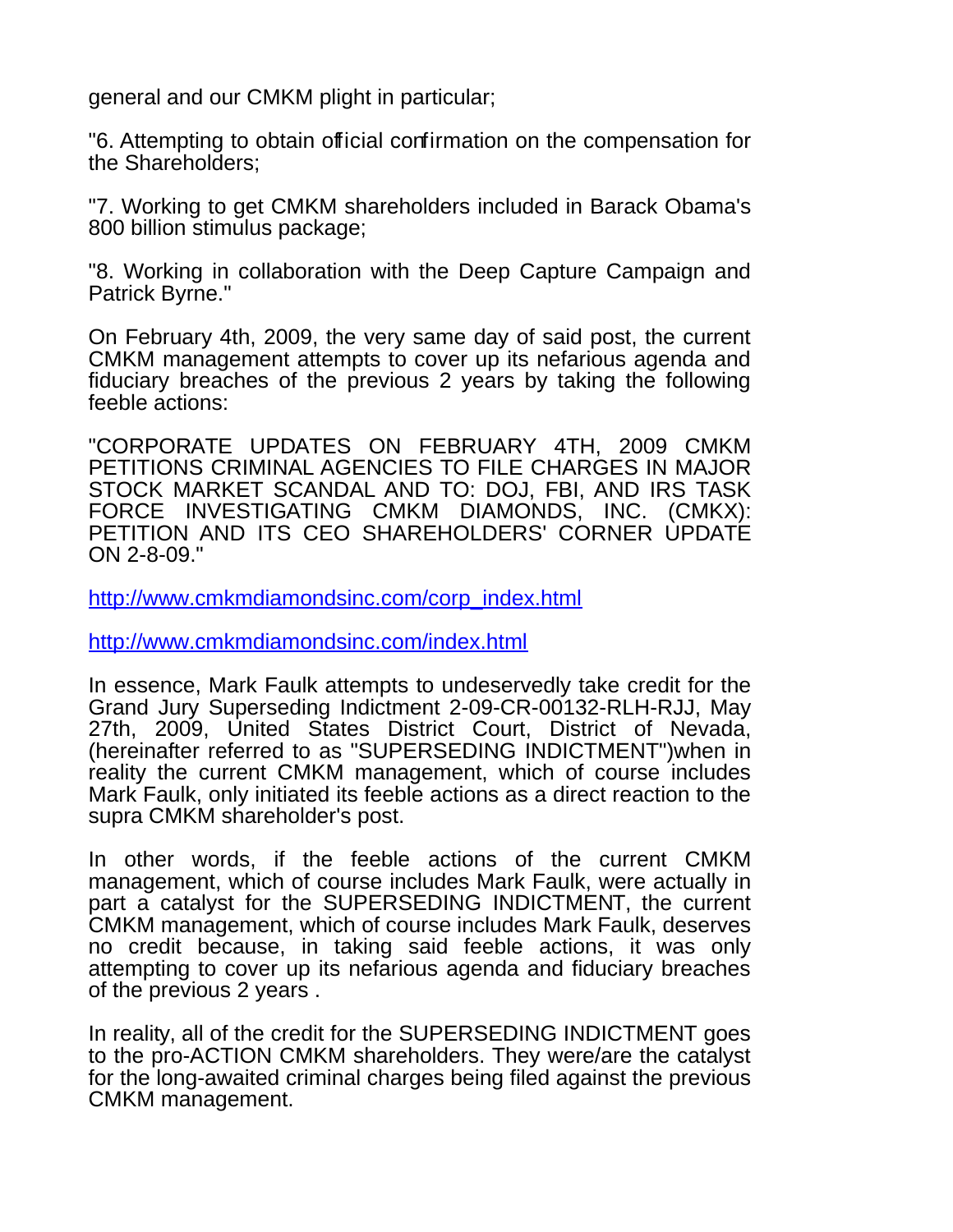#### \*\*\*THE IMPOTENCE AND BREACHES OF BILL FRIZZELL, CURRENT CMKM ATTORNEY, LEAD TO CONTRADICTIONS, INCONSISTENCIES, AND DISCREPANCIES.

CASE IN POINT #1

# FACTS

Bill Frizzell appears to be guilty of IMPOTENCE and BREACHES for failing to inform the members of the OG whom he contracts to represent of his incriminating discovery concerning Urban Casavant.

DONALD STOECKLEIN DEPOSITION, January 24th, 2006

In said deposition, Donald Stoecklein testifies that Bill Frizzell told him that he is contemplating suing Urban Casavant.

END OF DEPOSITION

BILL FRIZZELL DEPOSITION, January 6th, 2006

In said deposition, Bill Frizzell testifies that Urban Casavant told him that he is doing nothing wrong; but Bill Frizzell further testifies that money, kickbacks from the illegal stock transactions, keeps appearing in Urban Casavant's accounts.

In said deposition, Bill Frizzell testifies that Phase II of the OG agreement was initiated because the shareholders wanted him to further investigate CMKM.

END OF DEPOSITION

# QUESTIONS

Why did Bill Frizzell fail to inform the members of the OG that he had evidence that Urban Casavant was receiving kickbacks from illegal stock transactions?

Why did Bill Frizzell fail to immediately initiate a lawsuit against Urban Casavant?

Why did Bill Frizzell wait until April 25th, 2007 to file a lawsuit -- CMKM vs. UC et al, Case No. A540161, District Court, Clark County, Nevada -- against Urban Casavant?

Did Bill Frizzell keep any other pertinent information from the members of the OG?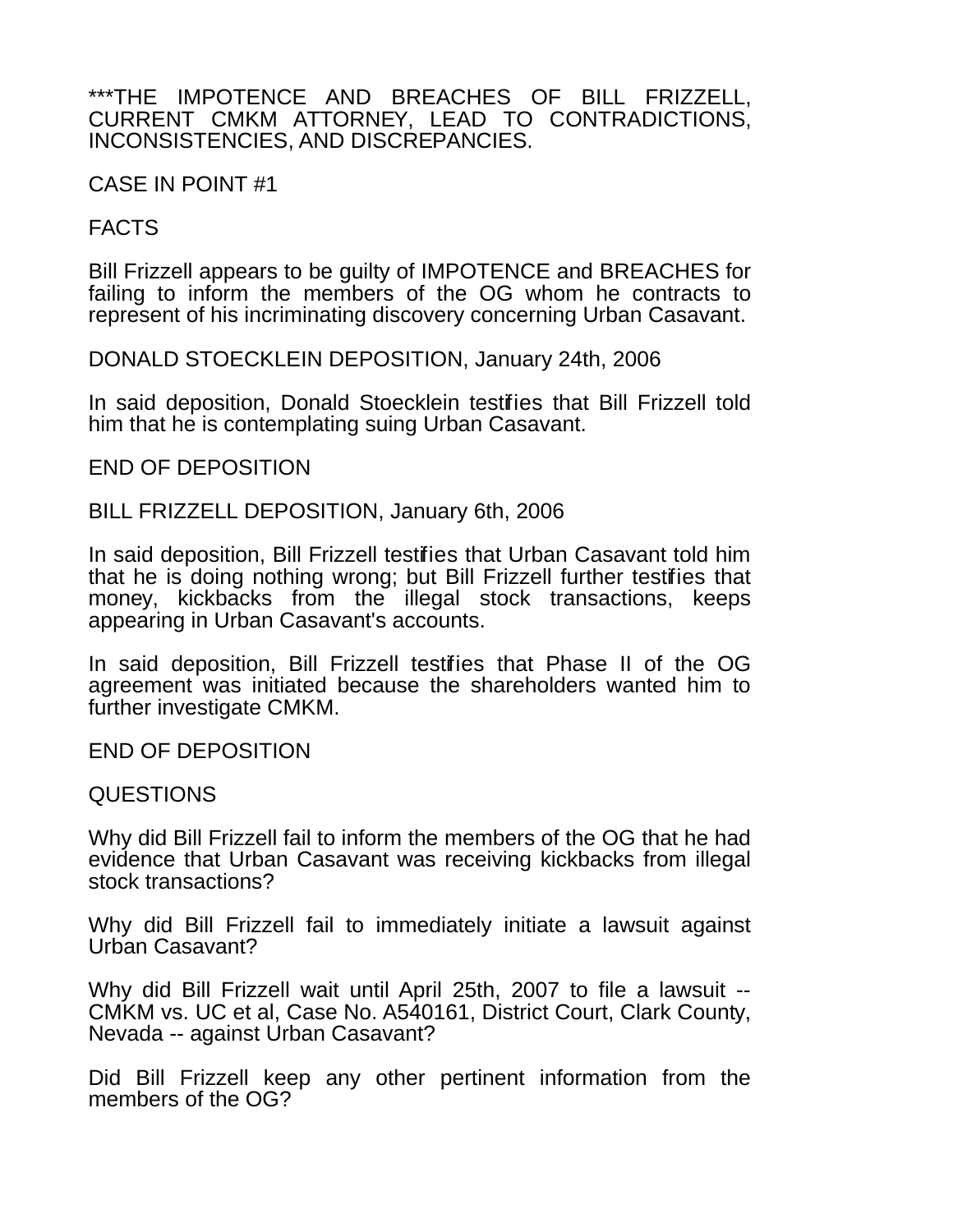Could Bill Frizzell be guilty of IMPOTENCE and BREACHES for failing to inform members of the OG of the incriminating evidence against Urban Casavant and for failing to immediately initiate a lawsuit against Urban Casavant?

Could Bill Frizzell be attempting to cover up his IMPOTENCE and BREACHES by failing to respond to the COALITION's REQUIREMENT LETTER?

Could the Bill Frizzell be civilly liable for his IMPOTENCE and BREACHES?

Could the Bill Frizzell be criminally liable for his IMPOTENCE and BREACHES?

END OF QUESTIONS

CASE IN POINT #2

FACTS

Bill Frizzell is apparently guilty of IMPOTENCE and BREACHES for failing to inform the members of the OG whom he contracts to represent of the naked short expert who analyzed CMKM stock.

DONALD STOECKLEIN DEPOSITION, January 24th, 2006

In said deposition, Donald Stoecklein testifies that a naked short expert from Oregon told both Bill Frizzell and him that a 14 to 1 short position exists in CMKM stock.

END OF DEPOSITION

BILL FRIZZELL DEPOSITION, January 6th, 2006

In said deposition, Bill Frizzell testifies repeatedly that CMKM was naked shorted.

END OF DEPOSITION

FAQ #2 August 23rd, 2007

Q) What is the status of Susanne Trimbath's evaluation of the Naked Short Position of the Company thus far?

A) Susanne Trimbath continues her work on our shareholder audit. The naked short situation and the delivery failures are not a primary concern of management at this time.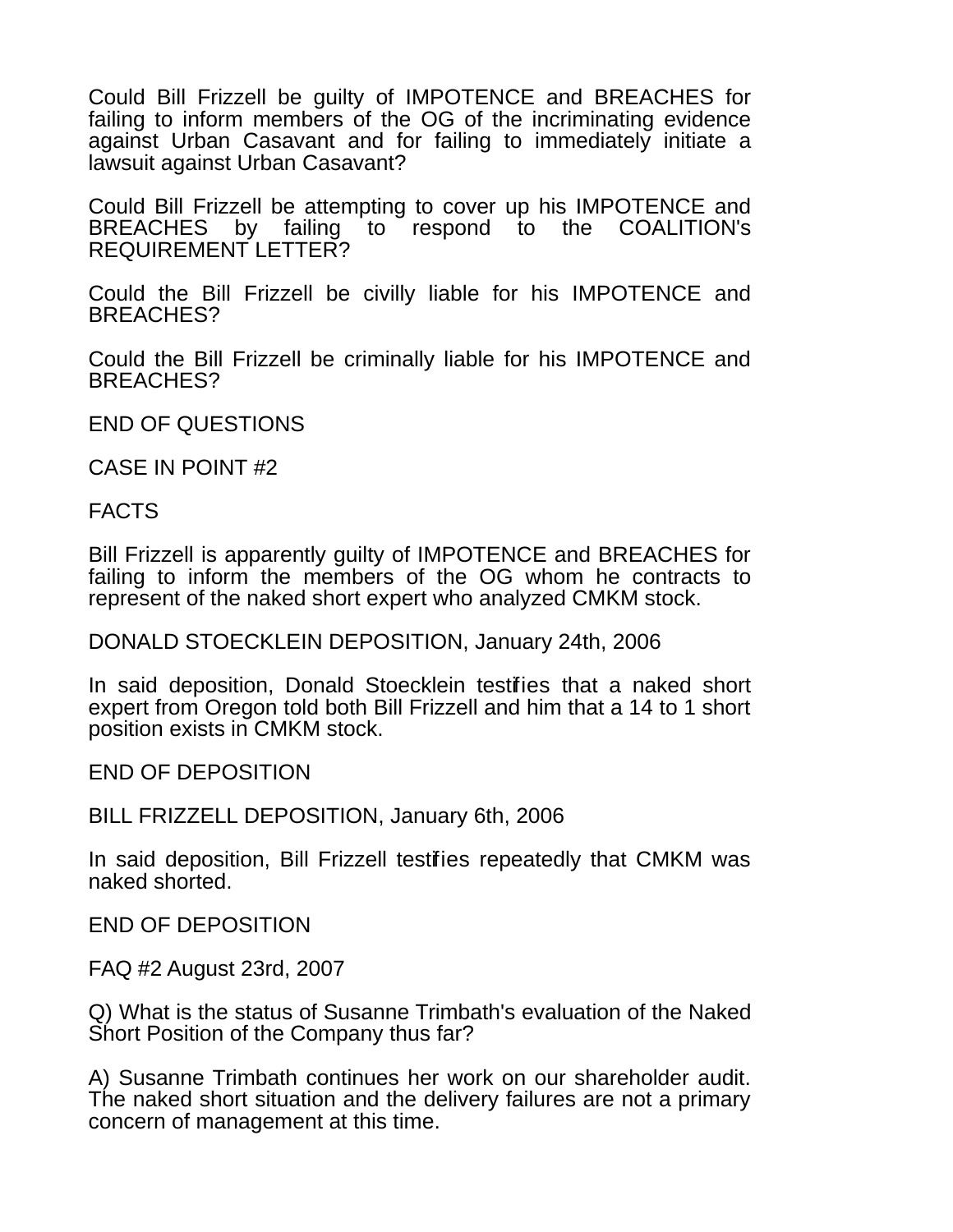[http://www.cmkmdiamondsinc.com/faq\\_index.html](http://www.cmkmdiamondsinc.com/faq_index.html)

QUESTIONS

Why did Bill Frizzell fail to inform the members of the OG that a naked short expert had told him that a 14 to 1 short position exists in CMKM stock?

Why did Bill Frizzell fail to fully pursue the analysis of the naked short expert?

What has occurred after January 6th, 2006 to cause Bill Frizzell to shift the naked short issue from a focal point of investigation to a "not a primary concern of management at this time?"

Could Bill Frizzell be guilty of IMPOTENCE and BREACHES for failing to inform the members of the OG whom he contracts to represent of the naked short expert who analyzed CMKM stock and for failing to fully pursue the analysis of the naked short expert?

Could Bill Frizzell be attempting to cover up his IMPOTENCE and BREACHES by failing to respond to the COALITION's REQUIREMENT LETTER?

Could Bill Frizzell be civilly liable for his IMPOTENCE and BREACHES?

Could Bill Frizzell be criminally liable for his IMPOTENCE and BREACHES?

END OF QUESTIONS

\*\*\*THE IMPOTENCE AND BREACHES OF KEVIN WEST, CURRENT CHAIRMAN/CEO/PRESIDENT OF CMKM , AND BILL FRIZZELL, CURRENT CMKM ATTORNEY, LEAD TO CONFLICTS OF INTEREST.

CASE IN POINT

FACTS

In a March 30th, 2007 PR, Kevin West, CMKM Chairman of the Board, announces that "the first order of new business was to hire the Frizzell Law Firm..." "...in a quest to recover monies and assets that belong to the shareholders of this Company."

[http://www.cmkmdiamondsinc.com/news\\_index.html](http://www.cmkmdiamondsinc.com/news_index.html)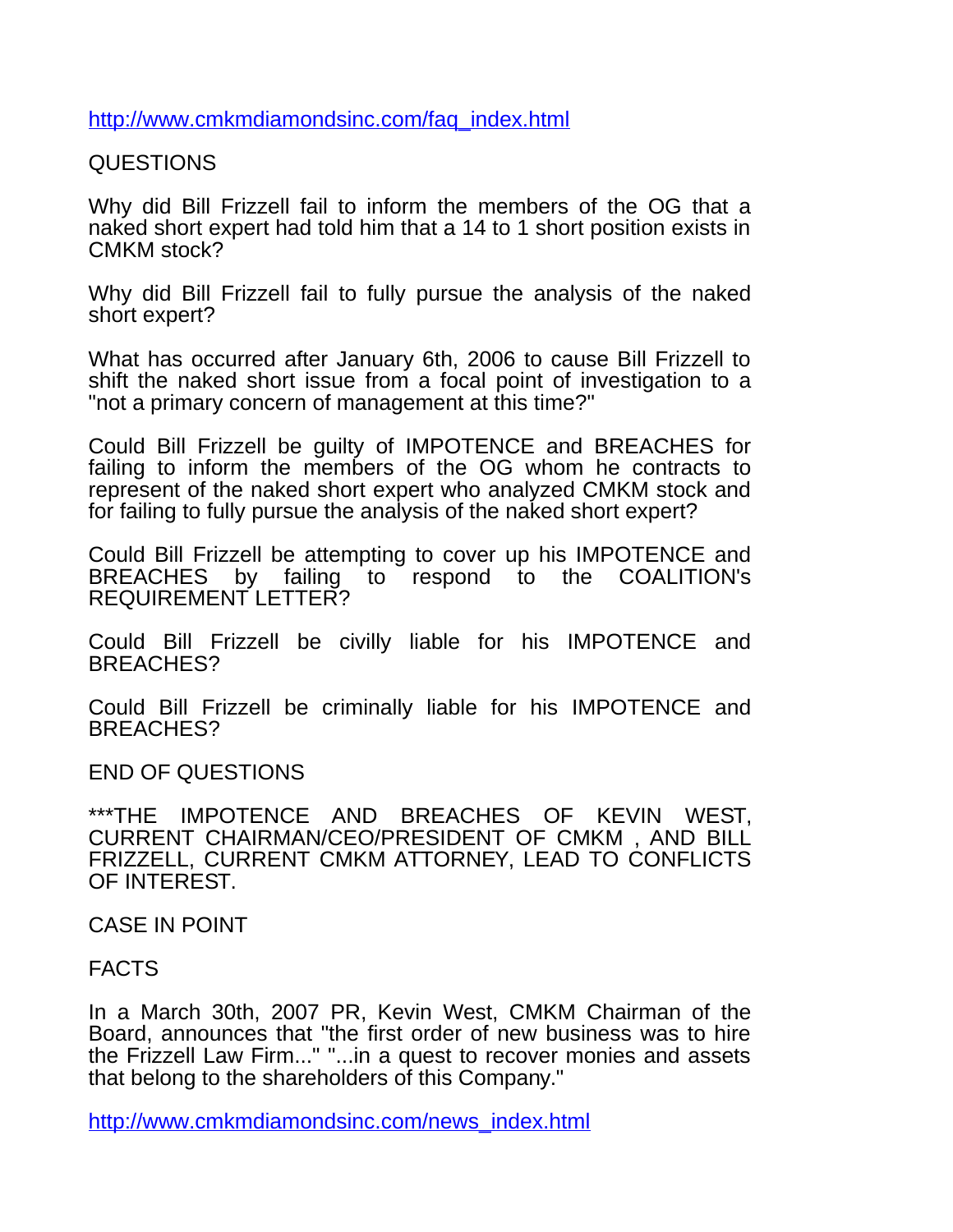According to Wikipedia: "A company's shareholders collectively own that company."

<http://en.wikipedia.org/wiki/Shareholder>

FAQ #2 August 23rd, 2007

### QUESTION

Obviously, CMKM Diamonds Inc. is not financing all this legal activity from "just" the \$500+ dollars in the company's checking account. Please answer in detail: Where is the money from that is financing all salaries, rents, leases, lawyer fees, court costs and any other cost CMKM has had to pay at this time?

### ANSWER

All litigation costs and expenses are being handled by Bill Frizzell with an agreement that all costs and expenses will be repaid by the Company when the Company is able to do so. Kevin West is being paid by CMKM a minimal salary from funds being loaned to the Company from various sources. All office administrative costs are being paid from these same funds.

The Company will not disclose its specific fee arrangements with the attorneys it has hired. Such information is highly confidential and could be used in many ways to harm the legal efforts of the Company. Contractual arrangements between corporations and their attorneys are not proper matters for general public knowledge. It is fair to say that some attorneys are working on an hourly basis, some are working on a contingency basis and some are working on a combination of hourly fees and some contingent fees.

This company has received substantial contributions from shareholders since the financial plight of the Company and Mr. West has been made public. There are shareholders who have substantial investments in CMKM. Several of these shareholders have agreed to fund any and all legal efforts if needed.

[http://www.cmkmdiamondsinc.com/faq\\_index.html](http://www.cmkmdiamondsinc.com/faq_index.html)

# QUESTIONS

Do Kevin West and Bill Frizzell possess the authority to enter, without the prior approval of CMKM shareholders/owners of CMKM, "an agreement that all costs and expenses will be repaid by the Company when the Company is able to do so?"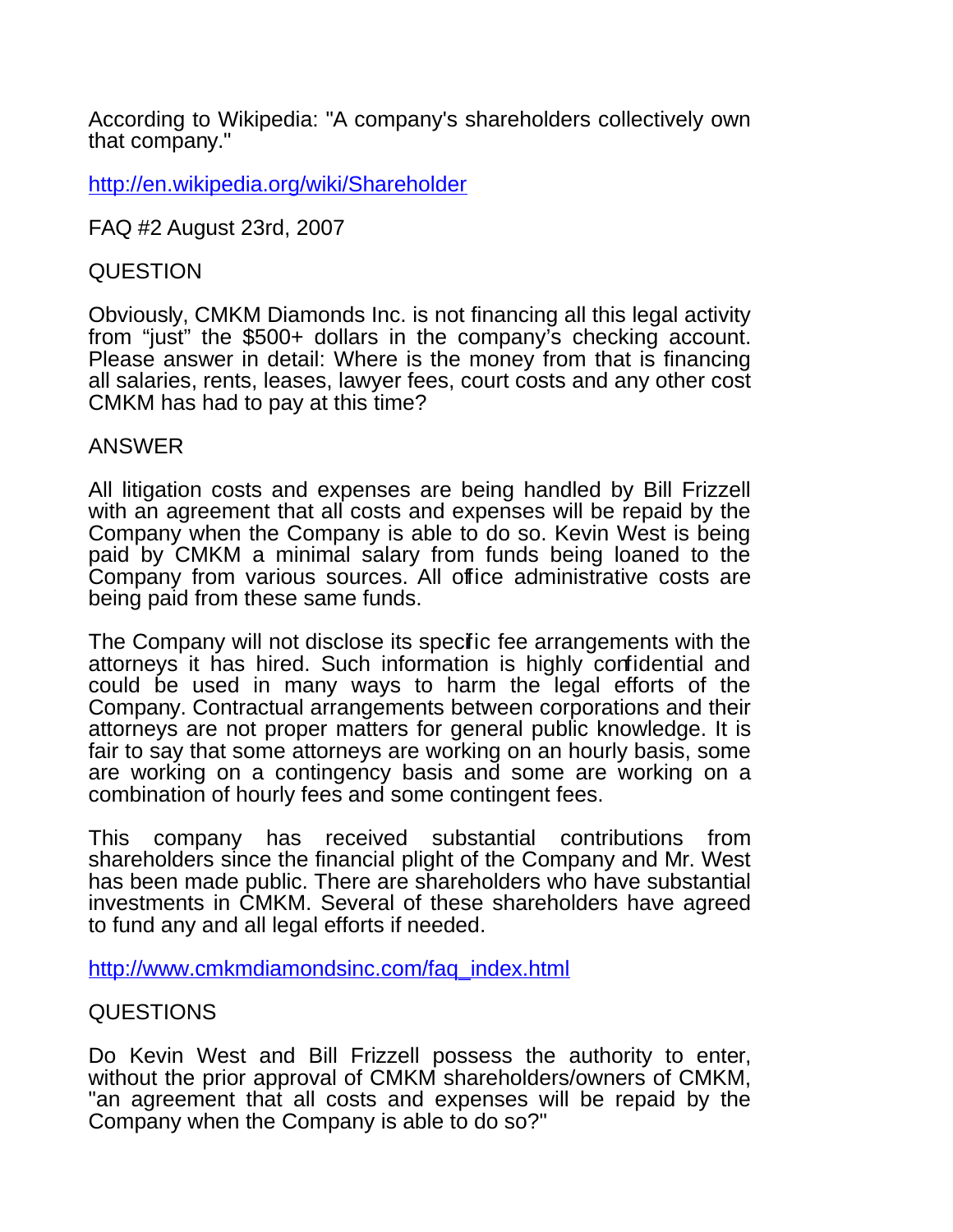Did CMKM shareholders/owners of CMKM grant Kevin West and BIll Frizzell that authority?

If not, who granted Kevin West and Bill Frizzell that authority?

Who/what are the "various sources" that are loaning funds to CMKM?

Are those "various sources" privy to information that SHOULD BE MADE AVAILABLE TO ALL of the CMKM shareholders/owners of CMKM?

Are Kevin West and Bill Frizzell referring to CMKM shareholders/owners of CMKM as the "general public?"

If not, why are CMKM shareholders/owners of CMKM not being told about those "contractual arrangements?"

Do Kevin West and BIll Frizzell possess the authority to receive, without the prior approval CMKM shareholders/owners of CMKM "substantial contributions from shareholders" "who have substantial investments in CMKM?"

Did CMKM shareholders/owners of CMKM grant Kevin West and Bill Frizzell that authority?

If not, who granted Kevin West and Bill Frizzell that authority?

What are the names of these "shareholders who have substantial investments in CMKM?"

Are those "shareholders who have substantial investments in CMKM" privy to information that SHOULD BE MADE AVAILABLE TO ALL of the CMKM shareholders/owners of CMKM?

What other benefits are these "shareholders who have substantial investments in CMKM" enjoying?

Does favoring one small segment of CMKM shareholders, the "various sources," over the rest of the CMKM shareholders/owners of CMKM create a conflict of interest?

Could Kevin West and Bill Frizzell be guilty of IMPOTENCE and BREACHES by their entering into agreements without the prior approval of CMKM shareholders /owners of CMKM and by their withholding information?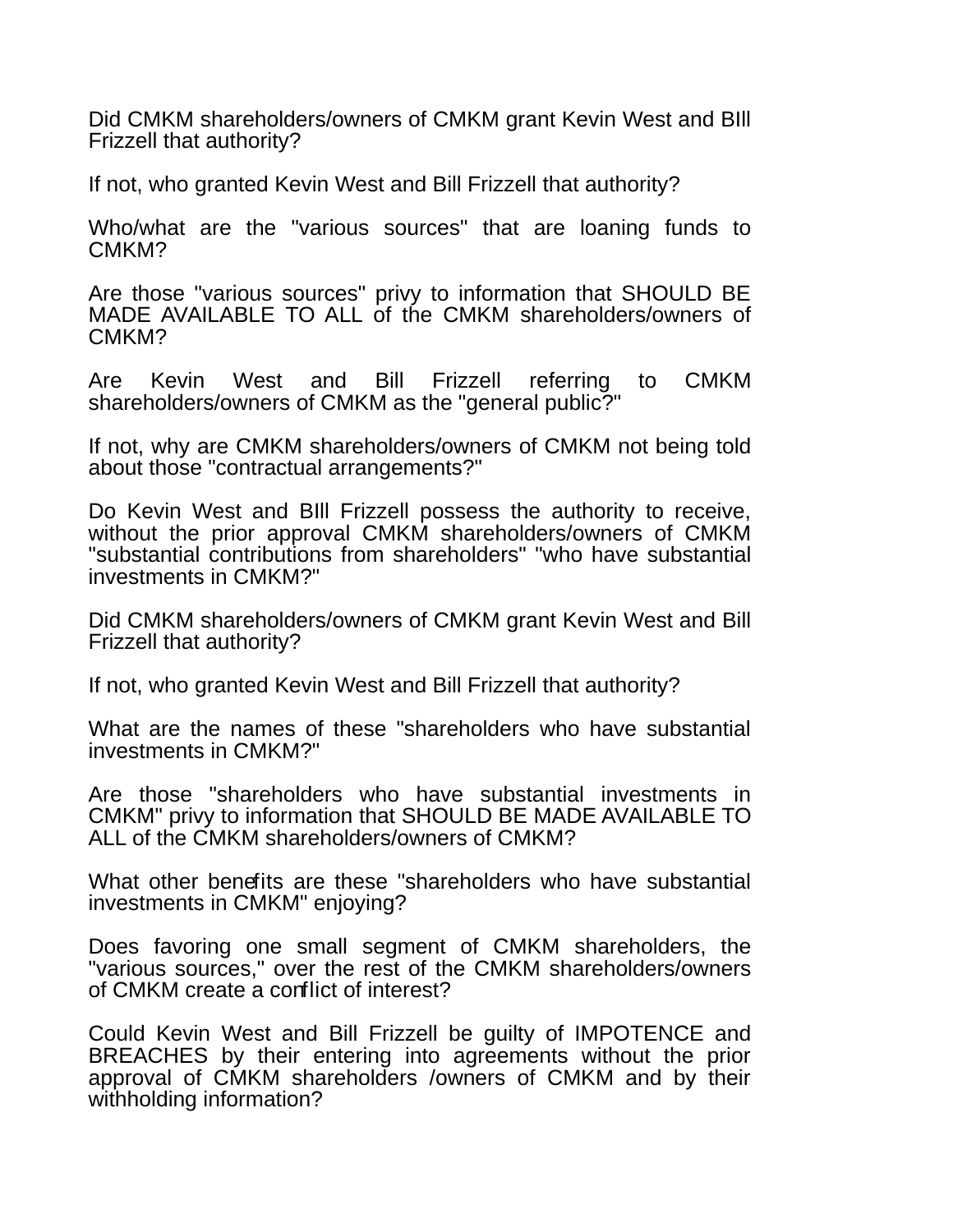Could Kevin West and Bill Frizzell be attempting to cover up their IMPOTENCE and BREACHES by failing to respond to the COALITION's REQUIREMENT LETTER?

Could Kevin West and Bill Frizzell be civilly liable for their IMPOTENCE and BREACHES?

Could Kevin West and Bill Frizzell be criminally liable for their IMPOTENCE and BREACHES?

END OF QUESTIONS

\*\*\*CURRENT CMKM MANAGEMENT APPEARS TO BE GUILTY OF IMPOTENCE AND BREACHES FOR FAILING TO CHALLENGE PENDING LITIGATION THAT APPEARS TO BE INCOMPLETE, INACCURATE, INADEQUATE, AND CONFLICTING.

CASE IN POINT #1

FACTS

See COALITION EVIDENCE AGAINST THE SEC (11-06-09)

THE ENFORCEMENT DIVISION OF THE SECURITIES AND EXCHANGE COMMISSION IN GENERAL AND LESLIE HAKALA, ENFORCEMENT DIVISION ATTORNEY FOR THE SECURITIES AND EXCHANGE COMMISSION, IN PARTICULAR BELITTLE, DISREGARD, AND POSSIBLY SUPPRESS ANY AND ALL PERTINENT INFORMATION THAT FAILS TO FIT NEATLY INTO THEIR FOLLOWING PRECONCEIVED SMALL BOX: THE PUMP AND DUMP SCAM WAS PERPETRATED BY "CERTAIN" MEMBERS OF THE PREVIOUS CMKM MANAGEMENT AND "CERTAIN" OF THEIR AGENTS, BOTH OF WHOM UTILIZED A SMALL CONNIVING BROKER TO CARRY OUT THEIR SCAM. FURTHERMORE, THE ENFORCEMENT DIVISION OF THE SECURITIES AND EXCHANGE COMMISSION IN GENERAL AND LESLIE HAKALA IN PARTICULAR ACTUALLY APPEAR TO AID AND ABET/PROTECT ANY AND ALL PERPETRATORS WHO FAIL TO FIT NEATLY INTO THEIR PRECONCEIVED SMALL BOX.

IN OTHER WORDS, THE ENFORCEMENT DIVISION OF THE SECURITIES AND EXCHANGE COMMISSION IN GENERAL AND LESLIE HAKALA IN PARTICULAR NOT ONLY FAIL TO PERFORM THEIR SWORN/FIDUCIARY DUTIES WHICH ARE TO OVERSEE THE SECURITIES MARKETS, TO ENFORCE THE FEDERAL SECURITIES LAWS, AND TO PROTECT INVESTORS, THEY HAVE ACTUALLY BECOME PERPETRATORS AGAINST THE VERY INVESTORS WHOM BY LAW THEY ARE SUPPOSED TO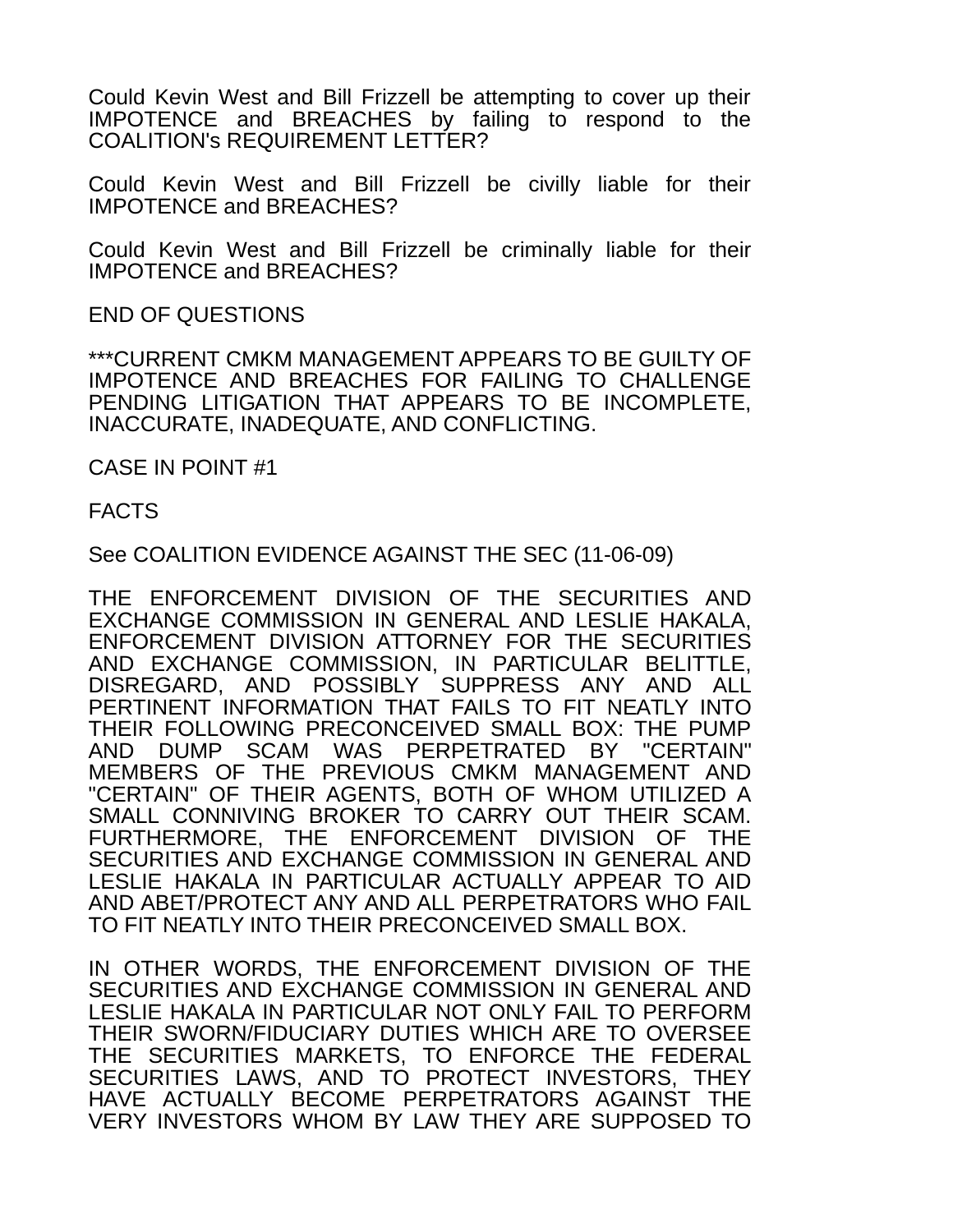PROTECT, ALL OF WHICH LEADS TO CONTRADICTIONS, INCONSISTENCIES, AND DISCREPANCIES IN BOTH THE RELATED CIVIL AND CRIMINAL CMKM LITIGATION, CASES IN POINT #1, #2, #3, #4, #5, #6, #7, #8.

[http://www.cmkx.info](http://cmkx.info/)

CASE IN POINT #2

FACTS

See See COALITION EVIDENCE AGAINST THE SEC (11-06-09)

EVEN WHEN THE ENFORCEMENT DIVISION OF THE SECURITIES AND EXCHANGE COMMISSION IN GENERAL AND LESLIE HAKALA, ENFORCEMENT DIVISION ATTORNEY FOR THE SECURITIES AND EXCHANGE COMMISSION, IN PARTICULAR TAKE ACTION WITHIN THEIR PRECONCEIVED SMALL BOX, THEY PROVE TO BE INEPT AND THEREFORE FAIL TO PROVIDE ADEQUATE PROTECTION FOR INVESTORS; FURTHERMORE, THEY APPEAR TO AID AND ABET ANY AND ALL APPARENT PERPETRATOR WHO FAIL TO FIT NEATLY INTO THEIR PRECONCEIVED SMALL BOX, CASES IN POINT #1, #2.

[http://www.cmkx.info](http://cmkx.info/)

CASE IN POINT #3

FACTS

See See COALITION EVIDENCE AGAINST THE SEC (11-06-09)

THE SUPERSEDING INDICTMENT IS APPARENTLY INCOMPLETE, INACCURATE, AND INADEQUATE, CASES IN POINT #1, #2, #3.

[http://www.cmkx.info](http://cmkx.info/)

\*\*\*CURRENT CMKM MANAGEMENT APPEARS TO BE GUILTY OF IMPOTENCE AND BREACHES AND IN FACT MIGHT BE AIDING AND ABETTING/PROTECTING THE VERY PERPETRATORS THAT/WHO WERE INVOLVED IN THE NSS OF CMKM'S STOCK AS EVIDENCED BY ITS STATEMENTS AND ALLEGED EXAMINATION/INVESTIGATION THAT CONTRADICTS CURRENT LITIGATION AND MITIGATES THE SEVERITY OF THE NSS OF CMKM STOCK.

CASE IN POINT #1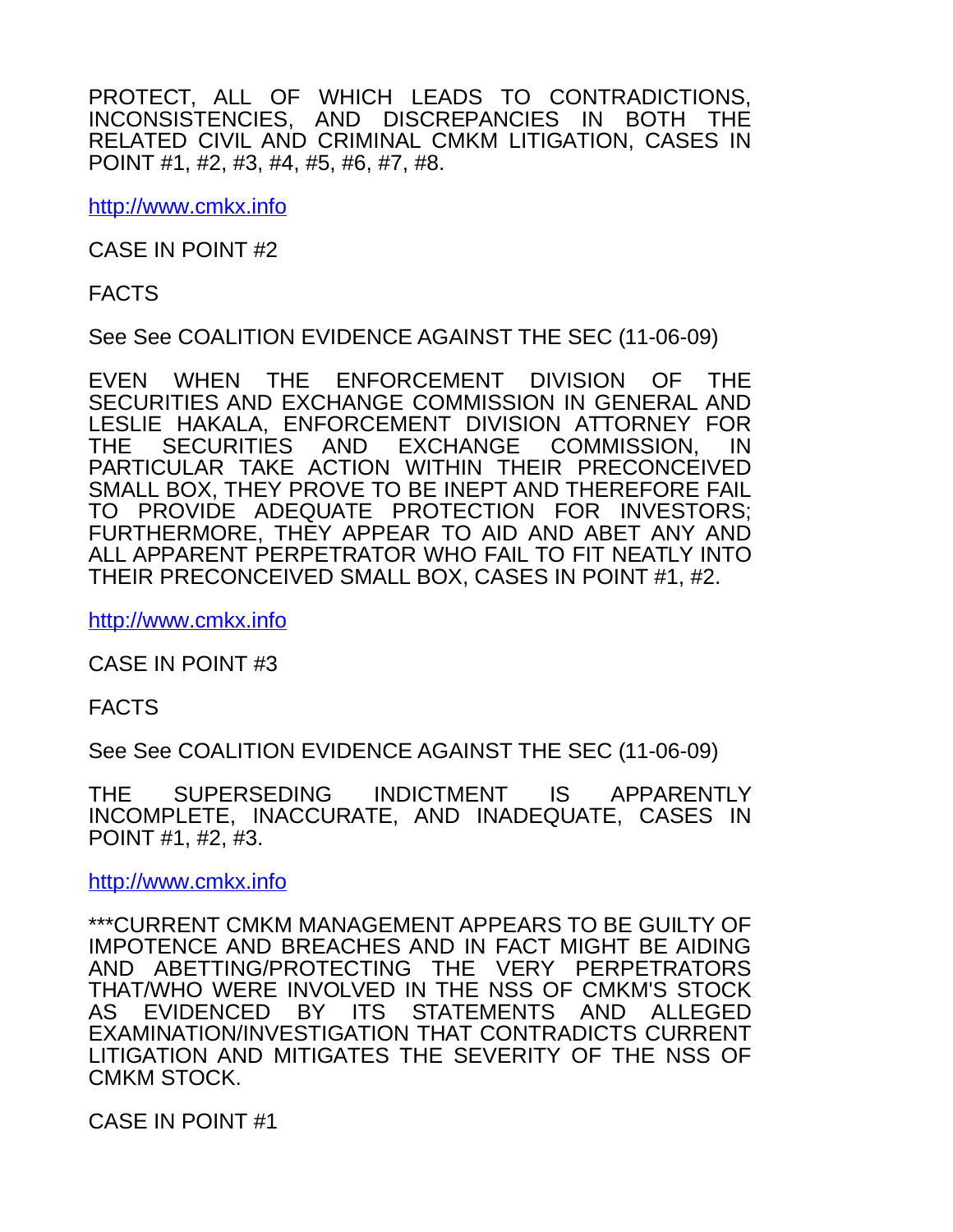# FACTS

The current CMKM management repeatedly alleges that its examination shows "THERE IS NO TRUST FUND OR ANY MONEY SET ASIDE FOR SHAREHOLDERS" [emphasis added by author] and its "INVESTIGATION CONFIRMS THAT THERE HAS NEVER BEEN A FUND SET ASIDE FOR THE SHAREHOLDERS" [emphasis added by author] which contradicts Bivens Action, Civil Action No. 1000031, David Anderson, Lt. Col, et al, vs. Christopher Cox, et al, Complaint for Declaratory Judgment and for Damages for Violation of Civil Rights, January 4th, 2010, United States District Court, Central District of California, filed by A. Clifton Hodges, Esq., Hodges and Associates. (hereinafter referred to as the "Bivens Action")

<http://www.cmkx.info/Hodges-3.87Trillion-Bivens-Lawsuit.pdf>

FAQ Session #2: August 23rd, 2007

Q) Are the company's current activities delaying or hindering ANY payment to shareholders from any other source?

A) THERE IS NO TRUST FUND OR ANY MONEY SET ASIDE FOR SHAREHOLDERS. [emphasis added by author] There have been rumors of payouts and distributions to shareholders since 2003. AFTER A THOROUGH EXAMINATION OF BANK ACCOUNTS OF ALL COMPANY ACCOUNTS AND WITH THE ASSISTANCE OF A FORENSIC ACCOUNTANT, THERE IS NO EVIDENCE OF ANY FUNDS AVAILABLE FOR THE DISTRIBUTION TO THE SHAREHOLDERS. OUR INVESTIGATION CONFIRMS THAT THERE HAS NEVER BEEN A FUND SET ASIDE FOR THE SHAREHOLDERS. [emphasis added by author]

IF THERE IS ANY FACTUAL EVIDENCE OF ANY ASSETS BELONGING TO THE COMPANY OR ANY EVIDENCE OF ANY FUNDS EARMARKED FOR THE SHAREHOLDERS, YOU ARE ENCOURAGED TO CONTACT MR. WEST AND THE COMPANY WILL CONDUCT A FULL INVESTIGATION. [emphasis added by author]

FAQ Session #3: September 6th, 2007

Q) Are there any payouts for stock holders [sic], or do we lose the money we invested? I hear rumors of payouts, but have no reason to believe them.

A) This question and several just like it have been answered many times in the past months. THE COMPANY KNOWS OF NO FUNDS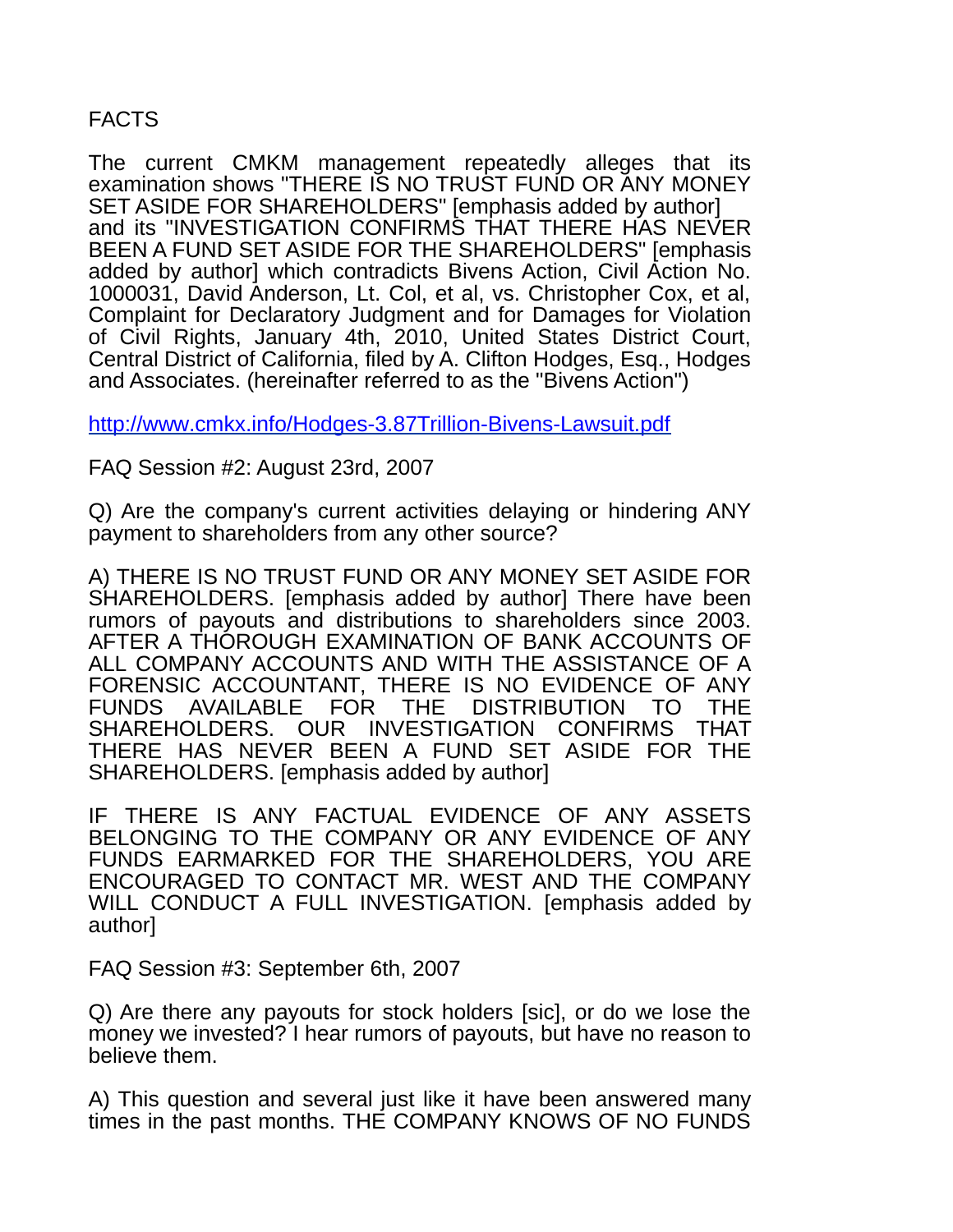THAT HAVE EVER BEEN SET ASIDE FOR PAYMENT TO SHAREHOLDERS. [emphasis added by author] For more information, please read the documents found on the Company website including the questions already asked and answered in this FAQ section.

FAQ Session #4: September 20th, 2007

Q) What's really going on? This is weird. Lots of stuff doesn't make sense. When will we be paid?

A)You are being given the facts and the whole truths in the filings made in the State court of Nevada. After receiving literally tens of thousands of new documents in the past few months, the Company cannot find any proof that there was ever a legitimate effort made by former management to increase shareholder value. While shareholders were being dazzled with optimistic press releases, insiders were converting corporate funds into private investments, real estate, automobiles, motor homes, fancy dinners, gambling and too many other acts of corporate waste and embezzlement to name in this forum.

Once again, OUR VERY IN DEPTH RESEARCH CONCLUDES THAT ABSOLUTELY NO FUNDS HAVE EVER BEEN SET ASIDE FOR PAYMENTS TO SHAREHOLDERS. [emphasis added by author]

FAQ Session #5: October 15th, 2007

Q) I'm hearing from a source that I can't disclose that the DaVinci-Franklin Fund 1 has money from the CMKX stocks that were sold. I researched it and the chairman is Robert Maheu and lawyer's group is Stoecklein. Is there any truth to this?

A) Our investigation suggests you are correct that Bob Maheu and Don Stoecklein are associated with the DaVinci-Franklin Fund 1. There is no evidence that this fund has ever been involved in CMKM Diamonds, Inc. As answered many times in CEO updates and FAQ responses, neither Mr. Maheu nor Mr. Stoecklein are presently involved in any way with CMKM Diamonds, Inc. After extensive research and discovery of bank records, stock records and other documents, THERE IS ABSOLUTELY NOT ONE SHRED OF EVIDENCE TO SUPPORT THE SUGGESTION THAN ANY FUNDS WERE EVER SET ASIDE IN ANY MANNER OR FORM FOR CMKM SHAREHOLDERS. [emphasis added by author] The greater portion of all funds that we have identified as money derived from the sale of company issued stock was converted to personal use by past insiders of this Company and not used for the business of the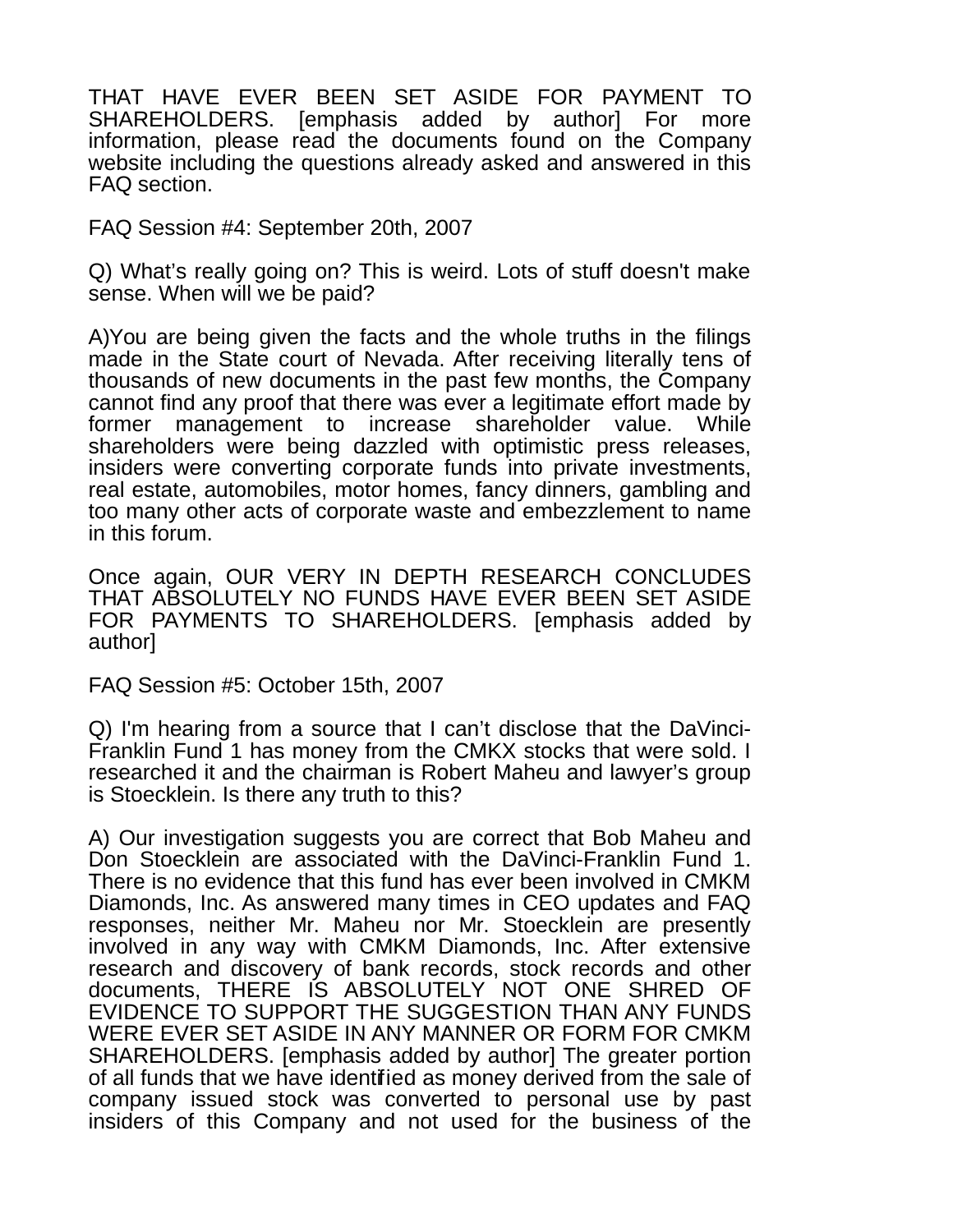Company. There is no evidence of any profits or revenues from any business activity of the company.

FAQ Session #15: July 19th, 2008

Q) Is it true that CMKM has a new Board of Directors, the SEC has held our funds for two years and that Maheu was brought in by Citibank?

A) There is not one ounce of truth to such rumors. CMKM has one board member and one officer and that is Kevin West. THE SEC HAS NEVER HELD ANY FUNDS FOR CMKM AS A COMPANY OR FOR ITS SHAREHOLDERS. [emphasis added by author] Bob Maheu was not brought in by Citibank or any other corporation.

[http://www.cmkmdiamondsinc.com/faq\\_index.html](http://www.cmkmdiamondsinc.com/faq_index.html)

BIVENS ACTION

Paragraph 33

During the period from November, 2004 through April, 2005, CMKM Diamonds, Inc. negotiated the sale of some of its Saskatchewan, Canada mineral claims to three Chinese domiciled corporation with the advice and consent, inter alia, of the Securities and Exchange Commission. Proceeds from the confirmation of such sales were placed into a FROZEN TRUST [emphasis added by author] for disbursal at a later time.

Paragraph #34

During the period from March 2004 through August 2006, on behalf of CMKM Diamonds, Inc. Robert A. Maheu, with assistance from others, NEGOTIATED A SETTLEMENT [emphasis added by author] with the illegitimate brokers, dealers, market makers, hedge funds, and other persons and entities that had engaged in naked short selling of CMKM Diamonds Inc. stock and cellar boxing the company. In exchange of a U.S. Government promise of no prosecution for such sales, THE WRONGDOERS EACH PROMISED TO PAY NEGOTIATED AMOUNTS TO A FROZEN TRUST FOR DISBURSAL AT A LATER TIME. [emphasis added by author]

Paragraph #35

Plaintiffs are herein informed and believe, and based thereon alleged, that other MONEYS HAVE BEEN COLLECTED FOR THE BENEFIT OF THE SHAREHOLDERS OF CMKM, DIAMONDS INC.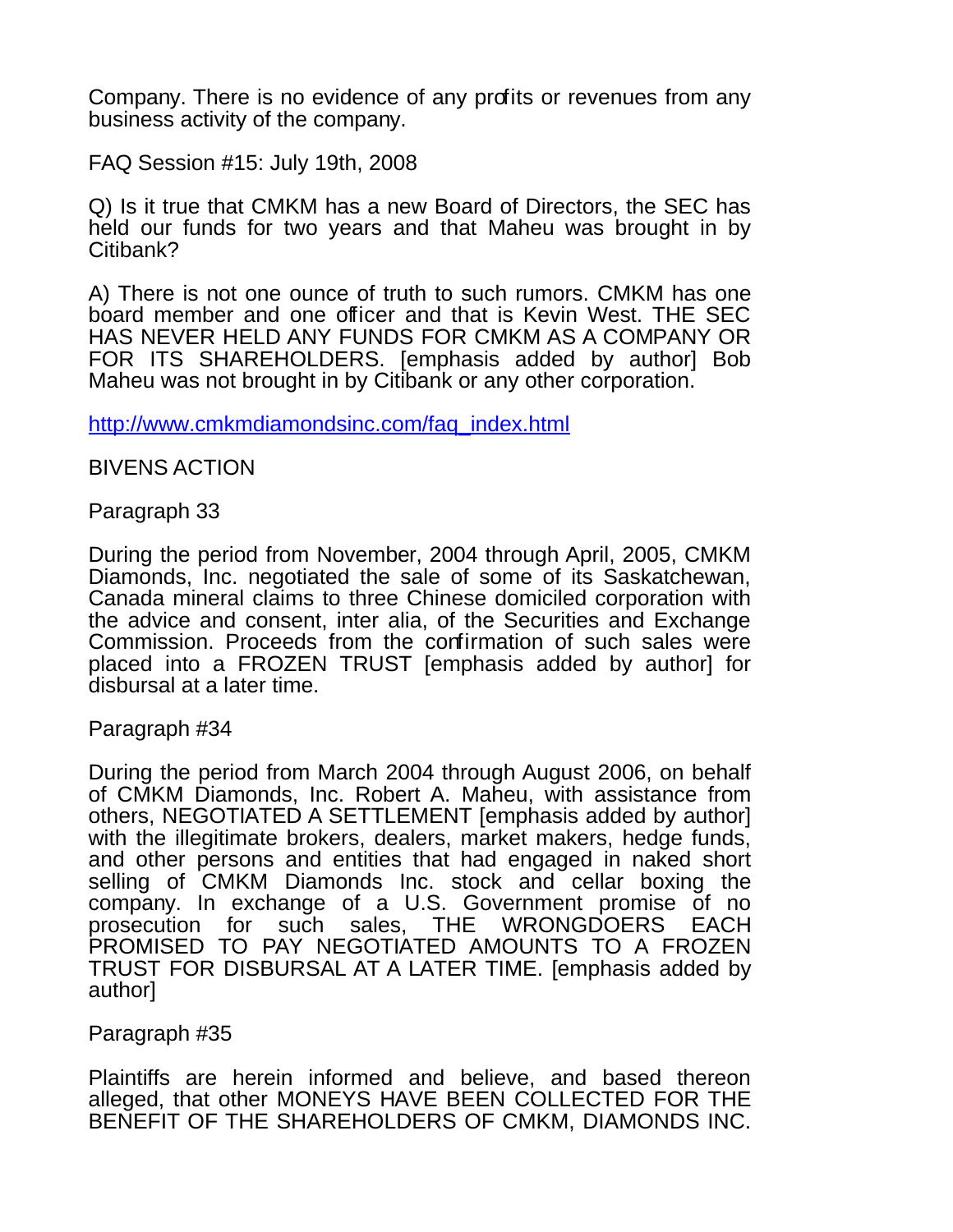FROM THE DEPOSITORY TRUST CLEARING CORPORATION, FROM THE UNITED STATES GOVERNMENT, AND FROM THE SALE OF ADDITIONAL ASSETS [emphasis added by author] including consent to enter into joint venture agreements with other companies holding mineral claims in Saskatchewan, Canada. Plaintiffs are herein further informed and believe, and based thereon allege, that said MONEYS, COLLECTED FOR THE BENEFIT OF SHAREHOLDERS HAVE ALSO BEEN PLACED IN A TRUST OR ARE OTHERWISE NOW HELD BY THE DEPOSITORY TRUST AND CLEARING CORPORATION AND THE UNITED STATES TREASURY. [emphasis added by author]

Paragraph #36

Plaintiffs are herein informed and believe, and based thereon allege, that at all times mentioned, THE SECURITIES AND EXCHANGE COMMISSION RESERVED UNTO ITSELF THE SOLE AND ABSOLUTE DISCRETION TO DETERMINE WHEN MONEYS COLLECTED PURSUANT TO THE SCHEME SET FORTH ABOVE COULD AND WOULD BE RELEASED FOR DISTRIBUTION. [emphasis added by author]

In the article, "CMKM Diamonds and the \$3.87 Trillion Lawsuit You Didn't Hear About," Al Hodges is quoted as saying:

"Rob Maheu had all these people in a big room in Las Vegas, and made [an] offer to them."

"Every person, organization and representative in that room stepped up, and either transferred money while they were there, or agreed to transfer money upon some further schedule" to avoid indictment."

"I have a witness who was there, who saw it, and part of the 2.25 trillion phantom shares is documented by that person's observations of how many shares were represented in that room."

<http://wwww.examiner.com/x-9341-Manhatta....idnt-hear-about>

# QUESTIONS

Why does the current CMKM management wait for over five months to issue a public statement concerning the landmark Bivens Action?

Is the current CMKM management's waiting for over five months to issue a public statement concerning said Bivens Action an indication that it wanted to keep a low profile?

Does the current CMKM management want to keep a low profile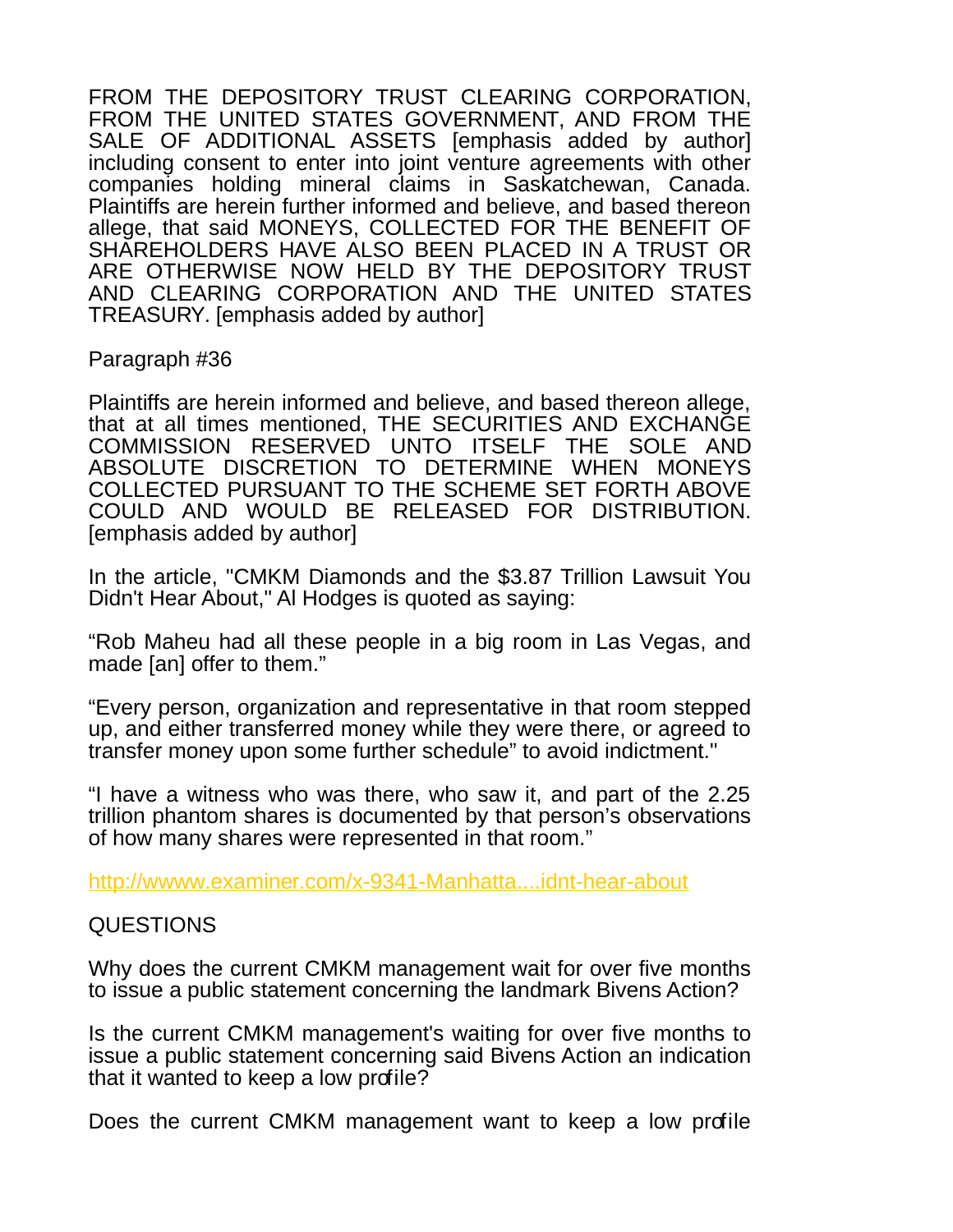because said Bivens Action exposes it as apparently being guilty of IMPOTENCE and BREACHES?

What does the current CMKM management's alleged examination and investigation into a TRUST FUND set aside for CMKM shareholders consist of?

Is the current CMKM management familiar with the quotes of Al Hodges in the article, "CMKM Diamonds and the \$3.87 Trillion Lawsuit You Didn't Hear About?"

Why did the current CMKM management's alleged examination and investigation fail to uncover Robert Maheu's actions as quoted by Al Hodges in said article?

Is the current CMKM management aware that the findings of its alleged examination and investigation THAT THERE HAS NEVER BEEN A FUND SET ASIDE FOR THE SHAREHOLDERS contradict the Plaintiffs in said Bivens Action who allege that MONEYS FROM SALES AND SETTLEMENTS WERE PLACED IN FROZEN TRUSTS FOR DISBURSAL AT A LATER TIME?

How does/will the current CMKM management reconcile that contradiction?

Is the current CMKM management aware that its statement that THE SEC HAS NEVER HELD ANY FUNDS FOR CMKM AS A COMPANY OR FOR ITS SHAREHOLDERS contradicts Plaintiffs in said Bivens Action who allege THE SECURITIES AND EXCHANGE COMMISSION RESERVED UNTO ITSELF THE SOLE AND ABSOLUTE DISCRETION TO DETERMINE WHEN MONEYS COLLECTED PURSUANT TO THE SCHEME SET FORTH ABOVE COULD AND WOULD BE RELEASED FOR DISTRIBUTION?

How does/will the current CMKM management reconcile that contradiction?

Now that the current CMKM management is aware the Plaintiffs in said Bivens Action allege MONEYS FROM SALES AND SETTLEMENTS WERE PLACED IN FROZEN TRUSTS FOR DISBURSAL AT A LATER TIME, is the current CMKM management going to conduct a full investigation?

Could the current CMKM management be guilty of IMPOTENCE and BREACHES for failing to conduct an adequate examination and investigation into a TRUST FUND SET ASIDE AND MADE AVAILABLE FOR DISTRIBUTION TO CMKM SHAREHOLDER?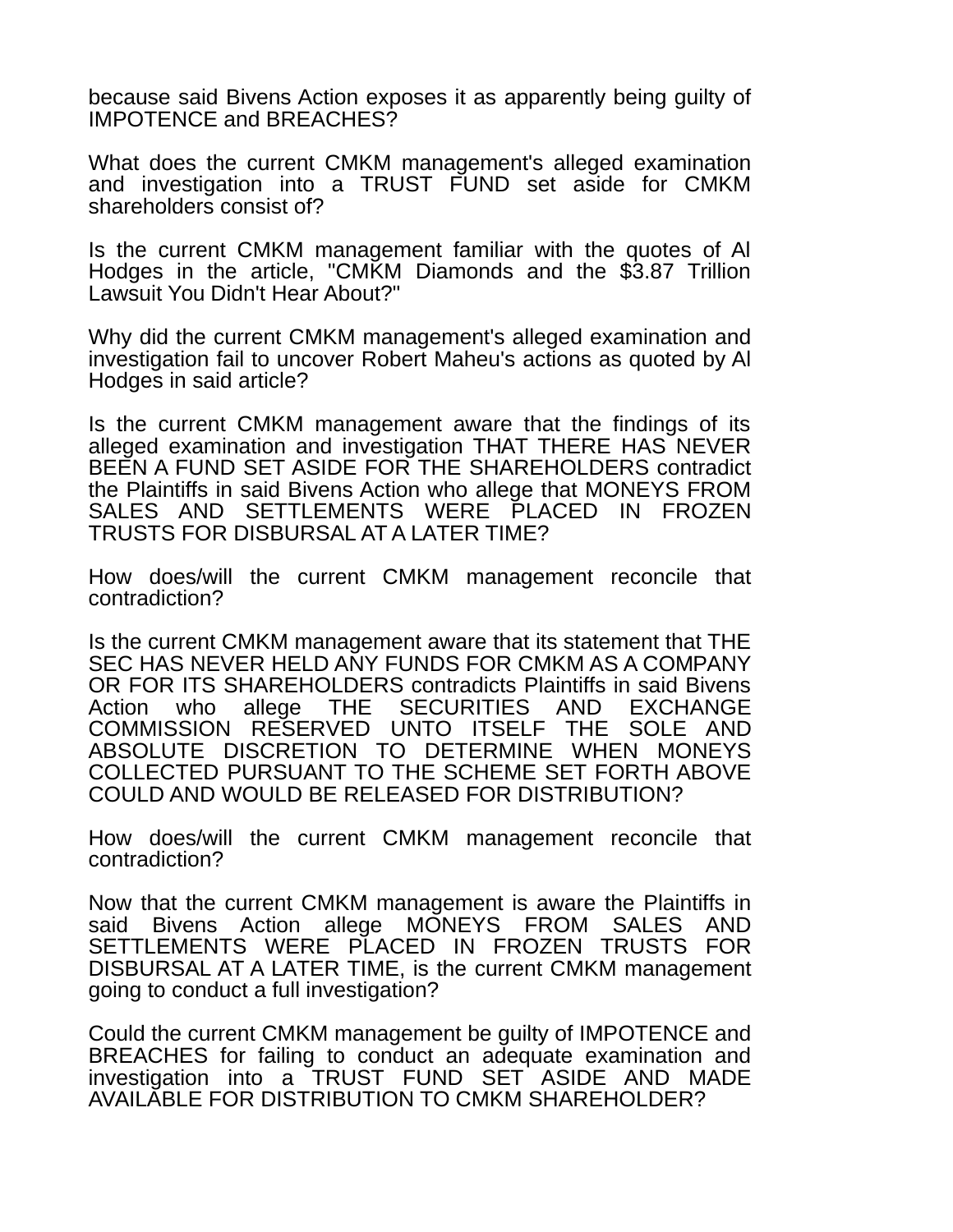Could the current CMKM management be attempting to cover up its IMPOTENCE and BREACHES by waiting five months to issue a public statement concerning said Bivens Action and by failing to respond to the COALITION's REQUIREMENT LETTER?

Could the current CMKM management be civilly liable for its IMPOTENCE and BREACHES?

Could the current CMKM management be criminally liable for its IMPOTENCE and BREACHES?

END OF QUESTIONS

CASE IN POINT #2

FACTS

The current CMKM management repeatedly refers to the illegal NSS of CMKM's stock (which denotes fraud, punitive, and RICO damages) as FTD (which merely denotes bookkeeping errors) which contradicts said Bivens Action and the viewpoint of Bill Frizzell BEFORE he became CMKM attorney.

FAQ Session #2: August 23rd, 2007

Q) What is the status of Susanne Trimbath's evaluation of the Naked Short Position of the Company thus far?

Susanne Trimbath continues her work on our shareholder audit. The naked short situation and the DELIVERY FAILURES [emphasis added by author] are not a primary concern of management at this time. Keeping the Company alive and returning to trading status is the focus of our work.

FAQ Session #6: October 30th, 2007

Q) Do we have undeniable proof that NSS has taken place and what is the count at this point in time?

A) The Company does have proof that there are FAILURES TO DELIVER [emphasis added by author] in CMKM stock. Until our shareholder audit is complete, we will not have a count as to how many shares or brokerage houses are involved.

FAQ Session #12: April 16th, 2008

Q) Is the naked short or fails to deliver in CMKX a dead issue?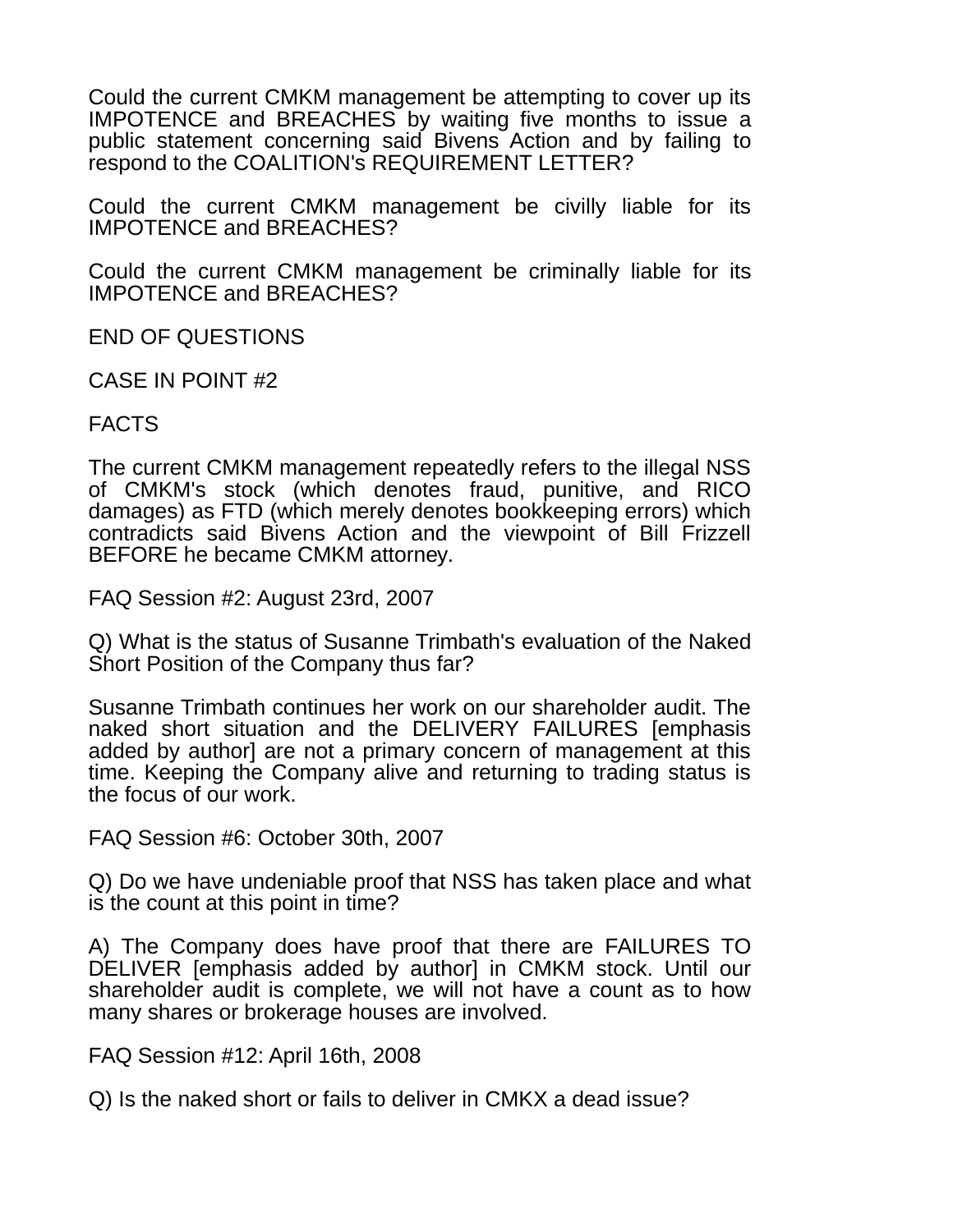A) The Company believes that a significant FAILURE TO DELIVER [emphasis added by author] problem still exists in our stock. We are devoting enormous efforts to rebuilding and restructuring the company with the ultimate goal of being a traded security once again.

[http://www.cmkmdiamondsinc.com/faq\\_index.html](http://www.cmkmdiamondsinc.com/faq_index.html)

Excerpt from Bill Frizzell's April 25th, 2005 email to OG members BEFORE he became CMKM attorney:

"The company is (and has been) concerned about possible NAKED SHORTING [emphasis added by author] of company stock. A plan for assessing the NAKED SHORT [emphasis added by author] position has been discussed. I cannot go into detail about the plan at this point. I can confirm that actions are contemplated which will identify the NAKED SHORT [emphasis added by author]position which may exist..."

Excerpt from Bill Frizzell's September 30th, 2005 email to OG members BEFORE he became CMKM attorney:

"...We proved a huge NAKED SHORT [emphasis added by author] position in this company a long time ago...By my estimates there are at least a trillion and a half shares that have been sold in CMKX stock. When all shares (including foreign and obo accounts) are added to the mix, the total could exceed two trillion shares."

Excerpt from Bill Frizzell's May 31st, 2006 letter to NASD BEFORE he became CMKM attorney:

"The Task Force has now received certs in the name of certain brokerage companies. Our investigation reveals a potentially huge NAKED SHORT [emphasis added by author] position in at least two of the very companies that have sent us certs.

BIVENS ACTION

Paragraph #31

During the period of June 1, 2004 through October 28, 2005 a total of 2.25 Trillion "PHANTOM" [emphasis added by author] shares of CMKM Diamonds Inc., was sold into the public market through legitimate brokers, illegitimate brokers and dealers, market makers, hedge funds, ex-clearing transactions and private transactions. The sales of the majority of such shares were at all times known to the Securities and Exchange Commission, including Defendants herein.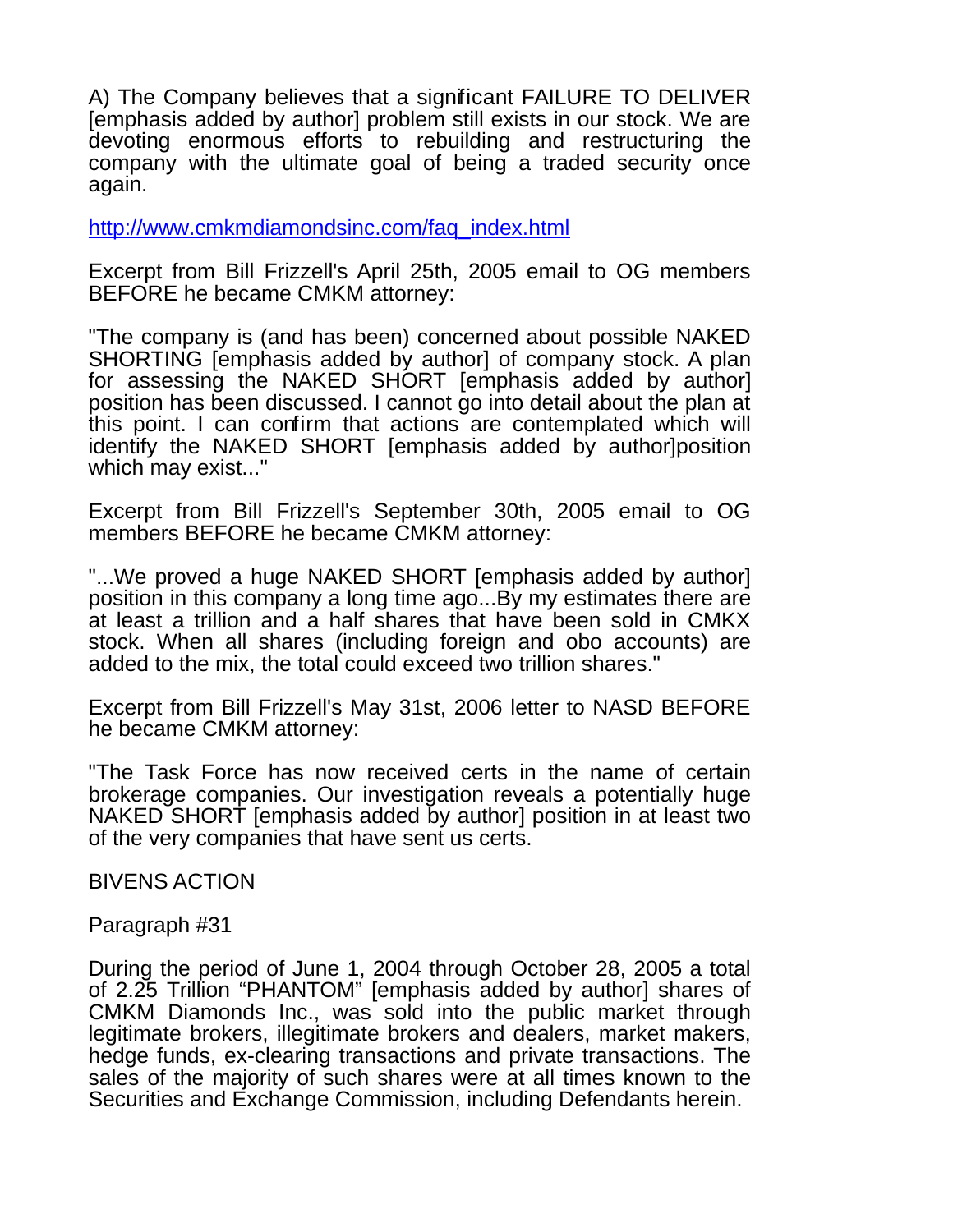# Paragraph #32

At some date prior to June 1, 2004 the Securities and Exchange Commission in concert with the Department of Justice of the United States, together combined with Robert A. Maheu and others to utilize CMKM Diamonds, Inc. for the purpose of trapping a number of widely disbursed entities and persons who were believed to be engaged in NAKED SHORT SELLING [emphasis added by author] of CMKM Diamonds Inc. stock and cellar boxing the company..."

#### Paragraph #34

During the period from March 2004 through August 2006, on behalf of CMKM Diamonds, Inc. Robert A. Maheu, with assistance from others, negotiated a settlement with the illegitimate brokers, dealers, market makers, hedge funds, and other persons and entities that had engaged in NAKED SHORT SELLING [emphasis added by author] of CMKM Diamonds Inc. stock and cellar boxing the company. In exchange of a U.S. Government promise of no prosecution for such sales, the wrongdoers each promised to pay negotiated amounts to a frozen trust for disbursal at a later time. [emphasis added by author]

# QUESTIONS

What has occurred since the current CMKM management's inception on March 30th, 2007 to cause the current CMKM management to begin referring to the illegal NSS of CMKM's stock as the legal FTD?

Has the current CMKM management entered into an illegal agreement with one or more of the perpetrators -- the DTCC, the SEC, the hedge funds, the brokers, the bankers, the market makers--to cover up the illegal NSS of CMKM's stock and replace it with the legal FTD?

Is the illegal agreement in which the current CMKM management has apparently entered the reason that it has failed to take any appropriate ACTION such as the Bivens Action?

Is the illegal agreement in which the current CMKM management has apparently entered the reason that it pursues low-return lawsuits against the previous CMKM management instead of pursuing highreturn lawsuits against the DTCC, the SEC, the hedge funds,the brokers, the bankers, and the market makers?

Is the illegal agreement in which the current CMKM management has apparently entered the reason that it has failed to bring CMKM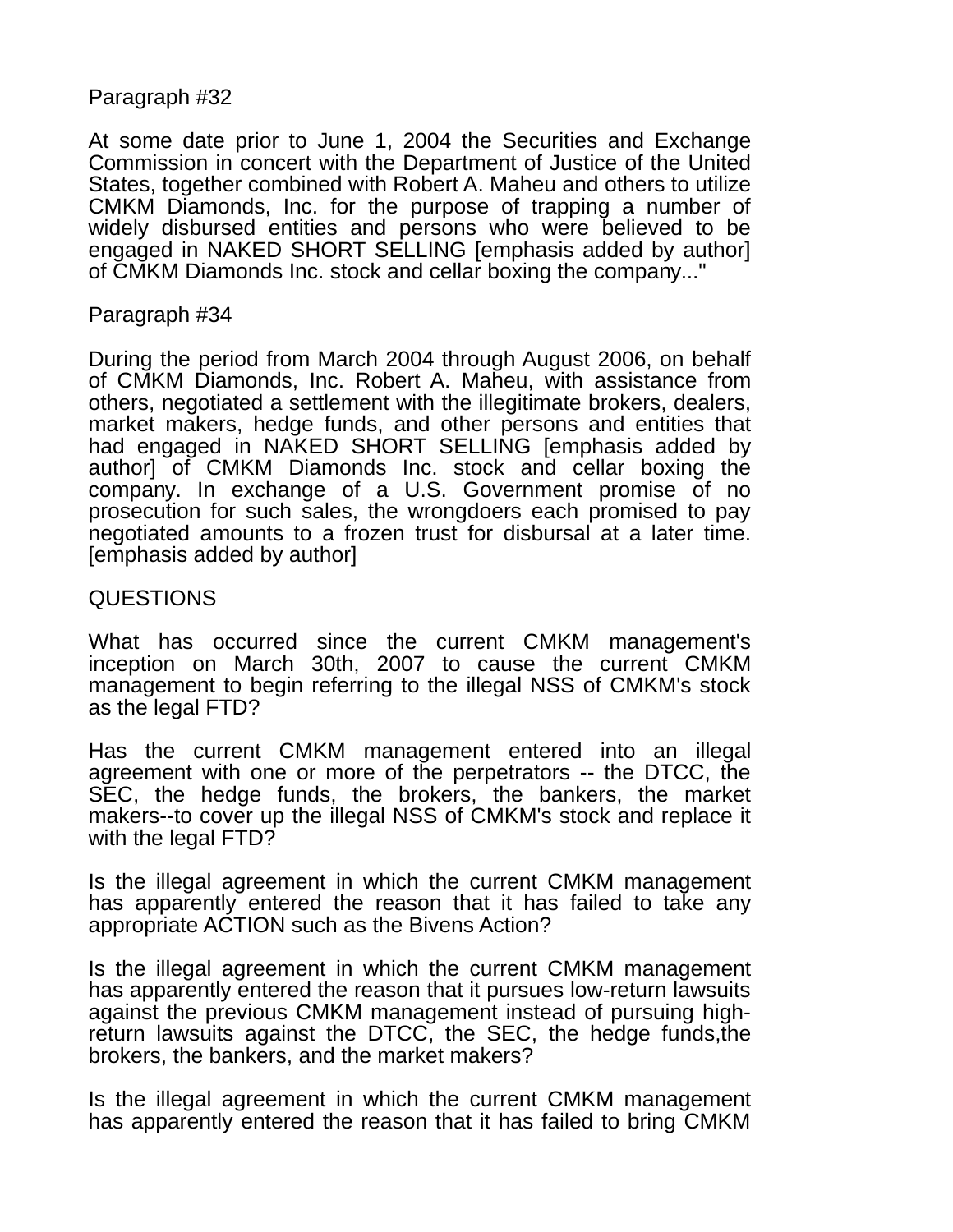to trade again, which, if done correctly, would force the naked short sellers to cover their positions and increase the price per share of CMKM stock?

Could the current CMKM management be guilty of IMPOTENCE and BREACHES for referring to the illegal NSS of CMKM's stock as the legal FTD?

Could the current CMKM management be attempting to cover up its IMPOTENCE and BREACHES by waiting over five months to issue a public statement concerning said Bivens Action and by failing to respond to the COALITION's REQUIREMENT LETTER?

Could the current CMKM management be civilly liable for its IMPOTENCE and BREACHES?

Could the current CMKM management be criminally liable for its IMPOTENCE and BREACHES?

END OF QUESTIONS

\*\*\*THE ONLY TIME THAT THE CURRENT CMKM MANAGEMENT TAKES ACTION OR GIVES INFORMATIVE UPDATES TO CMKM SHAREHOLDERS IS WHEN ITS IMPOTENCE AND BREACHES ARE BEING EXPOSED.

CASE IN POINT #1

FACTS

The current CMKM management attempts to cover up its IMPOTENCE and BREACHES since its inception on March 30th, 2007.

See supra THE MEMBERS OF THE CURRENT CMKM MANAGEMENT ATTEMPT TO COVER UP THEIR IMPOTENCE AND BREACHES BY POSTING UNPROFESSIONAL CEO UPDATES AND FAQS ON THEIR WEBSITE WHICH ARE RIFE WITH CONTRADICTIONS, INCONSISTENCIES, AND DISCREPANCIES, CASES IN POINT #3, #4.

#### CASE IN POINT #2

# FACTS

On May 10th, 2010, The COALITION posts in the various CMKMrelated forums that it has filed an INTERIM COMPLAINT with the Texas State Securities Board against the current CMKM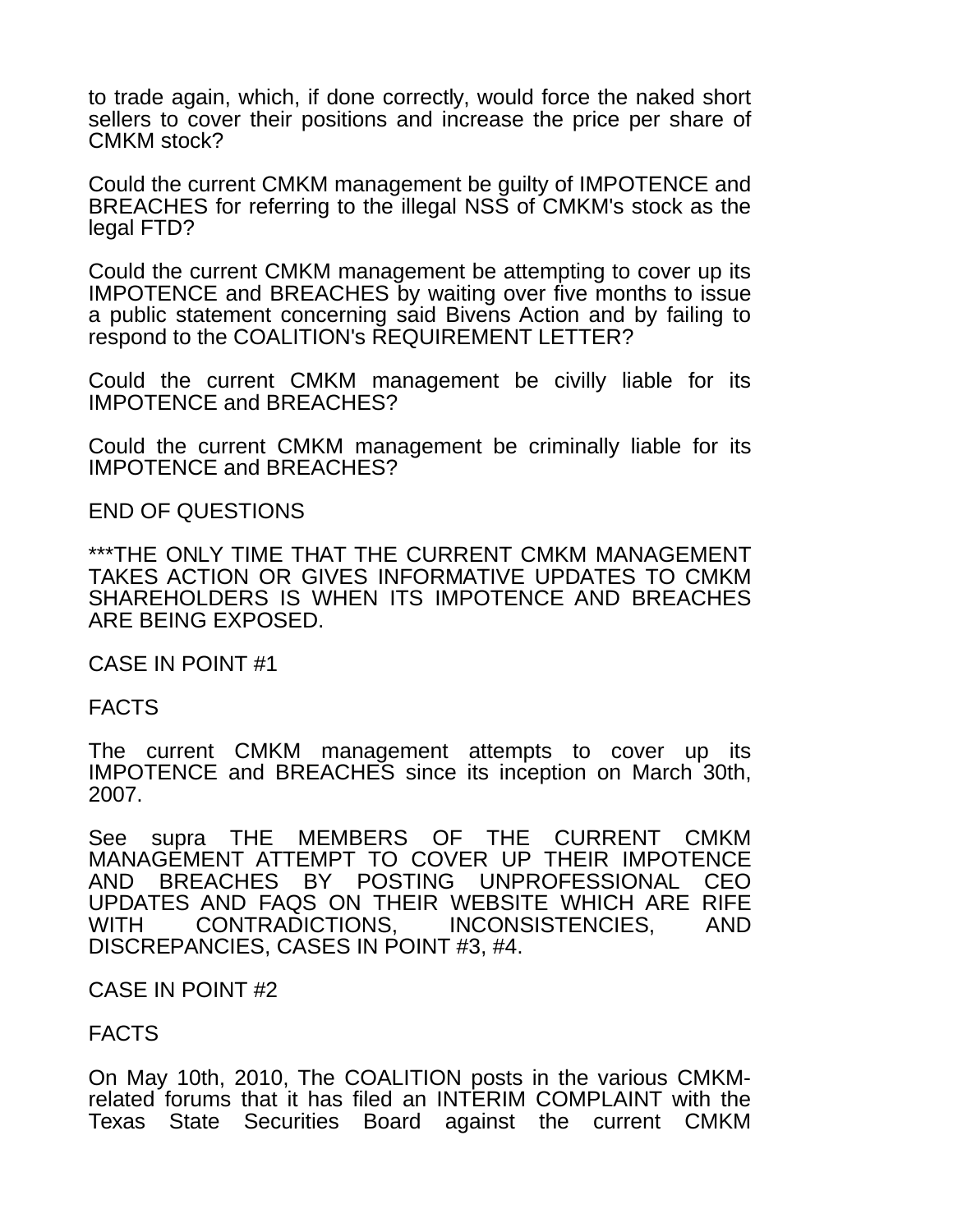management and a grievance with the State Bar of Texas against Bill Frizzell.

The INTERIM COMPLAINT encompasses the following:

The current CMKM management's alleged examination/investigation contradicts the Bivens action.

On May 13th, 2010, Bill Frizzell signs and posts a Corporate Litigation Update on the CMKM Diamonds, Inc., website.

[http://www.cmkmdiamondsinc.com/corp\\_index.html](http://www.cmkmdiamondsinc.com/corp_index.html)

In his Corporate Litigation Update, Bill Frizzell answers supra CURRENT CMKM MANAGEMENT APPEARS TO BE GUILTY OF IMPOTENCE AND BREACHES AND IN FACT MIGHT BE AIDING AND ABETTING/PROTECTING THE VERY PERPETRATORS THAT/WHO WERE INVOLVED IN THE NSS OF CMKM'S STOCK AS EVIDENCED BY ITS STATEMENTS AND ALLEGED EXAMINATION/INVESTIGATION THAT CONTRADICTS CURRENT LITIGATION AND MITIGATES THE SEVERITY OF THE NSS OF CMKM STOCK, CASE IN POINT #1 with the following responses:

### CORPORATE LITIGATION UPDATE

"Al Hodges' Bivens Suit -- After discussing this issue with a couple of shareholders, I thought it necessary to explain CMKM's legal position regarding the Hodges' suit with more clarity."

"The Company has stated publicly that IT DOES NOT HAVE ANY EVIDENCE OF FUNDS AWAITING THE SHAREHOLDERS. THIS DOES NOT MEAN THERE ARE NO FUNDS BEING HELD IN TRUST FOR THE SHAREHOLDERS. THE COMPANY SIMPLY HAS NO EVIDENCE OF THE EXISTENCE OF THESE FUNDS." [emphasis added by author]

END OF CORPORATION LITIGATION UPDATE

FAQ Session #2: August 23, 2007

Q) Are the company's current activities delaying or hindering ANY payment to shareholders from any other source?

A) THERE IS NO TRUST FUND OR ANY MONEY SET ASIDE FOR SHAREHOLDERS. [emphasis added by author] There have been rumors of payouts and distributions to shareholders since 2003. AFTER A THOROUGH EXAMINATION OF BANK ACCOUNTS OF ALL COMPANY ACCOUNTS AND WITH THE ASSISTANCE OF A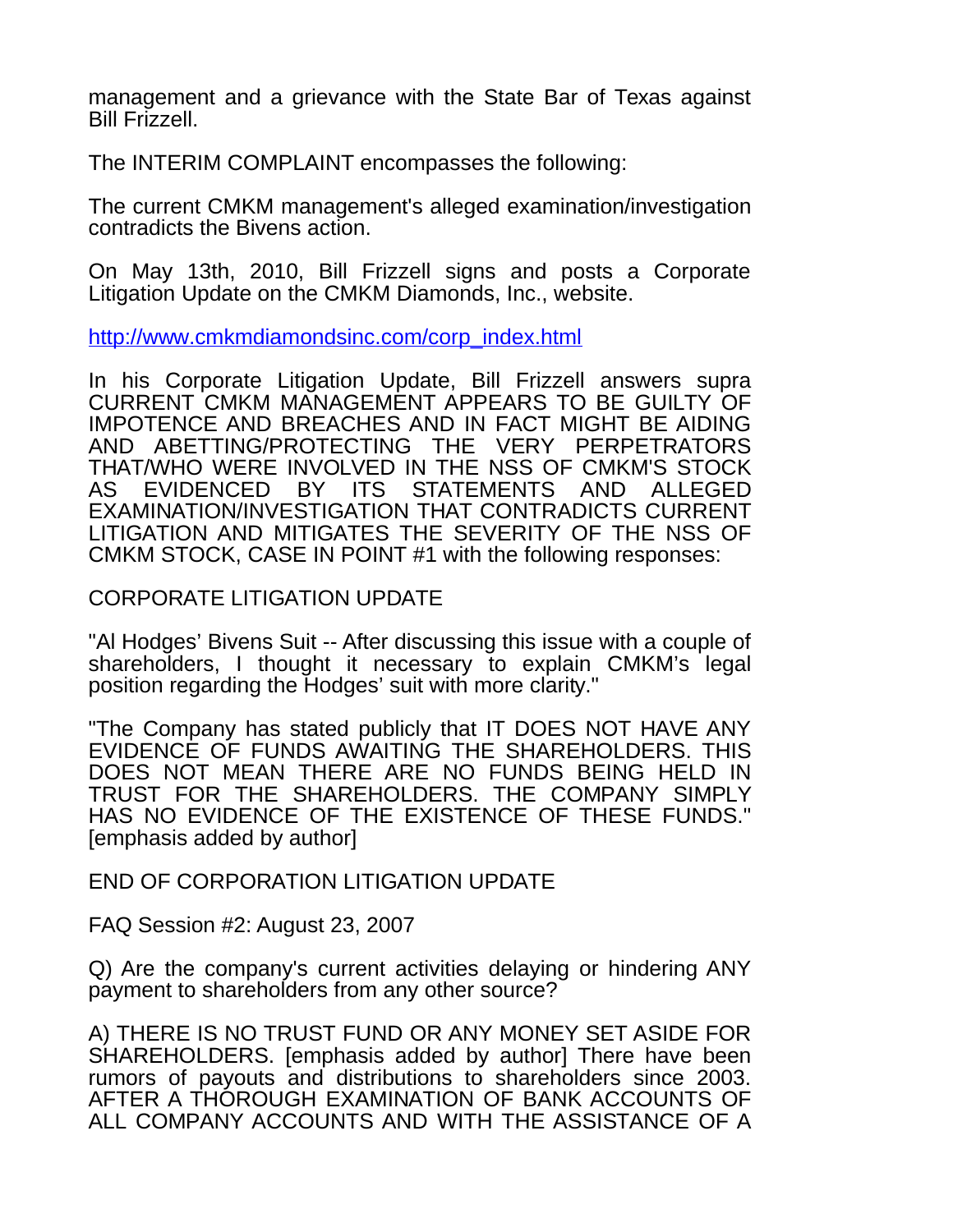FORENSIC ACCOUNTANT, THERE IS NO EVIDENCE OF ANY FUNDS AVAILABLE FOR THE DISTRIBUTION TO THE SHAREHOLDERS. OUR INVESTIGATION CONFIRMS THAT THERE HAS NEVER BEEN A FUND SET ASIDE FOR THE SHAREHOLDERS. [emphasis added by author]

IF THERE IS ANY FACTUAL EVIDENCE OF ANY ASSETS BELONGING TO THE COMPANY OR ANY EVIDENCE OF ANY FUNDS EARMARKED FOR THE SHAREHOLDERS, YOU ARE ENCOURAGED TO CONTACT MR. WEST AND THE COMPANY WILL CONDUCT A FULL INVESTIGATION. [emphasis added by author]

FAQ Session #4: September 20th, 2007

Q) What's really going on? This is weird. Lots of stuff doesn't make sense. When will we be paid?

A)You are being given the facts and the whole truths in the filings made in the State court of Nevada. After receiving literally tens of thousands of new documents in the past few months, the Company cannot find any proof that there was ever a legitimate effort made by former management to increase shareholder value. While shareholders were being dazzled with optimistic press releases, insiders were converting corporate funds into private investments, real estate, automobiles, motor homes, fancy dinners, gambling and too many other acts of corporate waste and embezzlement to name in this forum.

Once again, OUR VERY IN DEPTH RESEARCH CONCLUDES THAT ABSOLUTELY NO FUNDS HAVE EVER BEEN SET ASIDE FOR PAYMENTS TO SHAREHOLDERS. [emphasis added by author]

FAQ Session #5: October 15th, 2007

Q) I'm hearing from a source that I can't disclose that the DaVinci-Franklin Fund 1 has money from the CMKX stocks that were sold. I researched it and the chairman is Robert Maheu and lawyer's group is Stoecklein. Is there any truth to this?

A) Our investigation suggests you are correct that Bob Maheu and Don Stoecklein are associated with the DaVinci-Franklin Fund 1. There is no evidence that this fund has ever been involved in CMKM Diamonds, Inc. As answered many times in CEO updates and FAQ responses, neither Mr. Maheu nor Mr. Stoecklein are presently involved in any way with CMKM Diamonds, Inc. After extensive research and discovery of bank records, stock records and other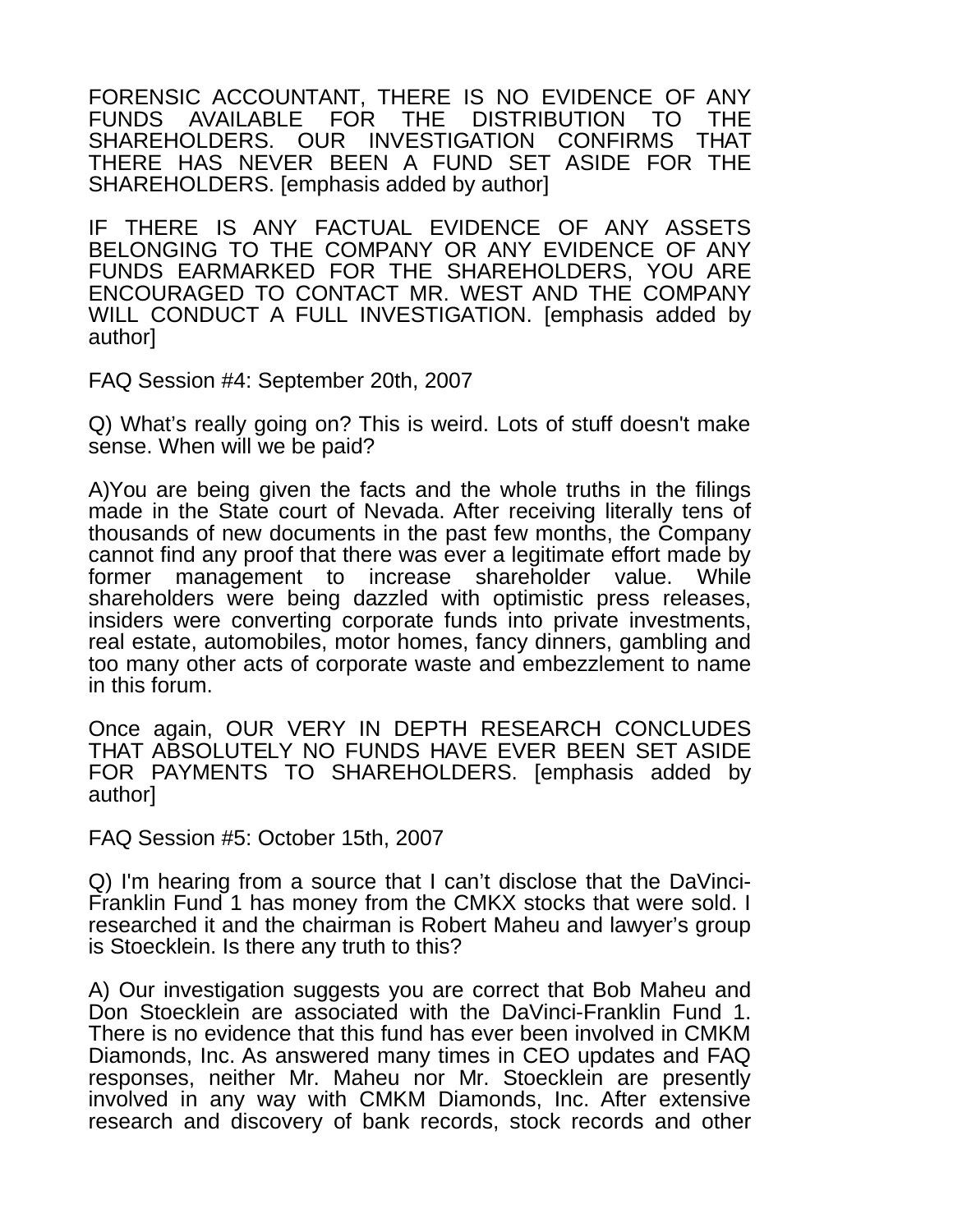documents, THERE IS ABSOLUTELY NOT ONE SHRED OF EVIDENCE TO SUPPORT THE SUGGESTION THAN ANY FUNDS WERE EVER SET ASIDE IN ANY MANNER OR FORM FOR CMKM SHAREHOLDERS. [emphasis added by author] The greater portion of all funds that we have identified as money derived from the sale of company issued stock was converted to personal use by past insiders of this Company and not used for the business of the Company. There is no evidence of any profits or revenues from any business activity of the company.

#### QUESTIONS

Is the current CMKM management aware of supra Bivens Action, Paragraph #32?

Is the current CMKM management aware that the operation described in Bivens Action, Paragraph #32, occurred at least three years BEFORE the findings of its alleged examination/investigation ?

How does/will the current CMKM management reconcile its IMPOTENCE and BREACHES for failing to uncover said operation?

Is the current CMKM management aware of Bivens Action, Paragraph #33?

Is the current CMKM management aware that the sale described in Bivens Action, Paragraph #33, occurred at least three years BEFORE the findings of its alleged examination/investigation?

How does/will the current CMKM management reconcile its IMPOTENCE and BREACHES for failing to uncover said sale?

Is the current CMKM management aware of Bivens Action, Paragraph #34?

Is the current CMKM management aware that the settlement described in Bivens Action, Paragraph #34, occurred at least three years BEFORE the findings of its alleged examination/investigation?

How does/will the current CMKM management reconcile its IMPOTENCE and BREACHES for failing to uncover said settlement?

Is the current CMKM management aware of Bivens Action, Paragraph #36?

Is the current CMKM management aware that the moneys described in Bivens Action, Paragraph #36, occurred at least three years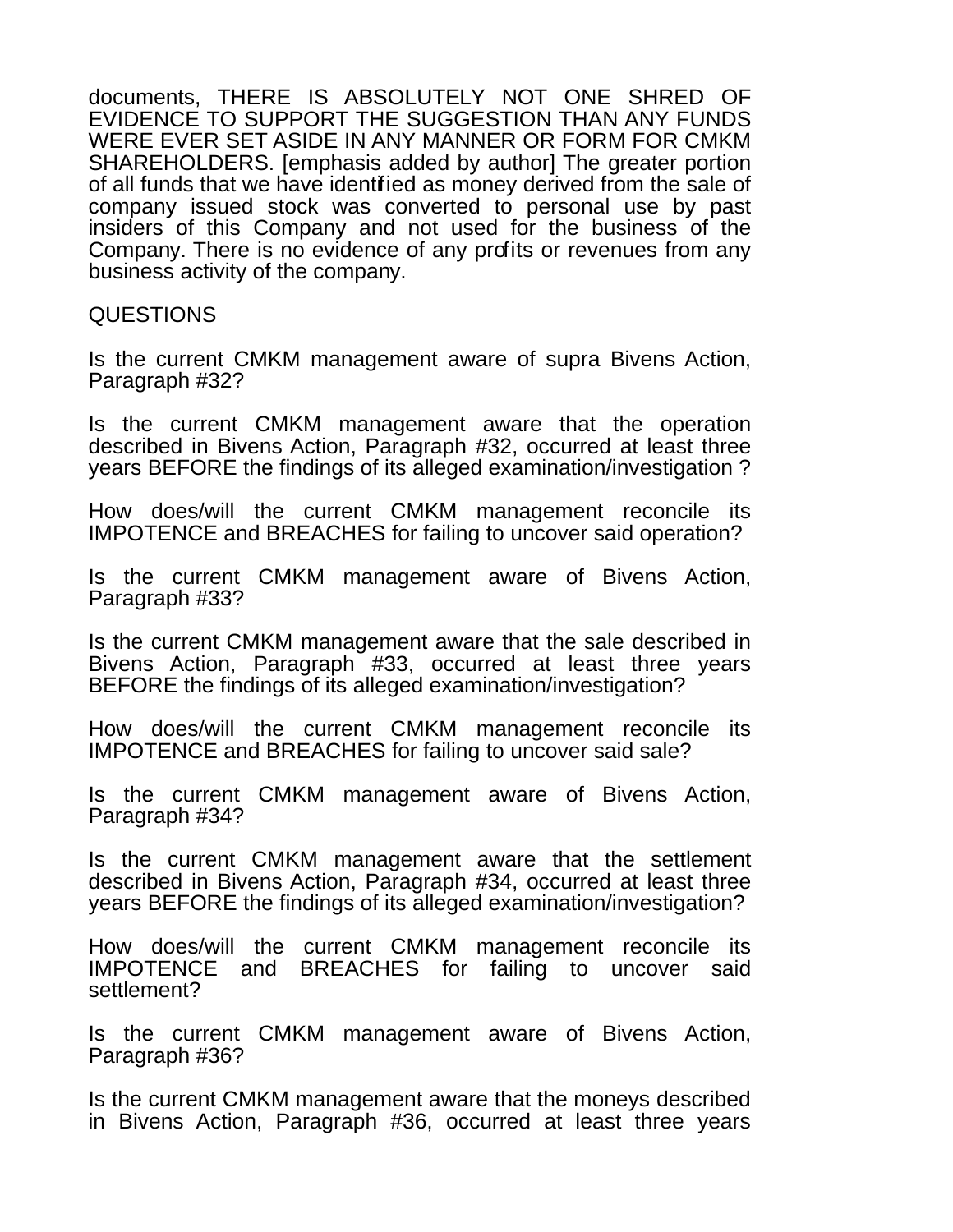BEFORE the findings of its alleged examination/investigation?

How does/will the current CMKM management reconcile its IMPOTENCE and BREACHES for failing to uncover said moneys?

Is the current CMKM management aware that in FAQ Session #2: August 23, 2007, it posts, "OUR INVESTIGATION CONFIRMS THAT THERE HAS NEVER BEEN A FUND SET ASIDE FOR THE SHAREHOLDERS?" [emphasis added by author]

Is the current CMKM management aware that in FAQ Session #4: September 20th, 2007, it posts, "OUR VERY IN DEPTH RESEARCH CONCLUDES THAT ABSOLUTELY NO FUNDS HAVE EVER BEEN SET ASIDE FOR PAYMENTS TO SHAREHOLDERS?" [emphasis added by author]

Is the current CMKM management aware that in FAQ Session FAQ Session #5: October 15th, 2007, it posts "THERE IS ABSOLUTELY NOT ONE SHRED OF EVIDENCE TO SUPPORT THE SUGGESTION THAN ANY FUNDS WERE EVER SET ASIDE IN ANY MANNER OR FORM FOR CMKM SHAREHOLDERS?" [emphasis added by author]

Is the current CMKM management aware that in a Corporate Litigation Update on May 13th, 2010, Bill Frizzell posts, "IT DOES NOT HAVE ANY EVIDENCE OF FUNDS AWAITING THE SHAREHOLDERS?"

Is the current CMKM management aware that the phrases "OUR INVESTIGATION CONFIRMS THAT THERE HAS NEVER BEEN A FUND SET ASIDE FOR THE SHAREHOLDERS," "OUR VERY IN DEPTH RESEARCH CONCLUDES THAT ABSOLUTELY NO FUNDS HAVE EVER BEEN SET ASIDE FOR PAYMENTS TO SHAREHOLDERS," and "THERE IS ABSOLUTELY NOT ONE SHRED OF EVIDENCE TO SUPPORT THE SUGGESTION THAN ANY FUNDS WERE EVER SET ASIDE IN ANY MANNER OR FORM FOR CMKM SHAREHOLDERS" communicate a completely different meaning than does the phrase, "IT DOES NOT HAVE ANY EVIDENCE OF FUNDS AWAITING THE SHAREHOLDERS?" [emphasis added by author]

Could the current CMKM management be exposing its IMPOTENCE and BREACHES for failing to uncover the operation described in Bivens Action, Paragraph #32, for failing to uncover the sale described Bivens Action, Paragraph #33, for failing to uncover the settlement described in Bivens Action, Paragraph #34, and for failing to uncover the moneys described in Bivens Action, Paragraph #36?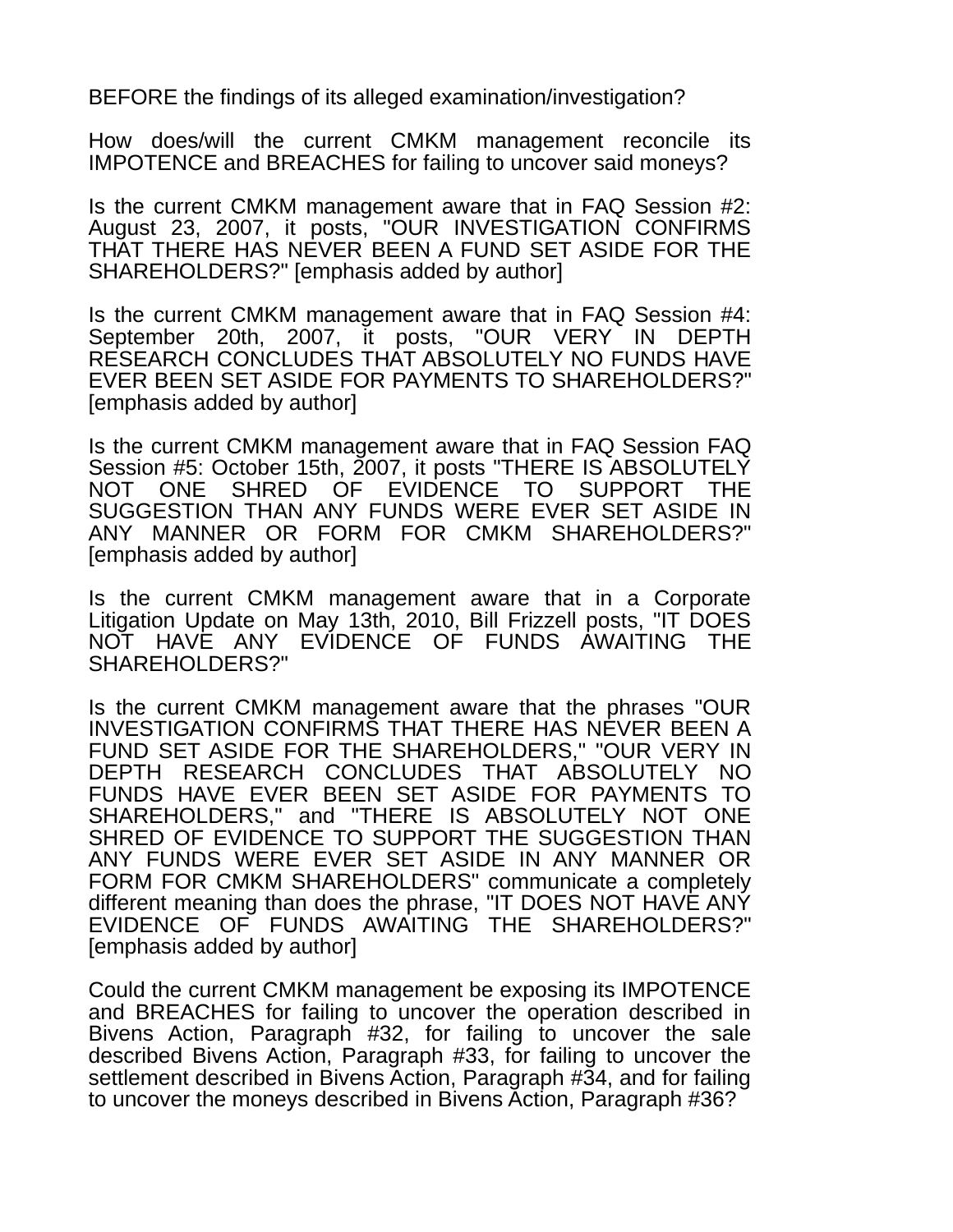Could the current CMKM management be attempting to cover up its IMPOTENCE and BREACHES by posting its Corporate Litigation Update on May 13th, 2010 instead of responding to the COALITION's REQUIREMENT LETTER?

Could the current CMKM management be civilly liable for its IMPOTENCE and BREACHES?

Could the current CMKM management be criminally liable for its IMPOTENCE and BREACHES?

END OF QUESTIONS

\*\*\*EVEN WHEN THE CURRENT CMKM MANAGEMENT IS BEING EXPOSED FOR ITS IMPOTENCE AND BREACHES, IT CONVENIENTLY IGNORES QUESTIONS IN WHICH IT HAS NO PLAUSIBLE EXPLANATIONS.

CASE IN POINT #1

FACTS

On May 10th, 2010, The COALITION posts in the various CMKMrelated forums that it has filed an INTERIM COMPLAINT with the Texas State Securities Board against the current CMKM management and a grievance with the State Bar of Texas against Bill Frizzell.

The INTERIM COMPLAINT encompasses the following:

1. The current CMKM management attempts to mitigate the illegal NSS of CMKM's stock by referring to it as FTD.

See supra CURRENT CMKM MANAGEMENT APPEARS TO BE GUILTY OF IMPOTENCE AND BREACHES AND IN FACT MIGHT BE AIDING AND ABETTING/PROTECTING THE VERY PERPETRATORS THAT/WHO WERE INVOLVED IN THE NSS OF CMKM'S STOCK AS EVIDENCED BY ITS STATEMENTS AND ALLEGED EXAMINATION/INVESTIGATION THAT CONTRADICTS CURRENT LITIGATION AND MITIGATES THE SEVERITY OF THE NSS OF CMKM STOCK, CASE IN POINT #2

On 5-13-10, Bill Frizzell signs and posts a Corporate Litigation Update on the CMKM Diamonds, Inc., website.

[http://www.cmkmdiamondsinc.com/corp\\_index.html](http://www.cmkmdiamondsinc.com/corp_index.html)

In his Corporate Litigation Update, Bill Frizzell conveniently ignores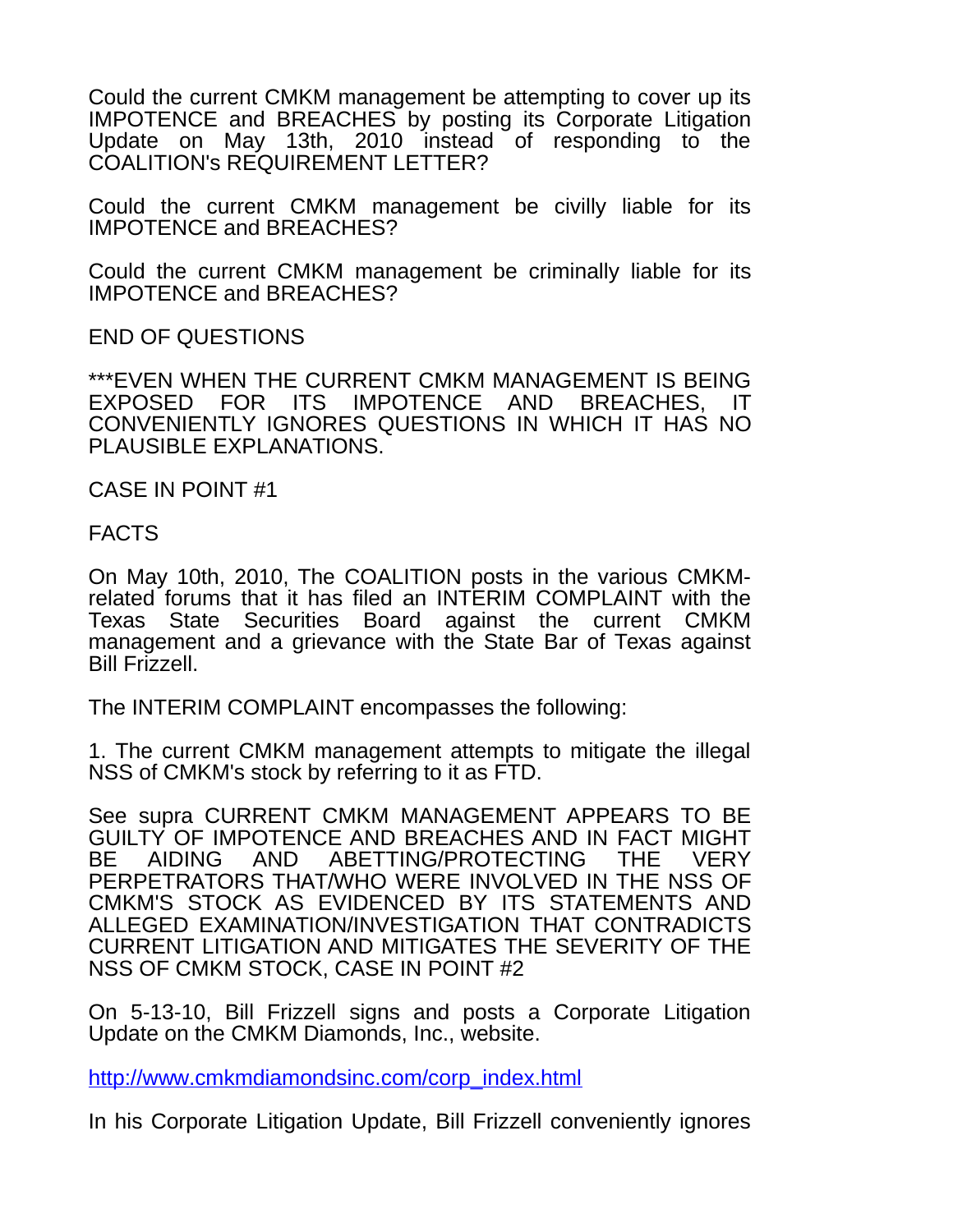the question as to why the current CMKM management began referring to the illegal NSS of CMKM's stock as FTD.

### QUESTIONS

Why does Bill Frizzell conveniently ignore the question as to why the current CMKM management began referring to the illegal NSS of CMKM's stock as FTD, thereby losing the opportunity to finally put to rest once and for all the notion that the current CMKM management entered into an illegal agreement with one or more of the perpetrators?

Could it be that Bill Frizzell has no plausible explanation as to why the current CMKM management began referring to the illegal NSS of CMKM's stock as FTD rather than NSS?

Could the current CMKM management be guilty of IMPOTENCE and BREACHES for referring to the illegal NSS of CMKM's stock as FTD?

Could the current CMKM management be attempting to cover up its IMPOTENCE and BREACHES by conveniently ignoring the question?

Could the current CMKM management be civilly liable for its IMPOTENCE and BREACHES?

Could the current CMKM management be criminally liable for its IMPOTENCE and BREACHES?

END OF QUESTIONS

CASE IN POINT #2

# FACTS

On May 10th, 20105, The COALITION posts in the various CMKMrelated forums that it has filed an INTERIM COMPLAINT with the Texas State Securities Board against the current CMKM management and a grievance with the State Bar of Texas against Bill Frizzell.

The INTERIM COMPLAINT encompasses the following:

The current CMKM management has apparently failed to call an annual shareholder meeting since its inception on March 30th, 2007, thereby breaching CMKM's bylaws, violating NRS 78.310-78.330, and making it guilty of mismanagement.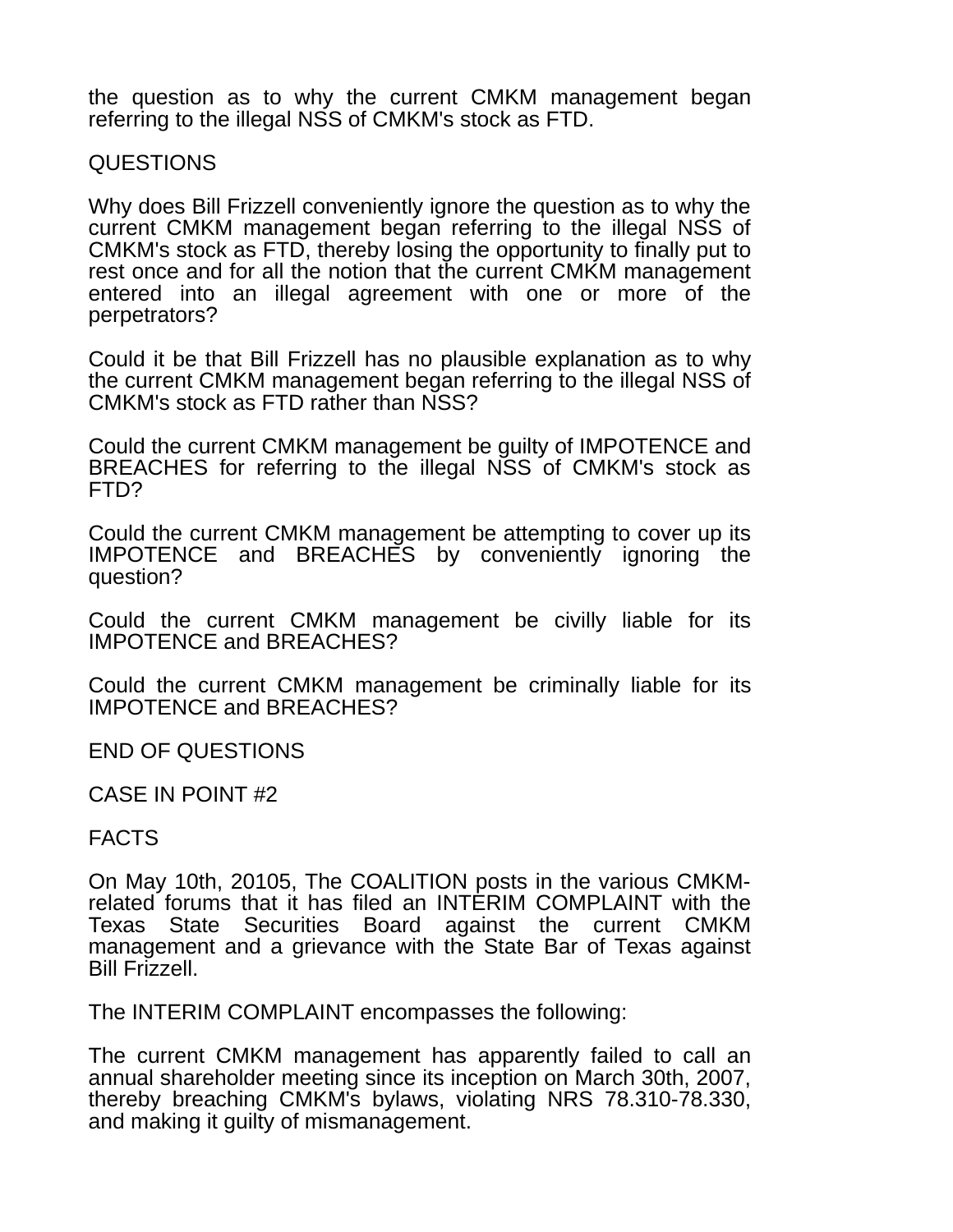See supra BOTH THE PREVIOUS CMKM MANAGEMENT AND THE CURRENT CMKM MANAGEMENT HAVE APPARENTLY FAILED TO CALL AN ANNUAL SHAREHOLDER MEETING THEREBY BREACHING CMKM'S BYLAWS, VIOLATING NRS<br>78.310-78.330. AND MAKING THEM GUILTY OF 78.310-78.330. AND MAKING THEM MISMANAGEMENT.

On May 13th, 2010, Bill Frizzell signs and posts a Corporate Litigation Update on the CMKM Diamonds, Inc., website.

[http://www.cmkmdiamondsinc.com/corp\\_index.html](http://www.cmkmdiamondsinc.com/corp_index.html)

In his Corporate Litigation Update, Bill Frizzell conveniently ignores the question of the current CMKM management's failing to call an annual shareholder meeting since its inception on March 30th, 2007.

#### QUESTIONS

Why does Bill Frizzell conveniently ignore the the question of the current CMKM management's failing to call an annual shareholder meeting since its inception on March 30th, 2007, thereby losing the opportunity to finally put to rest once and for all the notion that it has breached CMKM's bylaws, violated NRS 78.310-78.330, and is guilty of mismanagement?

Could it be that Bill Frizzell has no plausible explanation as to why the current CMKM management has failed to call an annual shareholder meeting since its inception on March 30th, 2007?

Could the current CMKM management be guilty of IMPOTENCE and BREACHES for failing to call an annual shareholder meeting since its inception on March 30th, 2007?

Could the current CMKM management be attempting to cover up its IMPOTENCE and BREACHES by conveniently ignoring the question?

Could the current CMKM management be civilly liable for its IMPOTENCE and BREACHES?

Could the current CMKM management be criminally liable for its IMPOTENCE and BREACHES?

END OF QUESTIONS

\*\*\*THE CURRENT CMKM MANAGEMENT MAKES IDLE PROMISES JUST TO COVER UP ITS IMPOTENCE AND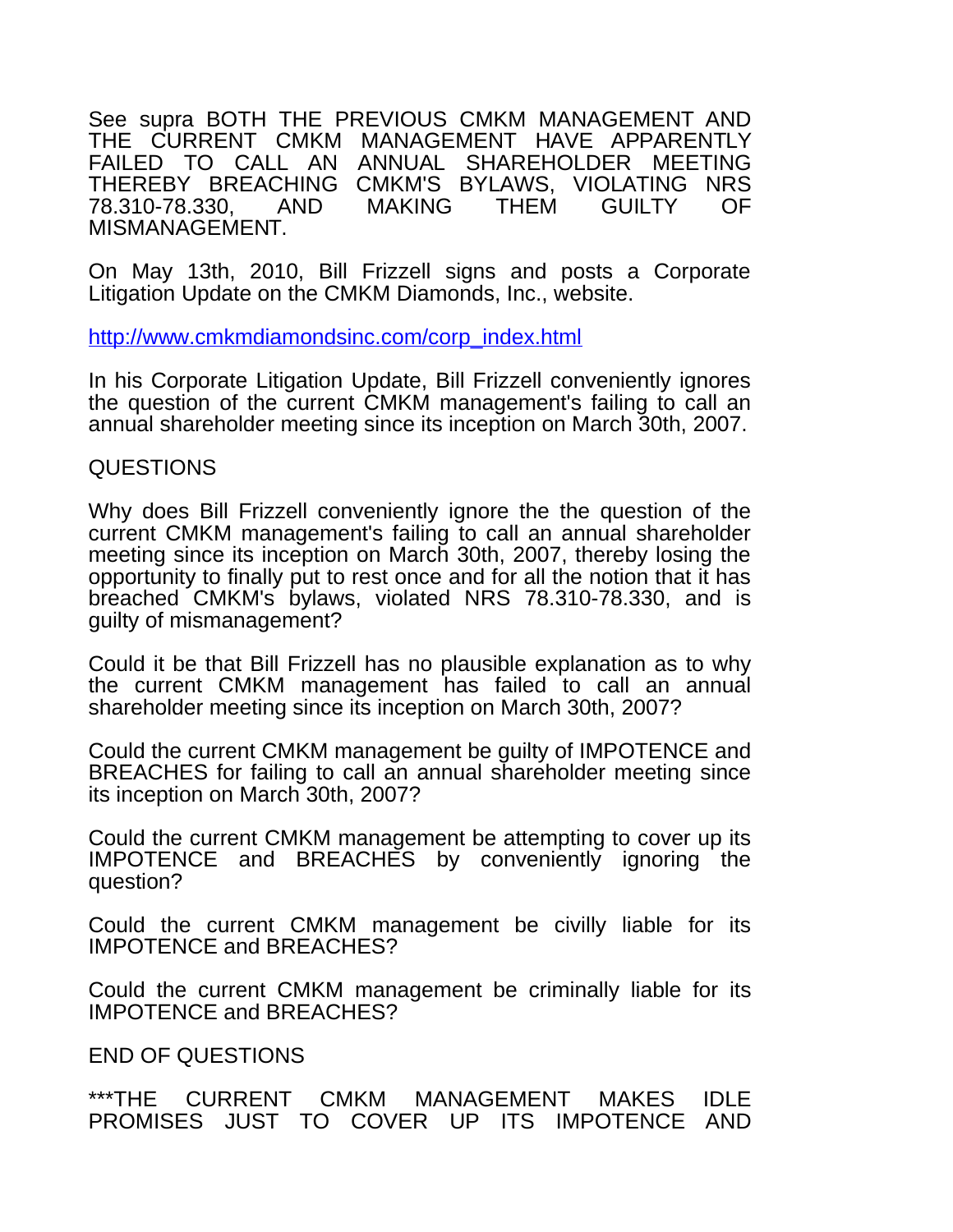# BREACHES AND TO PACIFY CMKM SHAREHOLDERS.

CASE IN POINT

# FACTS

The current CMKM management repeatedly promises "IF THERE IS ANY FACTUAL EVIDENCE OF ANY ASSETS BELONGING TO THE COMPANY OR ANY EVIDENCE OF ANY FUNDS EARMARKED FOR THE SHAREHOLDERS..."..."THE COMPANY WILL CONDUCT A FULL INVESTIGATION."

FAQ Session #2: August 23rd, 2007

Q) Are the company's current activities delaying or hindering ANY payment to shareholders from any other source?

A) There is no trust fund or any money set aside for shareholders. There have been rumors of payouts and distributions to shareholders since 2003. After a thorough examination of bank accounts of all company accounts and with the assistance of a a forensic accountant, there is no evidence of any funds available for the distribution to the shareholders. Our investigation confirms that there has never been a fund set aside for the shareholders.

IF THERE IS ANY FACTUAL EVIDENCE OF ANY ASSETS BELONGING TO THE COMPANY OR ANY EVIDENCE OF ANY FUNDS EARMARKED FOR THE SHAREHOLDERS, YOU ARE ENCOURAGED TO CONTACT MR. WEST AND THE COMPANY WILL CONDUCT A FULL INVESTIGATION. [emphasis added by author]

[http://www.cmkmdiamondsinc.com/faq\\_index.html](http://www.cmkmdiamondsinc.com/faq_index.html)

On May 13th, 2010, Bill Frizzell signs and posts a Corporate Litigation Update on the CMKM Diamonds, Inc., website.

In his Corporate Litigation Update, Bill Frizzell posts: "I personally think Al Hodges is a very capable and experienced attorney."

[http://www.cmkmdiamondsinc.com/corp\\_index.html](http://www.cmkmdiamondsinc.com/corp_index.html)

Excerpts of letters from A. Clifton Hodges to President Barack Obama

May 14, 2010

I write to you this morning because people within your current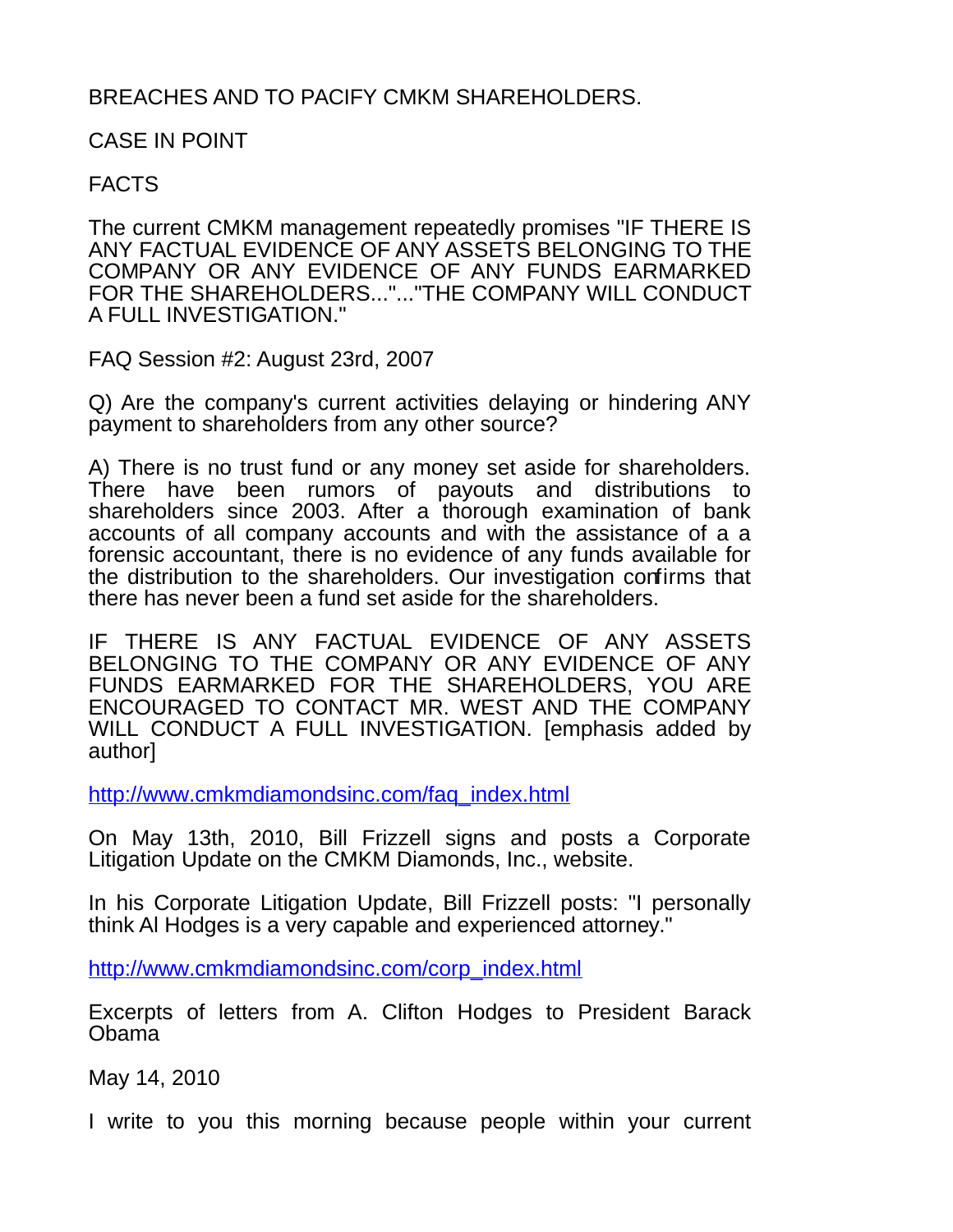administration continue to frustrate dissemination of the WORLD GLOBAL SETTLEMENTS; [emphasis added by author] I am advised today that Mr. Leon Panetta participated in this act on May 14, 2010. I REPRESENT SOME 50,000 SHAREHOLDERS WHO ARE TO BE PAID A SETTLEMENT WHICH CONSISTS MAINLY OF MONIES COLLECTED FROM BANKS, BROKERAGES, HEDGE FUND CORPS, MARKET MAKERS, THE DEPOSITORY TRUST CORPORATION/FEDERAL RESERVE, AND VARIOUS BILLIONAIRE "NAKED-SHORTER" INDIVIDUALS, AS WELL AS SOME MONIES DUE FROM THE SEC FOR DAMAGES. THESE VARIOUS MONIES COLLECTED HAVE BEEN HELD FAR LONGER THAN THEY SHOULD HAVE BEEN..." [emphasis added by author]

May 19, 2010

I write to you again this morning because your immediate assistance is required to ensure prompt dissemination of the WORLD GLOBAL SETTLEMENTS. [emphasis added by author]

These various MONIES collected have been swept into the WORLD GLOBAL SETTLEMENTS resulting in a substantial payment delay. [emphasis added by author]

I am currently advised and understand the following:

A portion of the WORLD GLOBAL SETTLEMENT FUNDS [emphasis added by author] have been collected and are presently held in the custody of a Richmond, VA bank.

Said FUNDS [emphasis added by author] are sufficient to cover all disbursements to be made by the authority of one Lindell H. (Bill) Bonney, Sr., the Paymaster.

Mr. Bonney has spent more than eight weeks over the past three months, in Richmond, for the purpose of consummating these TRANSFERS. [emphasis added by author]

Mr. Bonney has, at the direction of the Pentagon, London, et. al., recently returned to Richmond to consummate the TRANSFERS [emphasis added by author] and is standing by to do so.

Mr. Bonney has been, most recently, directed to complete his MONETARY TRANSFER [emphasis added by author] duties by the conclusion of this date; again, he is standing by to do so.

Mr. Bonney was advised this morning, by the referenced bank, that the bank could not allow the TRANSFERS [emphasis added by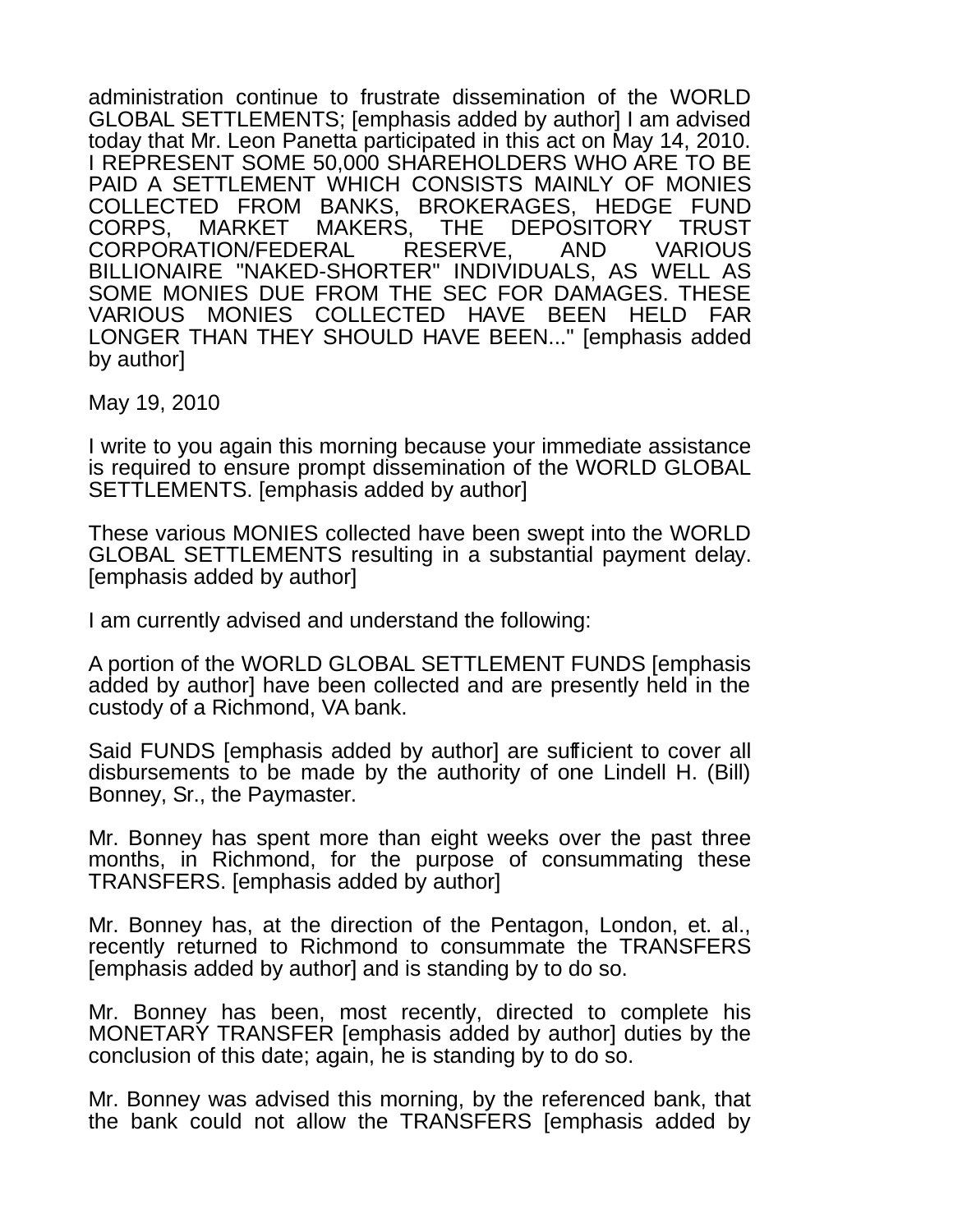author] to be made until authority was received directly from the White House.

I am advised that you have previously given written approval of these TRANSFERS; [emphasis added by author] accordingly, I am not aware of any further basis for delay.

May 20, 2010

I have also been involved in the representation of other payees awaiting this DISTRIBUTION and have, in such capacity, been in direct communication with the UK Royal Monarch. [emphasis added by author]

I am currently advised and understand the following:

As I advised yesterday in my communication to you, I am persuaded by these facts, that only your direct intervention will be efficacious in bringing this matter to conclusion. Mr. President, please provide, once again, your specific written authority and direction to those who continue to frustrate completion of these WORLD GLOBAL SETTLEMENTS. [emphasis added by author] I would very much appreciate your written confirmation that you will do so without delay; accordingly, I will withhold further communication to the UK Royal Monarch and distribution of this correspondence to my clients until 4:30 PM EDT today.

May 27, 2010

I write to you again this afternoon in furtherance of my previous recent correspondence regarding prompt dissemination of the WORLD GLOBAL SETTLEMENTS. [emphasis added by author]

I am currently advised and understand the following:

• Said FUNDS are sufficient to cover all DISBURSEMENTS to be made by the authority of the Paymaster who has now spent more than eight weeks over the past three months, in Richmond, for the purpose of concluding these REANSFERS. [emphasis added by author]

• This morning he was advised by "both sides" that each desired this matter to be concluded as soon as possible and that he should be available to enter the bank to consummate the TRANSFERS. [emphasis added by author]

• AS OF 6:00 P, EDT, THE PAYMASTER AUTHORITY PERSONALLY ADVISED ME THAT YOU PERSONALLY, MR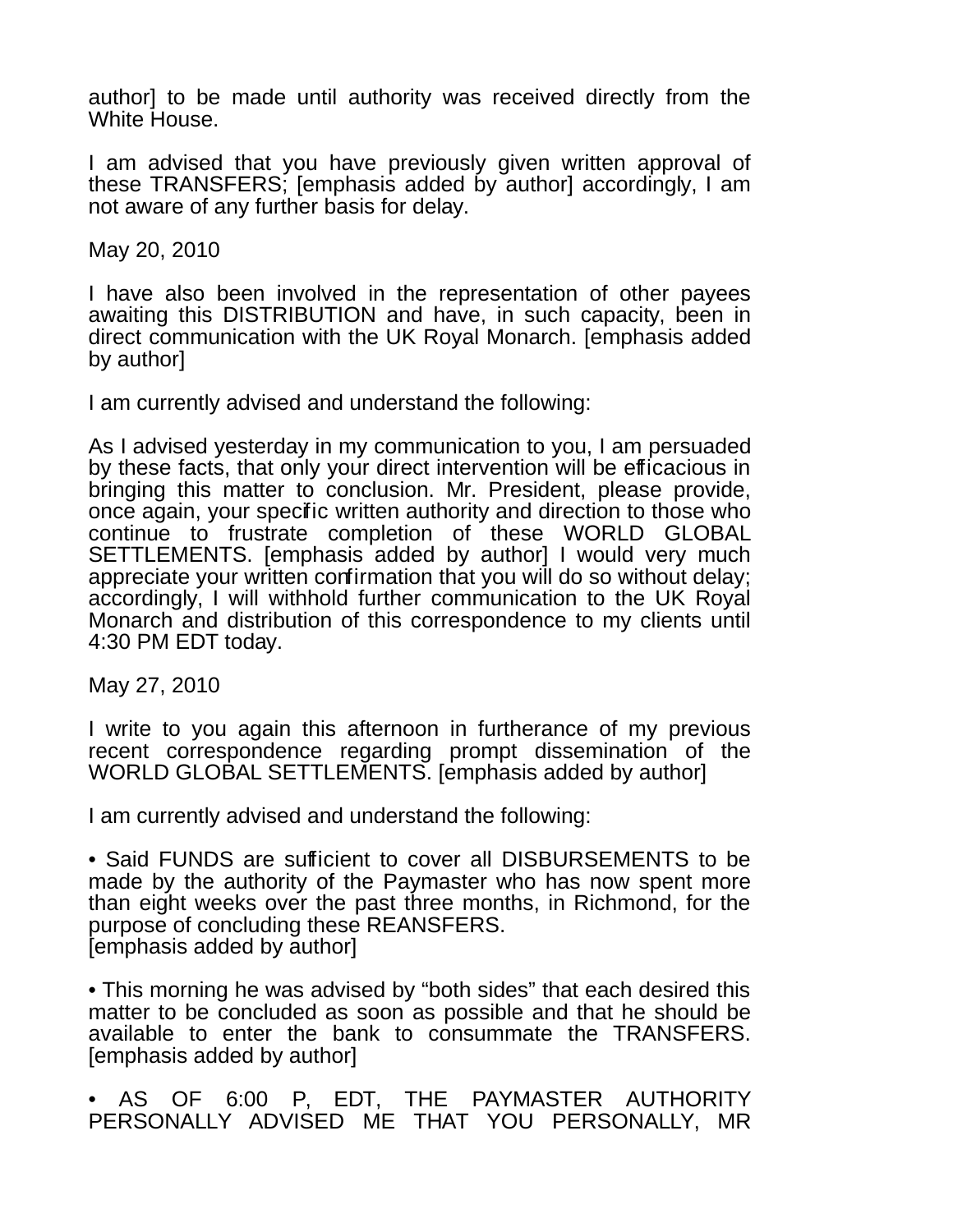PRESIDENT, WANTED AND HAD DIRECTED THAT THESE FUNDS BE HELD THROUGHOUT THE COMING HOLIDAY WEEKEND.

• I have previously been advised that you had given specific written authorization of these TRANSFERS [emphasis added by author] and confirmed the same verbally just this week.

Mr President, I sincerely hope that my information is incorrect; because, as I am certain you are aware, your personal involvement in delaying this DISTRIBUTION [emphasis added by author] is an ultra vires action which exposes you to personal liability for the sums involved and for accruing interest thereon. I would certainly not want to see you personally involved in the future dénouement of this matter.

[http://www.cmkx.info](http://cmkx.info/)

#### QUESTIONS

Is the current CMKM management aware of the letters, dated May 14, 2010, May 19, 2010, May 20, 2010, and May 27, 2010, that A. Clifton Hodges faxed to President Barack Obama?

Does the current CMKM management view the wording in the letters such as "50,000 SHAREHOLDERS WHO ARE TO BE PAID A SETTLEMENT, MONIES DUE FROM THE SEC FOR DAMAGES, WORLD GLOBAL SETTLEMENT FUNDS, and MONETARY TRANSFER" strong enough to be considered "FACTUAL EVIDENCE OF ANY ASSETS BELONGING TO THE COMPANY OR ANY EVIDENCE OF ANY FUNDS EARMARKED FOR THE SHAREHOLDERS?"

If so, will the current CMKM management "CONDUCT A FULL INVESTIGATION?"

Because Bill Frizzell thinks "Al Hodges is a very capable and experienced attorney," will the current CMKM management "CONDUCT A FULL INVESTIGATION?"

Is the current CMKM management aware that Bill Frizzell's current statement in his Corporate Litigation Update, "I am hopeful that his litigation is successful but CMKM management does not have the luxury of waiting to see what will come of that lawsuit," contradicts the current CMKM management's previous statement, "IF THERE IS ANY FACTUAL EVIDENCE OF ANY ASSETS BELONGING TO THE COMPANY OR ANY EVIDENCE OF ANY FUNDS EARMARKED FOR THE SHAREHOLDERS, YOU ARE ENCOURAGED TO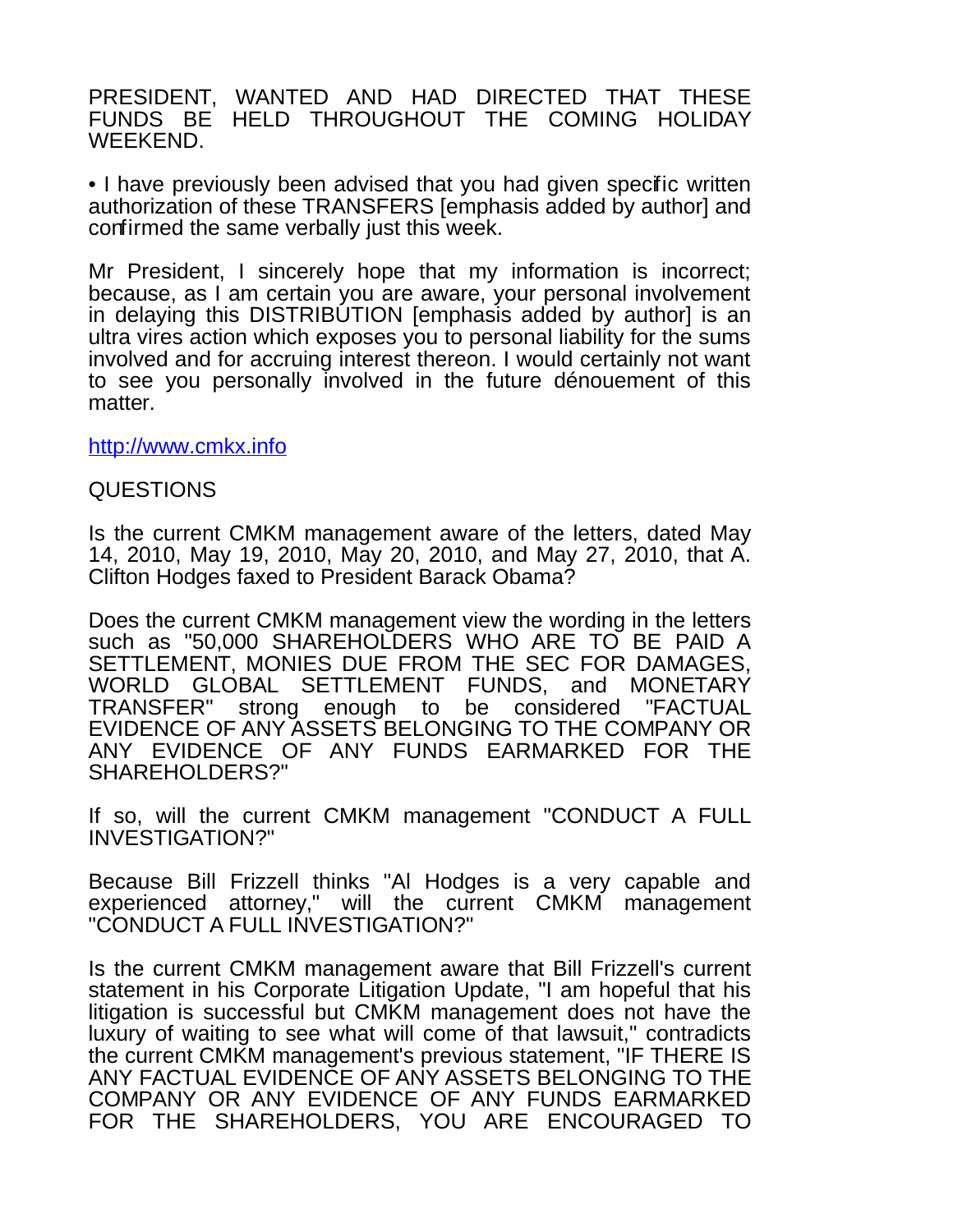CONTACT MR. WEST AND THE COMPANY WILL CONDUCT A FULL INVESTIGATION?

How does/will the current CMKM management reconcile that contradiction?

Could the current CMKM management be guilty of IMPOTENCE and BREACHES for having already failed to "CONDUCT A FULL INVESTIGATION?"

Could the current CMKM management be attempting to cover up its IMPOTENCE and BREACHES for failing to issue a public statement concerning said letters from A. Clifton Hodges to President Barack Obama?

Could the current CMKM management be civilly liable for its IMPOTENCE and BREACHES?

Could the current CMKM management be criminally liable for its IMPOTENCE and BREACHES?

END OF QUESTIONS

#### **SUMMATION**

The COALITION uses available facts in its COMPLAINT to paint a very disturbing picture:

The current CMKM management has apparently entered into an illegal contract with one or more of the perpetrators -- the SEC, the DTCC, hedge funds, brokerage firms, market makers -- to the detriment of its fellow CMKM shareholders, the very people to whom it owes a fiduciary duty. That is akin to a brother who accepts hush money from the mugger who mugged his sister.

Furthermore, the current CMKM management appears to be guilty of mismanagement for breaching CMKM's bylaws and violating NRS 78.310-78.330 for failing to call an annual shareholder meeting since its inception on March 30th, 2007.

The COALITION is confident that when the Texas State Securities Board and the State Bar of Texas further investigate the current CMKM management, it will uncover evidence that corroborates this COMPLAINT.

The COALITION respectfully requests the following:

1. The appropriate agency ousts the current CMKM management